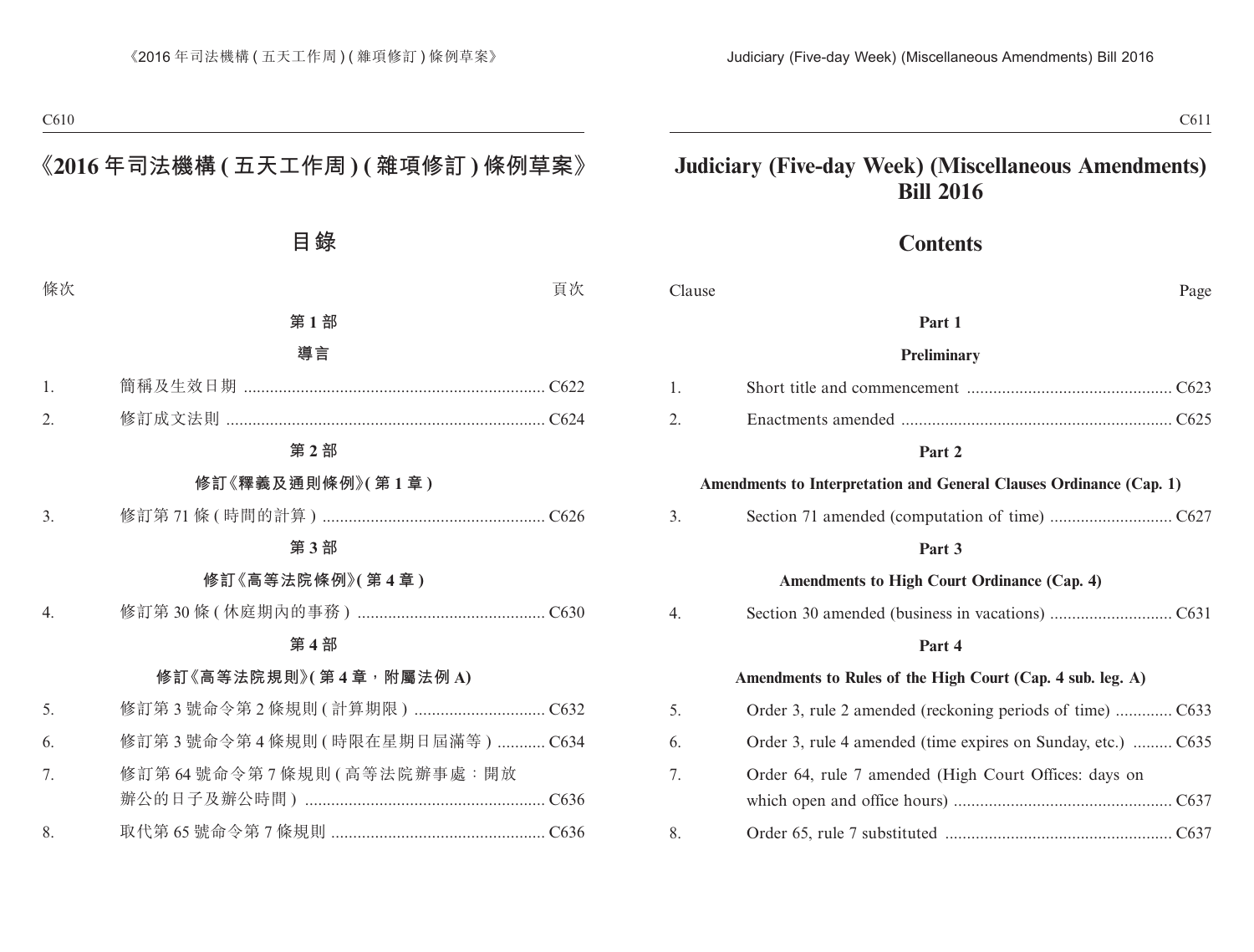| C <sub>613</sub>                                                                                    |        |
|-----------------------------------------------------------------------------------------------------|--------|
| Page                                                                                                | Clause |
| 7.<br>Effect of service at certain time (O. 65, r. 7)  C637                                         |        |
| Part 5                                                                                              |        |
| Amendment to Bankruptcy Ordinance (Cap. 6)                                                          |        |
|                                                                                                     | 9.     |
| Part 6                                                                                              |        |
| Amendment to Labour Tribunal (Suitors' Funds) Rules (Cap. 25 sub. leg. D)                           |        |
| Rule 6 amended (payment out of money lodged in the                                                  | 10.    |
| Part 7                                                                                              |        |
| <b>Amendments to Judicial Proceedings (Adjournment During Gale Warnings)</b><br>Ordinance (Cap. 62) |        |
|                                                                                                     | 11.    |
| Section 4 amended (resumption of adjourned judicial                                                 | 12.    |
| Section 8 amended (persons arrested or detained by                                                  | 13.    |
|                                                                                                     |        |
| Part 8                                                                                              |        |
| <b>Amendment to Buildings Ordinance (Cap. 123)</b>                                                  |        |

| 14. |  |  |  |
|-----|--|--|--|
|     |  |  |  |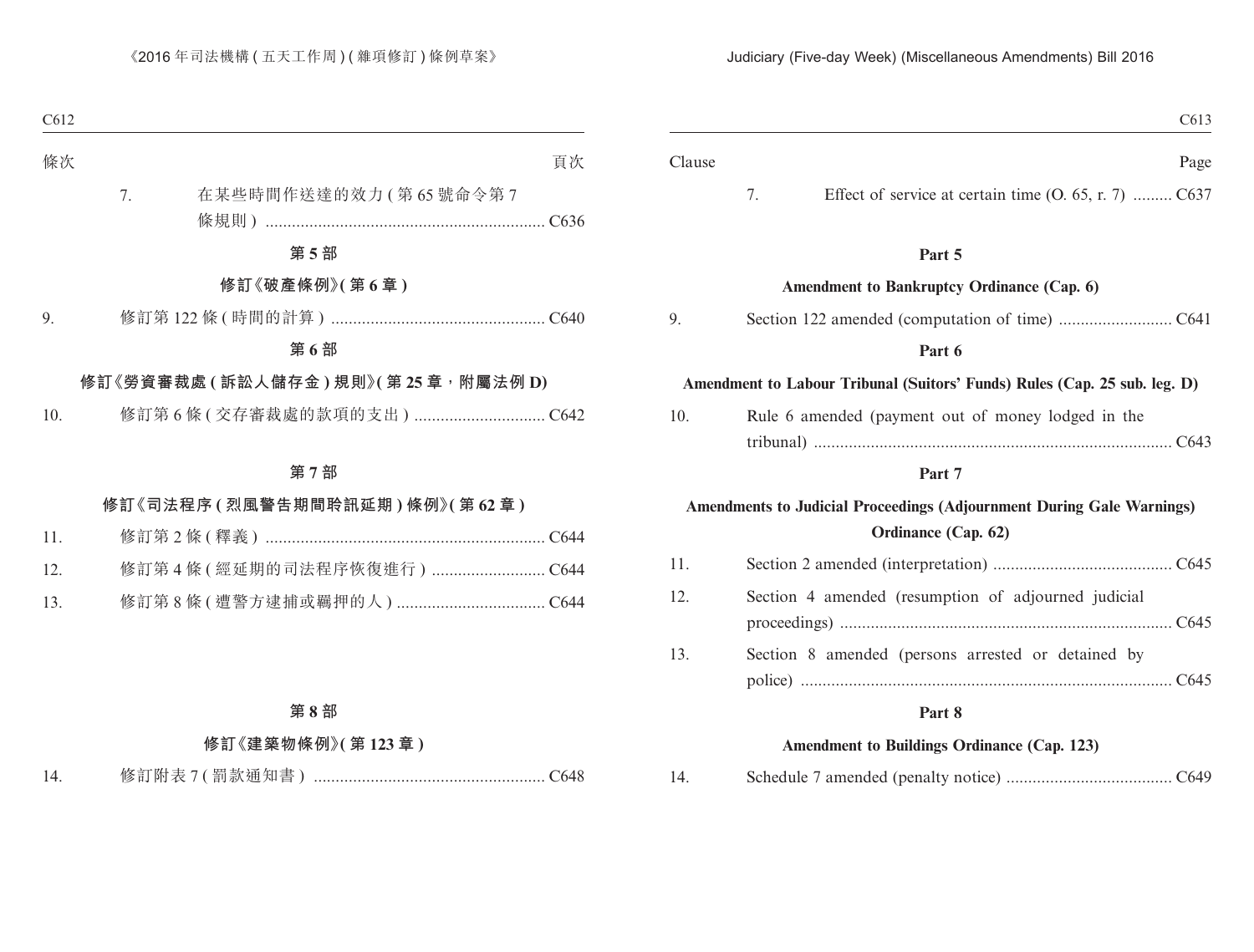| Clause                                                                                                                           |
|----------------------------------------------------------------------------------------------------------------------------------|
|                                                                                                                                  |
| Amendment to Fixed Penalty (Traffic Contraventions) Ordinance (Cap. 237)                                                         |
| 15.                                                                                                                              |
|                                                                                                                                  |
|                                                                                                                                  |
| <b>Amendments to Fixed Penalty (Traffic Contraventions) Regulations</b>                                                          |
| 16.                                                                                                                              |
|                                                                                                                                  |
| Amendment to Fixed Penalty (Criminal Proceedings) Ordinance (Cap. 240)                                                           |
| 17.                                                                                                                              |
|                                                                                                                                  |
|                                                                                                                                  |
| <b>Amendments to Fixed Penalty (Criminal Proceedings) Regulations</b>                                                            |
| 18.                                                                                                                              |
|                                                                                                                                  |
|                                                                                                                                  |
| 19.                                                                                                                              |
|                                                                                                                                  |
| 20.                                                                                                                              |
| Amendments to Housing (Traffic Contraventions) (Fixed Penalty) Bylaw<br>Section 18 amended (payment of fixed penalty after issue |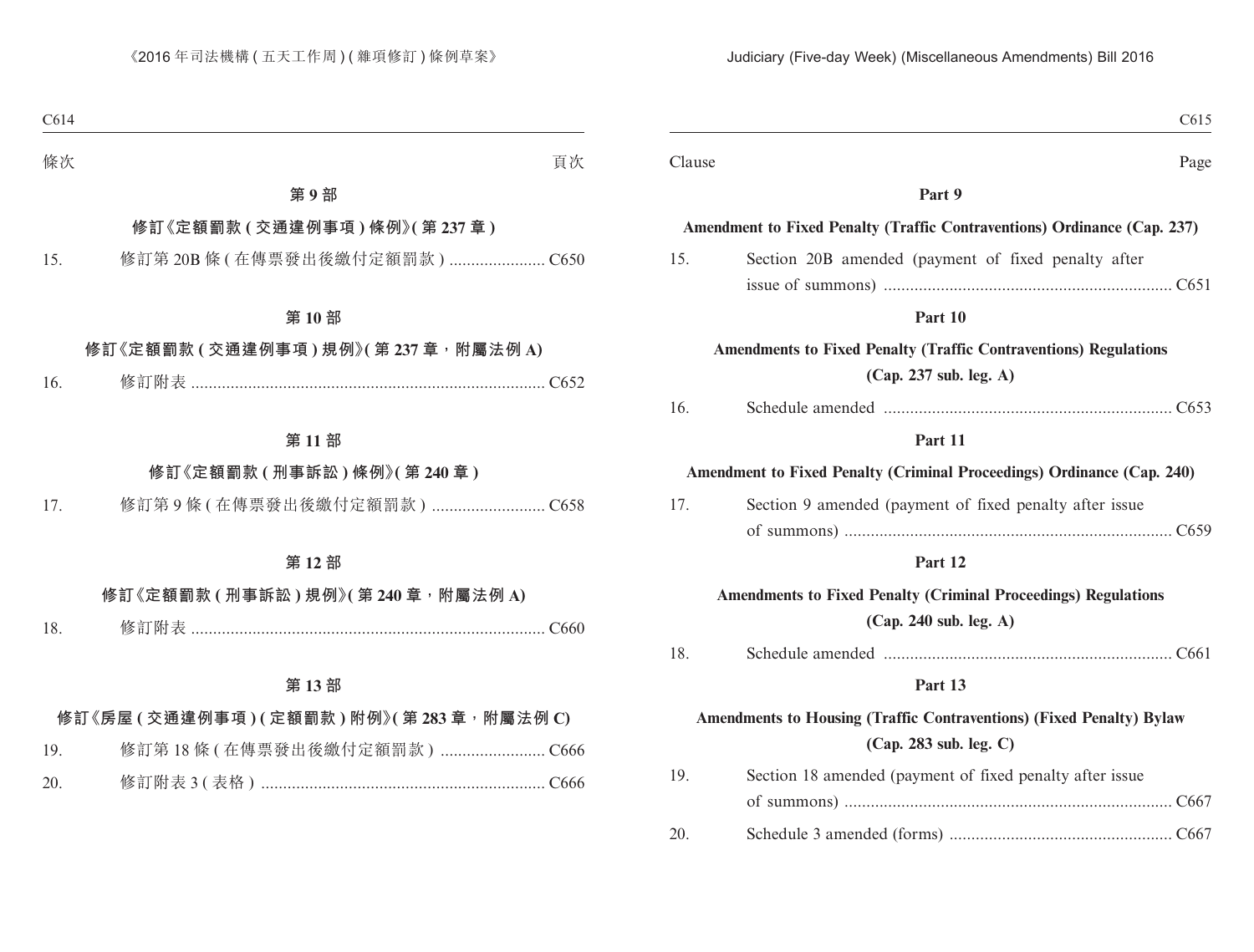|                                                                  | Page                        |
|------------------------------------------------------------------|-----------------------------|
| Part 14                                                          |                             |
| Amendments to Rules of the District Court (Cap. 336 sub. leg. H) |                             |
|                                                                  |                             |
| Order 3, rule 4 amended (time expires on Sunday, etc.)  C675     |                             |
| Order 64, rule 1 amended (days on which Court offices            |                             |
| Order 64, rule 2 amended (hours when Court offices               |                             |
|                                                                  | $\sim$ $\sim$ $\sim$ $\sim$ |

|  | Effect of service at certain time $(0, 65, r, 7)$ C677 |  |
|--|--------------------------------------------------------|--|

|     | <b>Amendment to Small Claims Tribunal (Suitors' Funds) Rules</b>           |
|-----|----------------------------------------------------------------------------|
|     | (Cap. 338 sub. leg. D)                                                     |
| 26. | Rule 6 amended (payment out of funds in the tribunal)  C681                |
|     | Part 16                                                                    |
|     | Amendments to Hong Kong Court of Final Appeal Rules (Cap. 484 sub. leg. A) |
| 27. | Rule 63 amended (Court Offices: days on which open                         |
|     |                                                                            |
|     | Part 17                                                                    |
|     | Amendments to Coroners Ordinance (Cap. 504)                                |

28. Section 2 amended (interpretation) ......................................... C685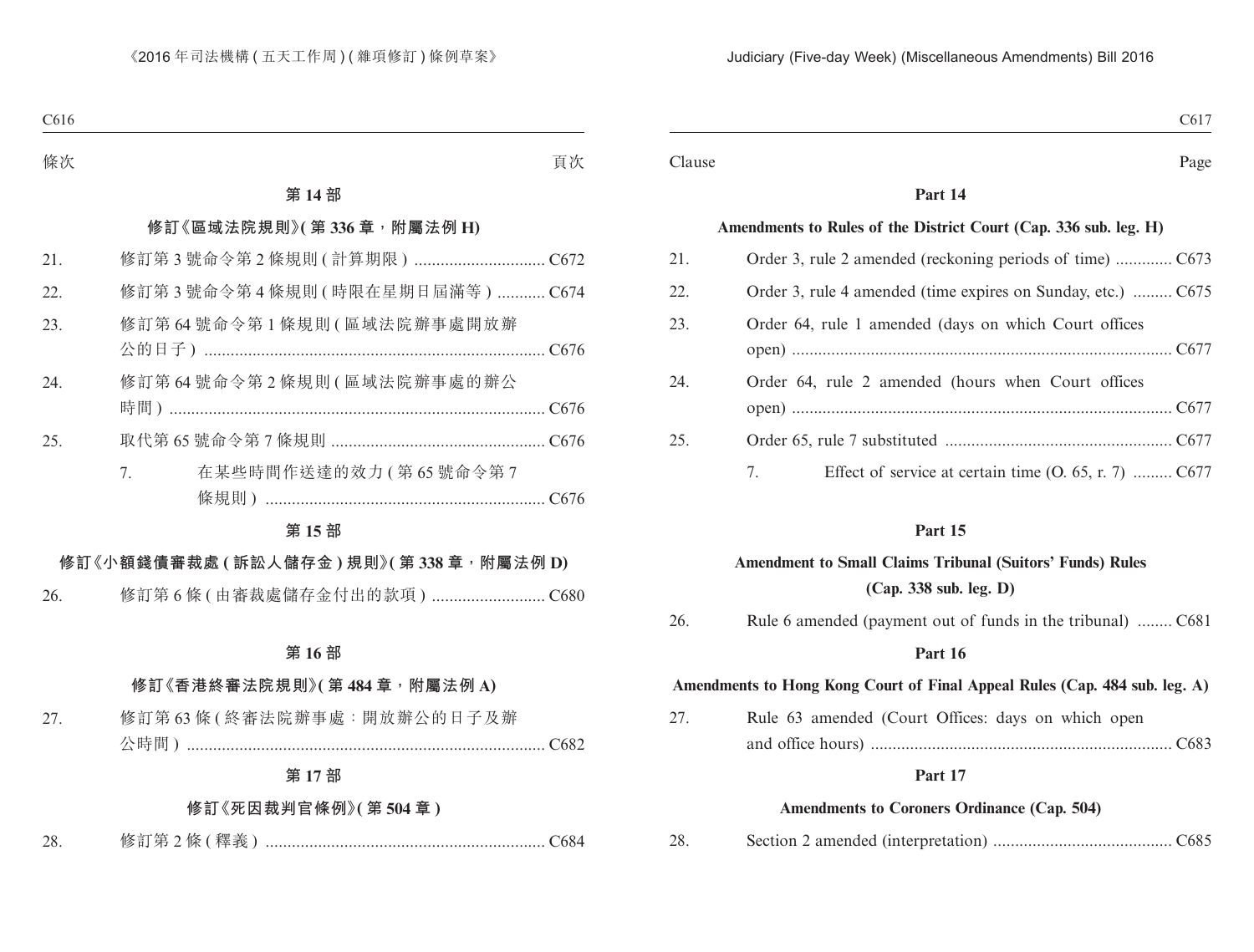| C619                                                                                       |        |
|--------------------------------------------------------------------------------------------|--------|
| Page                                                                                       | Clause |
|                                                                                            | 29.    |
| Part 18                                                                                    |        |
| Amendments to Coroners Rules (Cap. 504 sub. leg. B)                                        |        |
| Rule 9 amended (inquests not to be held on general                                         | 30.    |
|                                                                                            |        |
| Part 19                                                                                    |        |
| Amendments to Mass Transit Railway (Transport Interchange) Bylaw<br>(Cap. 556 sub. leg. D) |        |
| Section 49 amended (payment of fixed penalty after issue                                   | 31.    |
|                                                                                            |        |
|                                                                                            | 32.    |
| Part 20                                                                                    |        |
| <b>Amendment to Fixed Penalty (Public Cleanliness Offences) Ordinance</b><br>(Cap. 570)    |        |
| Section 13 amended (payment of fixed penalty after issue                                   | 33.    |
|                                                                                            |        |
| Part 21                                                                                    |        |
| Amendment to Fixed Penalty (Smoking Offences) Ordinance (Cap. 600)                         |        |
| Section 13 amended (payment of fixed penalty after issue                                   | 34.    |
|                                                                                            |        |
| Part 22                                                                                    |        |
| Amendment to Product Eco-responsibility Ordinance (Cap. 603)                               |        |
| Section 28L amended (dispute of liability for offence)  C697                               | 35.    |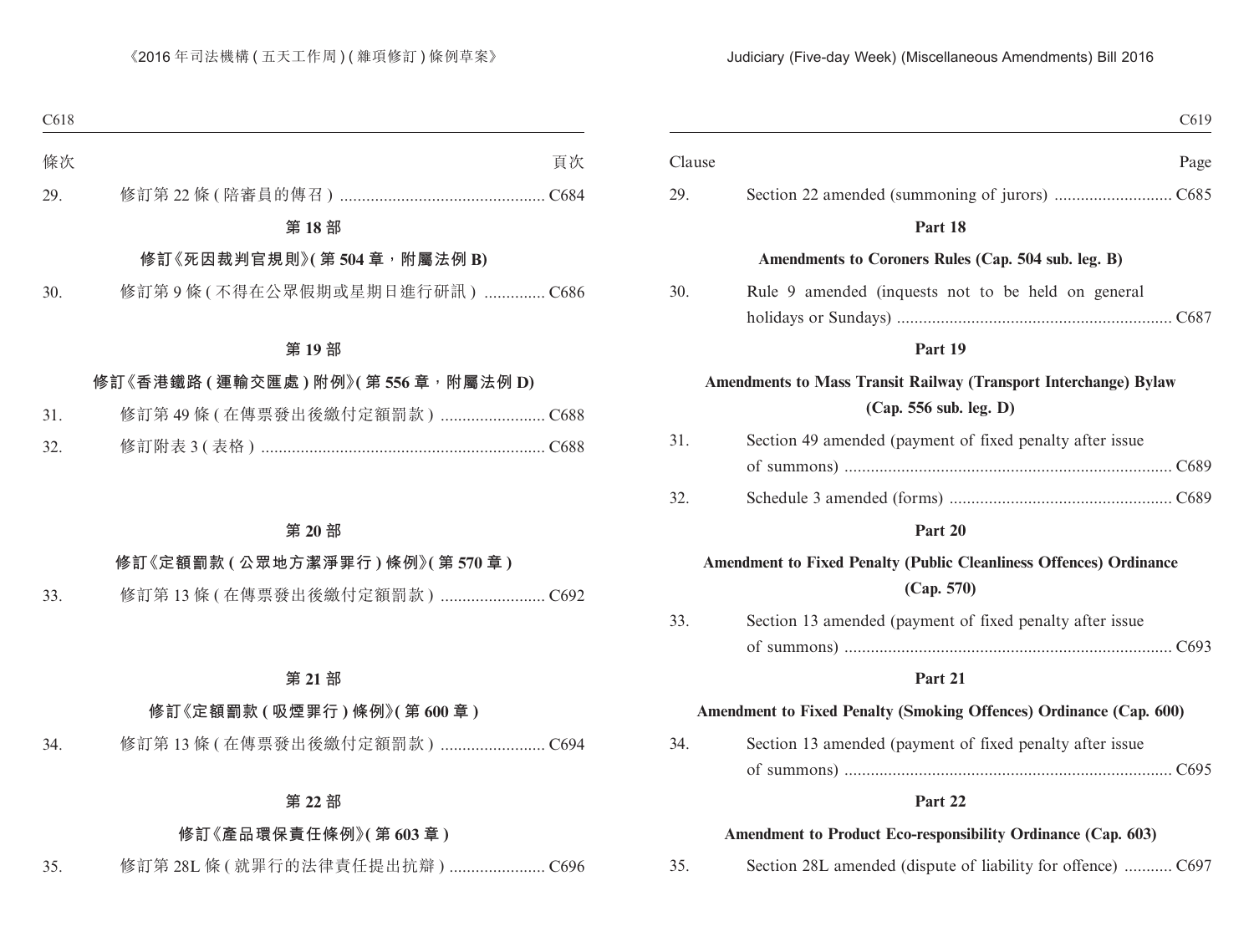|  | $\sim$<br>COZ |  |
|--|---------------|--|
|--|---------------|--|

Clause Page

### **Part 23**

#### **Amendment to Motor Vehicle Idling (Fixed Penalty) Ordinance (Cap. 611)**

36. Section 23 amended (payment of fixed penalty after summons) ............................................................................... C699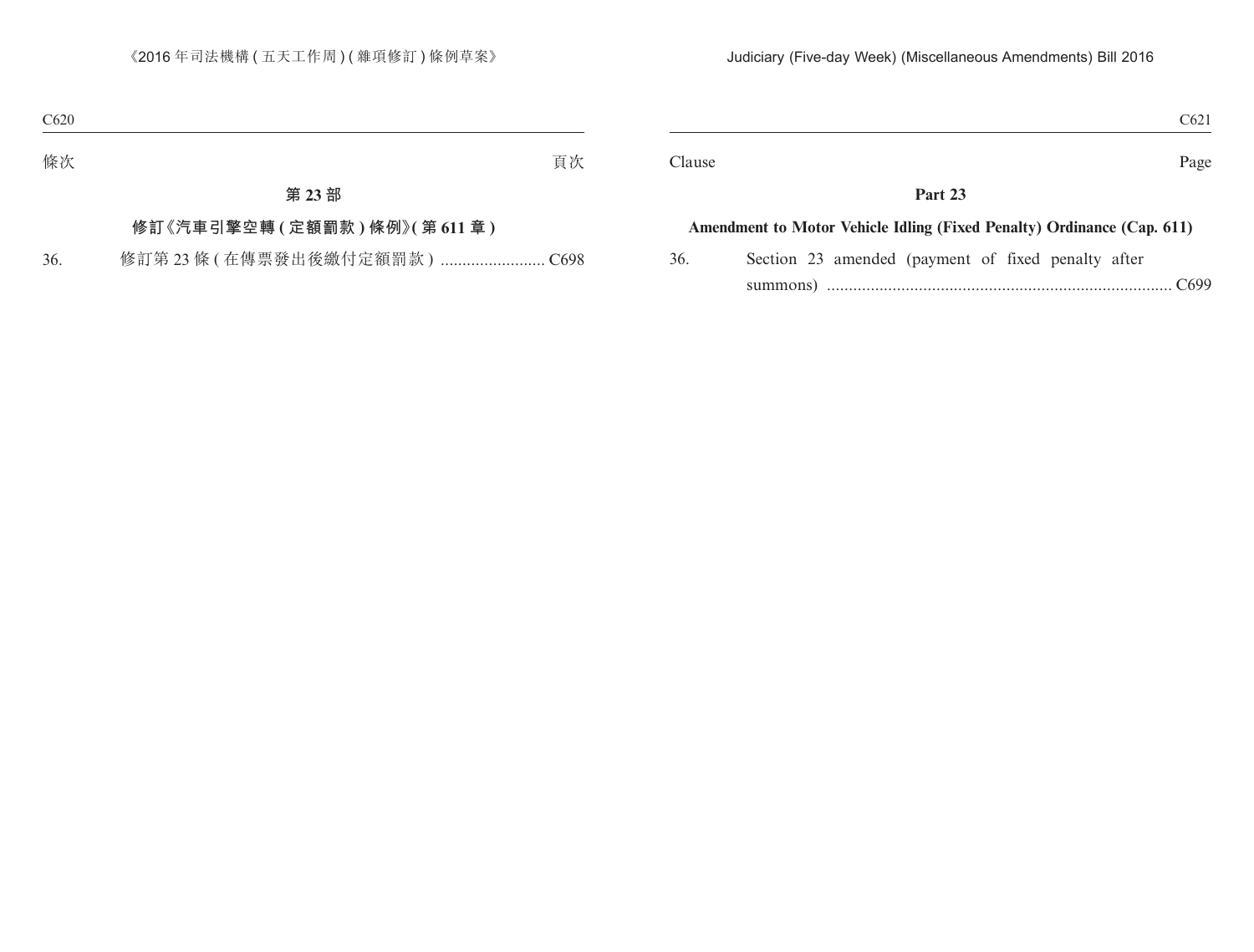# A BILL

# To

Amend various legislation to complete implementation of a five-day week for the Judiciary of Hong Kong; and to revise certain provisions about the computation of time in relation to judicial proceedings or about the opening time of courts or court offices.

Enacted by the Legislative Council.

# **Part 1**

# **Preliminary**

### **1. Short title and commencement**

- (1) This Ordinance may be cited as the Judiciary (Five-day Week) (Miscellaneous Amendments) Ordinance 2016.
- (2) This Ordinance comes into operation on a day to be appointed by the Chief Justice by notice published in the Gazette.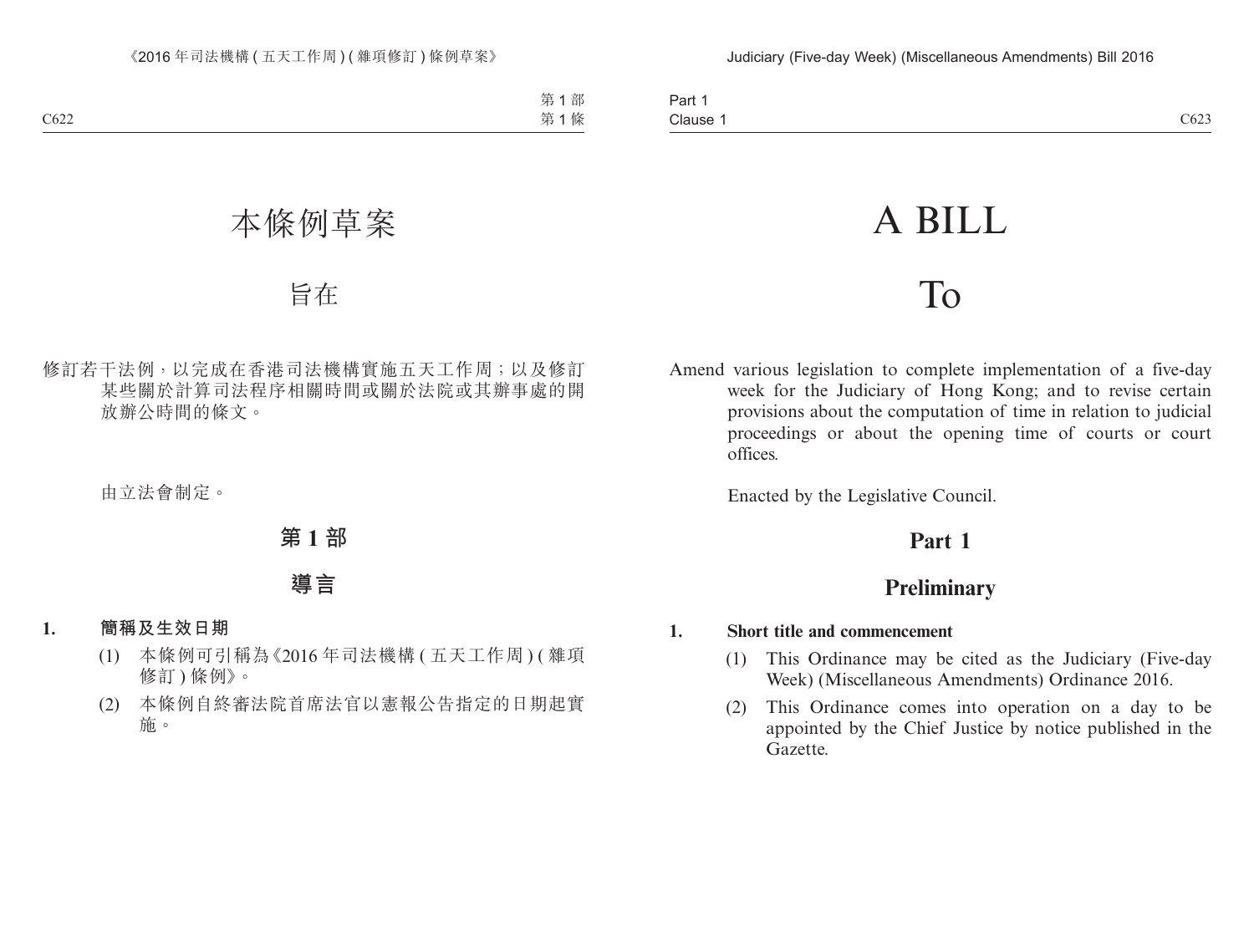| 0.625<br>Clause 2 | $\overline{\phantom{0}}$<br>Part |                 |
|-------------------|----------------------------------|-----------------|
|                   |                                  | CO <sub>2</sub> |

### **2. Enactments amended**

The enactments specified in Parts 2 to 23 are amended as set out in those Parts.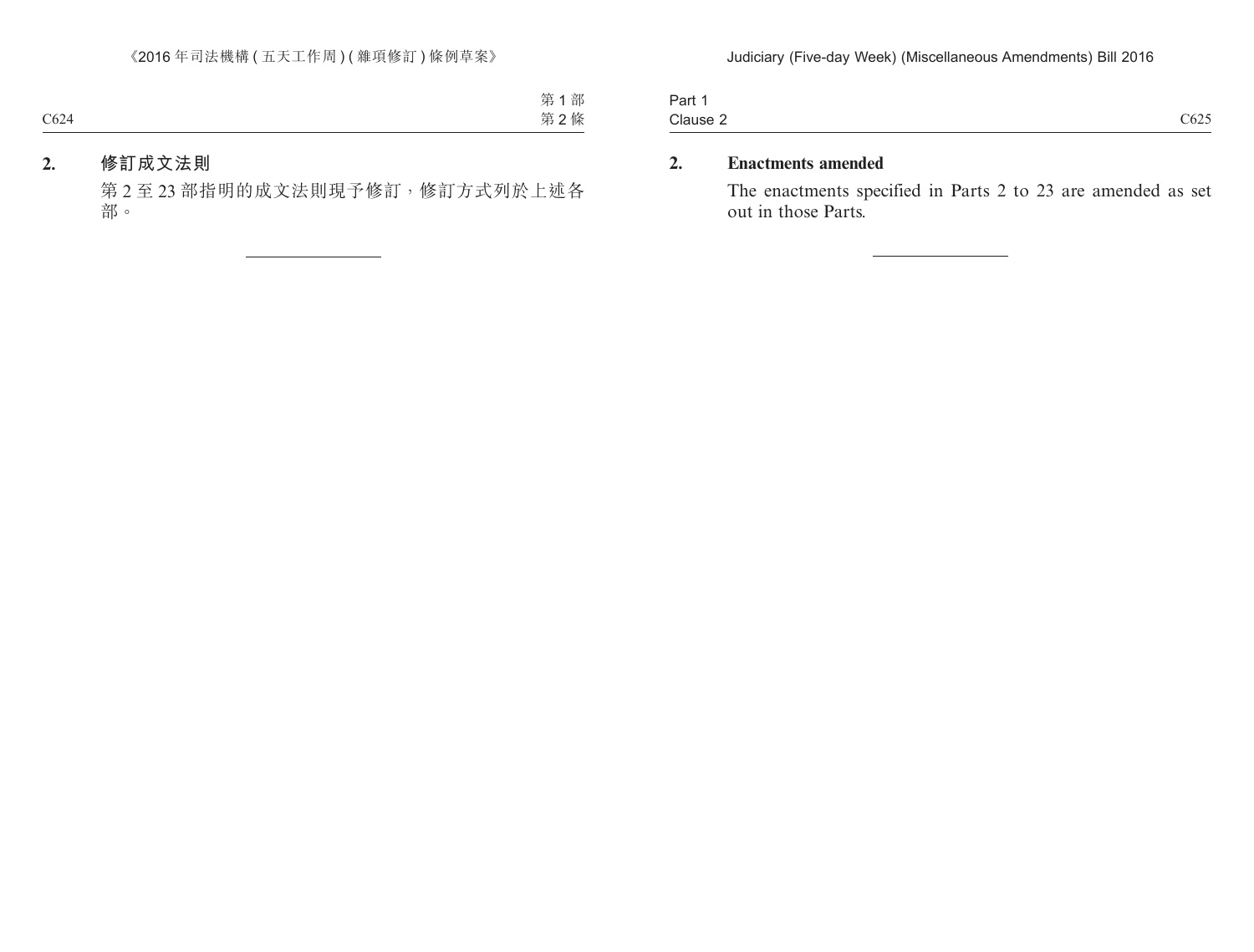Part 2 Clause 3 Clause 3  $C627$ 

### **Part 2**

### **Amendments to Interpretation and General Clauses Ordinance (Cap. 1)**

#### **3. Section 71 amended (computation of time)**

(1) After section  $71(1)$ —

#### **Add**

- "(1A) However, if the computation mentioned in subsection (1) is in relation to the doing of an act or the taking of a proceeding at a court office, the following provisions apply to the computation to the exclusion of subsection  $(1)(b)$ ,  $(c)$  and  $(d)$ —
	- (a) if the act or proceeding is directed or allowed to be done or taken within a period of time, and the last day of the period is a closure day for the office, the period includes the next following day, not being a closure day for the office;
	- (b) if the act or proceeding is directed or allowed to be done or taken on a certain day, and that day is a closure day for the office, the act or proceeding is considered as done or taken in due time if it is done or taken on the next following day, not being a closure day for the office;
	- (c) if the act or proceeding is directed or allowed to be done or taken within any time not exceeding 7 days, no closure day for the office is reckoned in the computation of that time.".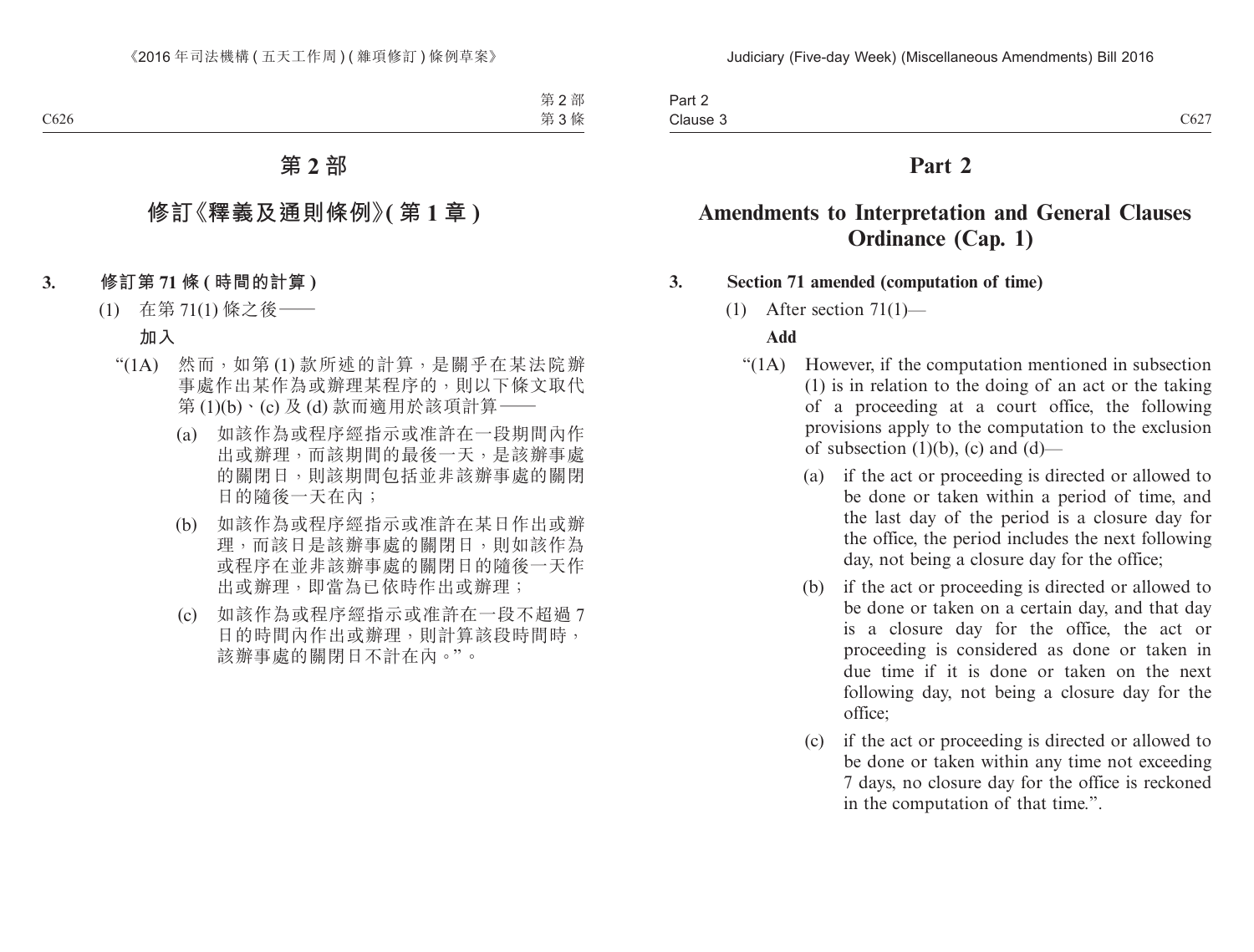| $. \,$ $\sim$<br>ail Z |      |
|------------------------|------|
| Clause 3               | C629 |

(2) Section 71(2), Chinese text, definition of **黑色暴雨警告 日**—

**Repeal the full stop Substitute a semicolon.**

(3) Section 71(2)—

### **Add in alphabetical order**

- "*closure day* (關閉日), in relation to a court office, means a Saturday, a public holiday, a gale warning day, a black rainstorm warning day, or another day on which the office is closed:
- *court office* (法院辦事處) means an office or registry of one of the following courts or tribunals of the Judiciary of Hong Kong—
	- (a) the Court of Final Appeal;
	- (b) the Court of Appeal;
	- (c) the Court of First Instance;
	- (d) the Competition Tribunal;
	- (e) the District Court;
	- (f) the Magistrates' Court;
	- (g) the Lands Tribunal;
	- (h) the Labour Tribunal;
	- (i) the Small Claims Tribunal;
	- (j) the Obscene Articles Tribunal;
	- (k) the Coroner's Court;".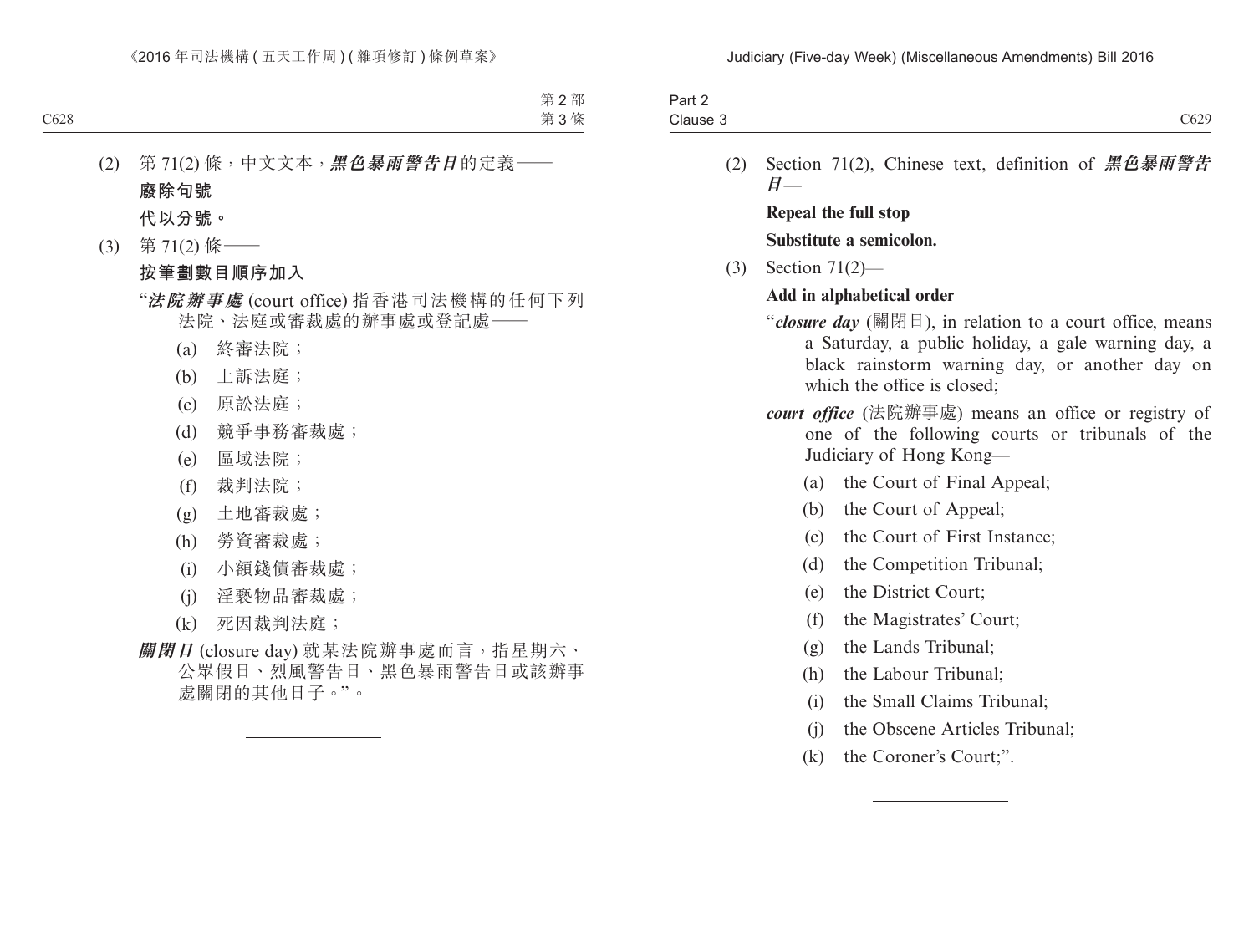# **Amendments to High Court Ordinance (Cap. 4)**

### **4. Section 30 amended (business in vacations)**

(1) Section 30(1)—

### **Repeal**

"(except on general holidays)".

(2) At the end of section 30—

### **Add**

- "(4) However, subsection (1) does not require the High Court or the Registries to be open on Saturdays, general holidays, or other days as directed by the Registrar or the Chief Justice.
	- $(5)$  In subsection  $(4)$ —
	- *Registrar* (司法常務官) includes a Senior Deputy Registrar, Deputy Registrar, or Assistant Registrar, of the High Court.".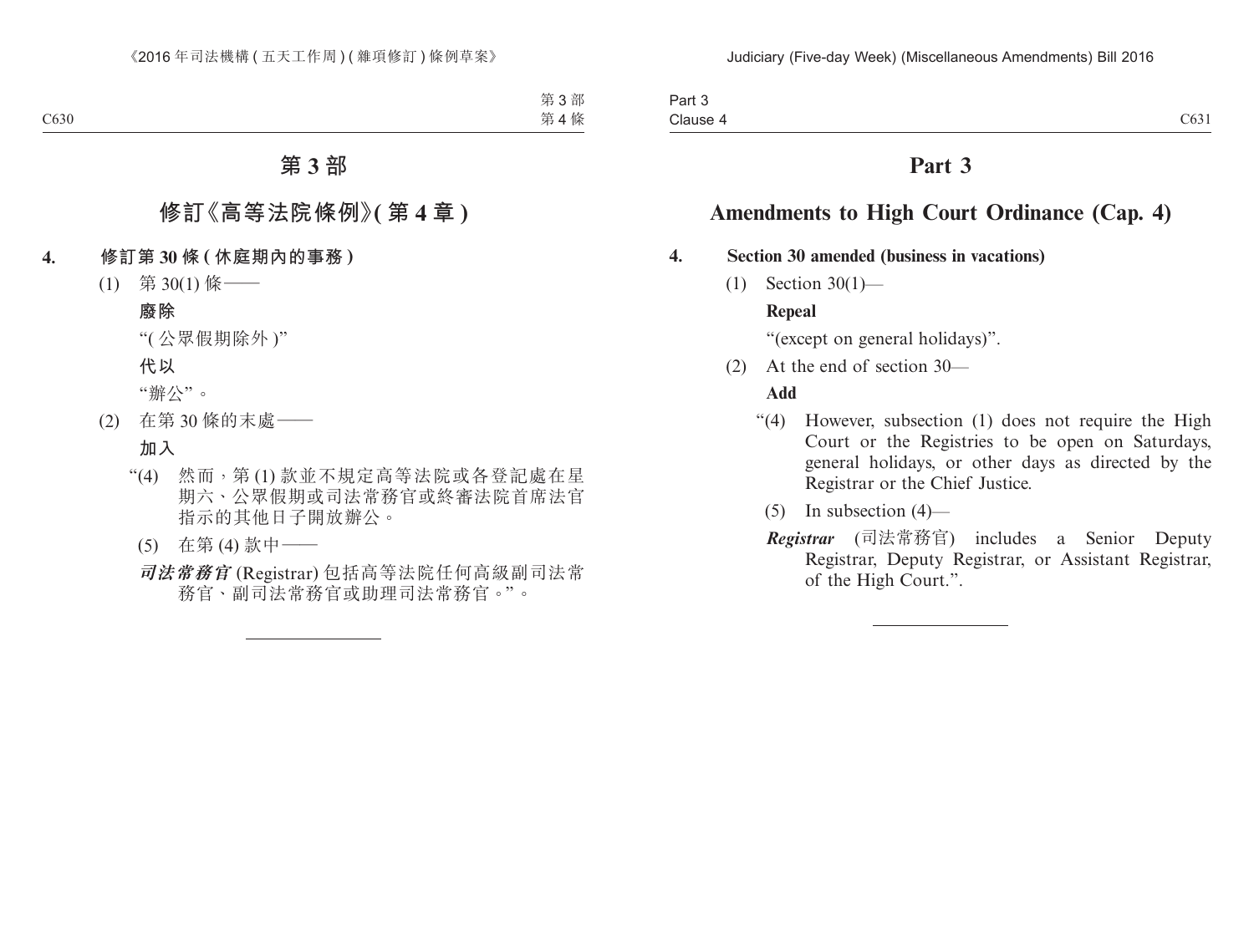| $\sim$<br>Part 4 |                   |
|------------------|-------------------|
| Clause 5         | $\sim$ 00<br>C633 |

# **Amendments to Rules of the High Court (Cap. 4 sub. leg. A)**

**5. Order 3, rule 2 amended (reckoning periods of time)**

(1) Order 3, rule 2(5)—

#### **Repeal**

"Sunday or a general holiday"

#### **Substitute**

"specified day".

(2) Order 3, rule 2(5)—

### **Repeal**

everything after "excluded.".

(3) Order 3, after rule 2(5)—

### **Add**

"(6) In this rule—

*specified day* (指明日子) means—

- (a) a Saturday;
- (b) a general holiday;
- (c) a gale warning day as defined by section 71(2) of the Interpretation and General Clauses Ordinance (Cap. 1);
- (d) a black rainstorm warning day as defined by that section; or
- (e) (if the act in question is required to be done at an office of the Court) another day on which the office is closed.".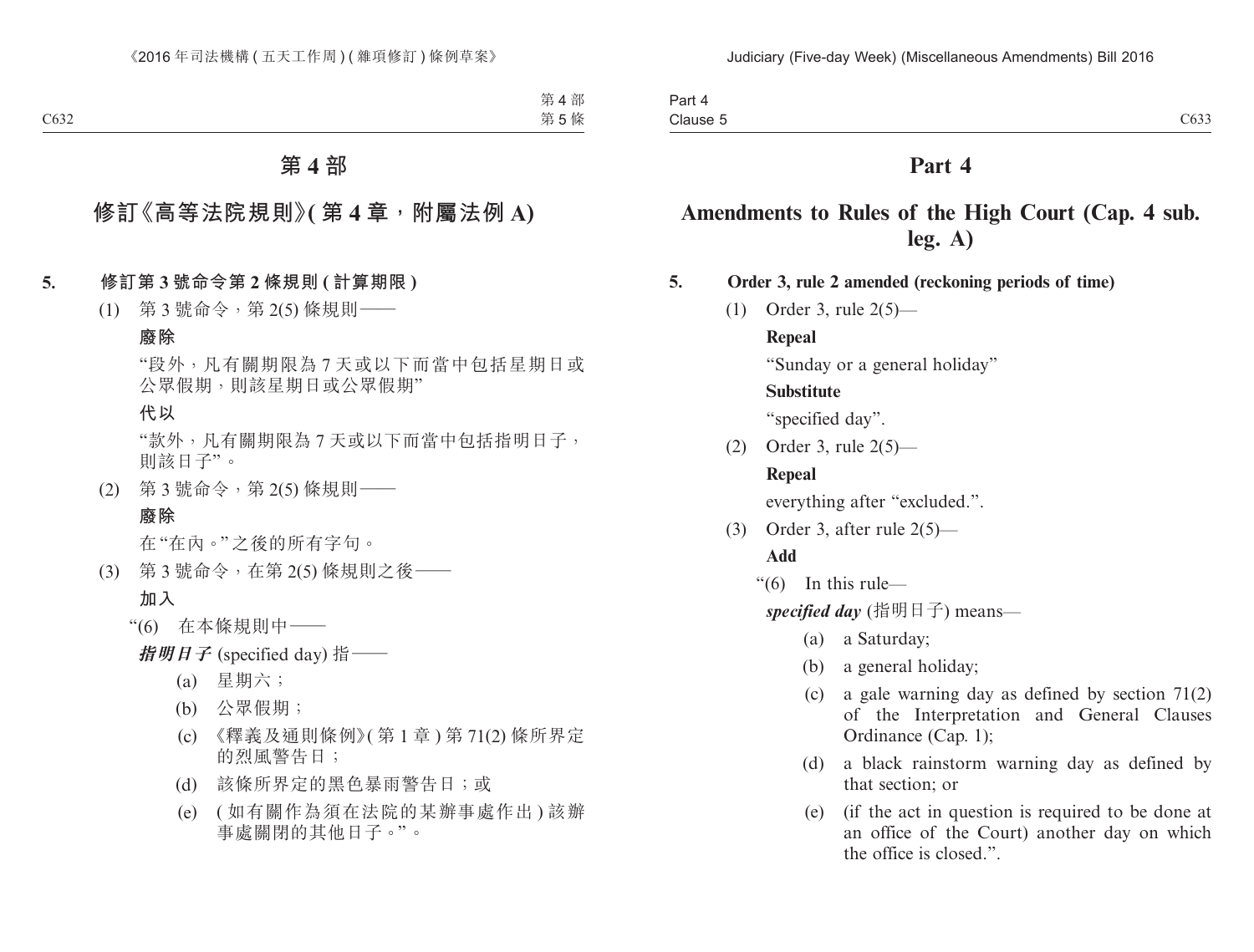| Part 4<br>Clause 6 |     |                   | C635                                                                                                                        |
|--------------------|-----|-------------------|-----------------------------------------------------------------------------------------------------------------------------|
| 6.                 |     |                   | Order 3, rule 4 amended (time expires on Sunday, etc.)                                                                      |
|                    | (1) |                   | Order 3, rule 4, heading—                                                                                                   |
|                    |     | Repeal            |                                                                                                                             |
|                    |     |                   | "Sunday, etc."                                                                                                              |
|                    |     | <b>Substitute</b> |                                                                                                                             |
|                    |     |                   | "day on which office is closed".                                                                                            |
|                    | (2) | Order 3-          |                                                                                                                             |
|                    |     |                   | Renumber rule 4 as rule $4(1)$ .                                                                                            |
|                    | (3) |                   | Order 3, rule $4(1)$ —                                                                                                      |
|                    |     | Repeal            |                                                                                                                             |
|                    |     |                   | "Sunday or other day on which that office is closed"                                                                        |
|                    |     | <b>Substitute</b> |                                                                                                                             |
|                    |     |                   | "specified day".                                                                                                            |
|                    | (4) |                   | Order 3, after rule $4(1)$ —                                                                                                |
|                    |     | <b>Add</b>        |                                                                                                                             |
|                    |     | (2)               | In this rule-                                                                                                               |
|                    |     |                   | specified day (指明日子), in relation to an office of the<br>Court, means-                                                      |
|                    |     |                   | a Saturday;<br>(a)                                                                                                          |
|                    |     |                   | a general holiday;<br>(b)                                                                                                   |
|                    |     |                   | a gale warning day as defined by section $71(2)$<br>(c)<br>of the Interpretation and General Clauses<br>Ordinance (Cap. 1); |
|                    |     |                   | a black rainstorm warning day as defined by<br>(d)<br>that section; or                                                      |

(e) another day on which the office is closed.".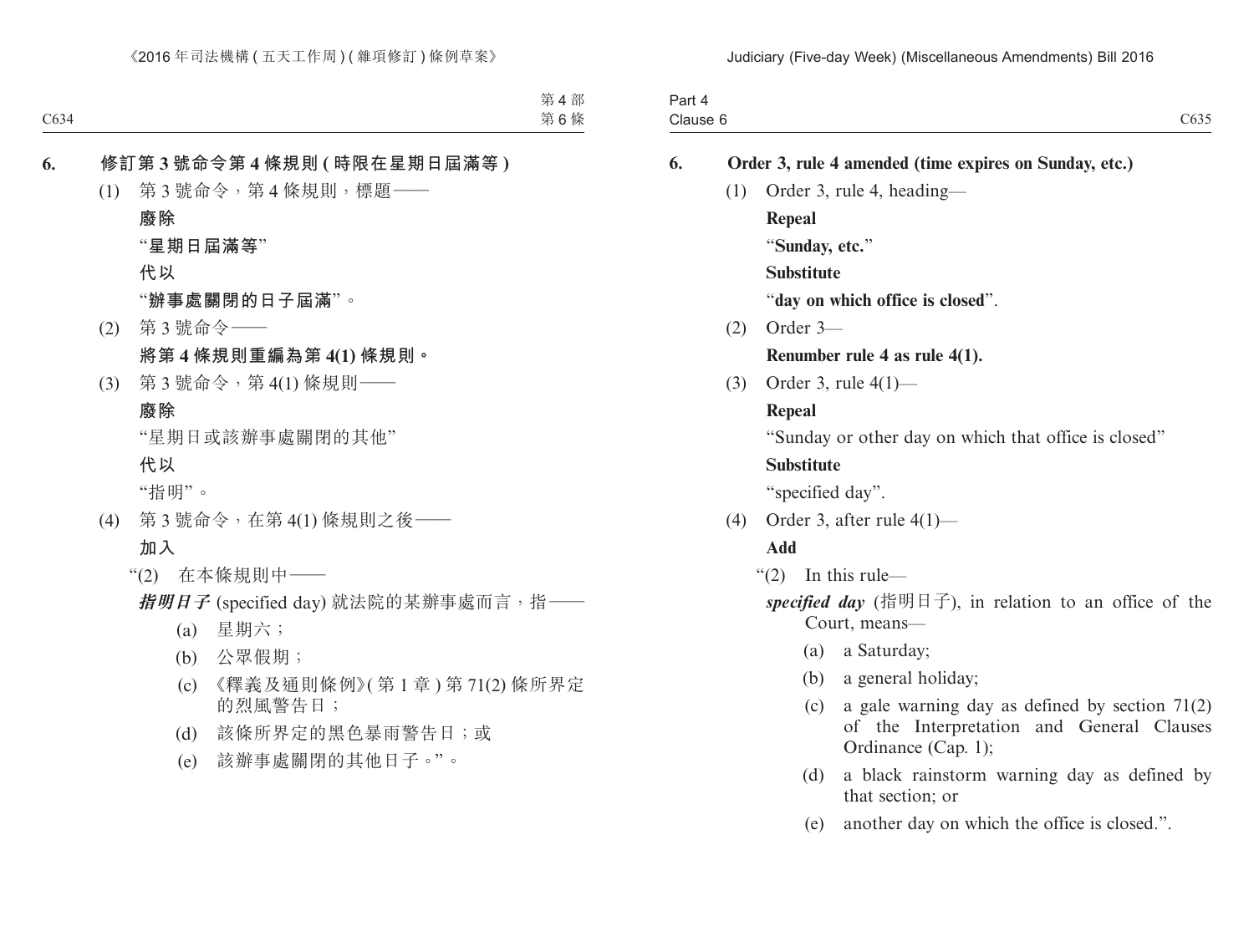| Pan<br>$\overline{ }$ |                                                             |
|-----------------------|-------------------------------------------------------------|
| Clause                | $\sim$ $\sim$ $\sim$<br>$\cup$ <sup><math>\cup</math></sup> |

- **7. Order 64, rule 7 amended (High Court Offices: days on which open and office hours)**
	- (1) Order 64, rule 7(1)—

### **Repeal**

everything after "except"

### **Substitute**

"Saturdays and general holidays.".

(2) Order 64, after rule 7(1)—

### **Add**

- "(1A) However, the Registrar or the Chief Justice may from time to time direct an office of the High Court to be open or closed on any day.".
- (3) Order 64, rule 7(2), after "as"—

### **Add**

"the Registrar or".

### **8. Order 65, rule 7 substituted**

Order 65—

**Repeal rule 7 Substitute**

### "**7. Effect of service at certain time (O. 65, r. 7)**

- (1) This rule applies if a document (other than a writ of summons or other originating process) is served under rule 2 or  $5(1)(a)$ —
	- (a) on a specified day; or
	- (b) after 4 p.m. on another day.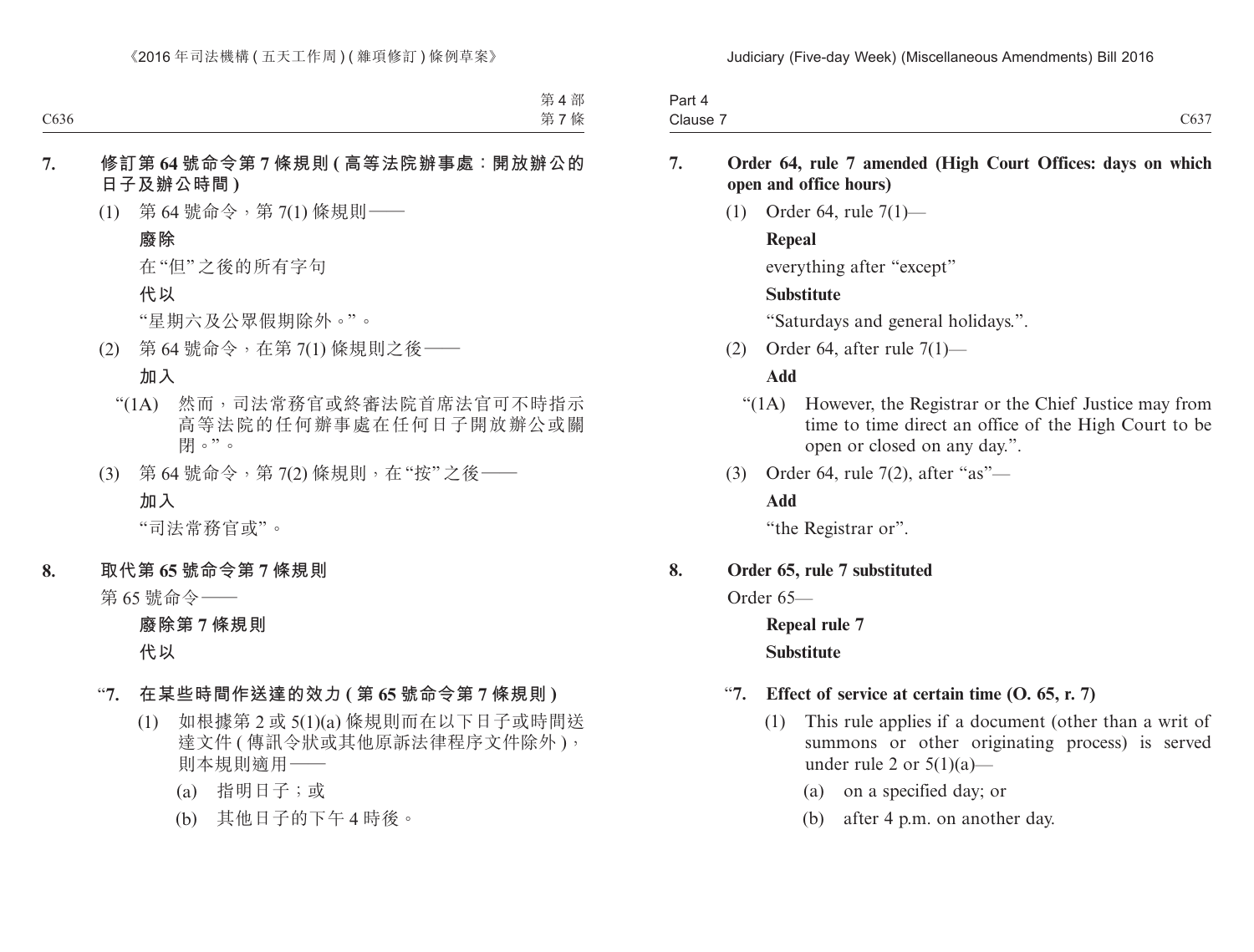| <b>STATES OF STREET</b><br>. In the<br>$\mathbf{u}$<br>∽art |      |
|-------------------------------------------------------------|------|
| $\bigcap$<br>- C<br>Clause 8                                | C639 |

- (2) For computing a period of time after service of the document, the document is deemed to be served on the next following day, not being a specified day.
- (3) In this rule—

*specified day* (指明日子) means—

- (a) a Saturday;
- (b) a general holiday;
- (c) a gale warning day as defined by section 71(2) of the Interpretation and General Clauses Ordinance (Cap. 1); or
- (d) a black rainstorm warning day as defined by that section.".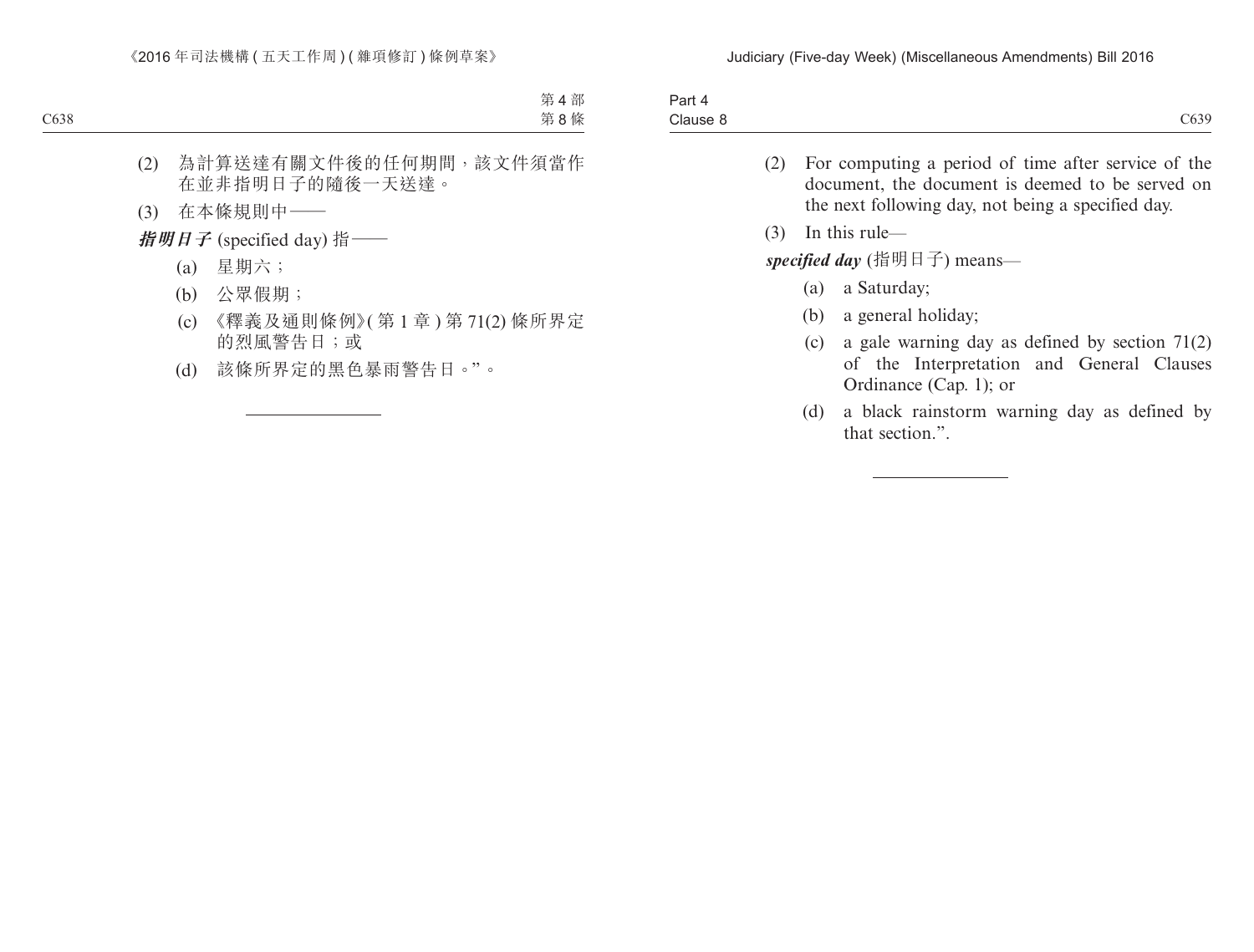# **Amendment to Bankruptcy Ordinance (Cap. 6)**

**9. Section 122 amended (computation of time)**

Section 122-

### **Repeal subsections (2) and (3)**

### **Substitute**

- "(2) If the limited time is less than 6 days, a specified day is not to be reckoned in the computation of the limited time.
	- (3) If the limited time expires on a specified day, the act or proceeding is considered as done or taken in due time if it is done or taken on the next following day, not being a specified day.
- (3A) In this section—

*specified day* (指明日子) means—

- (a) a Saturday;
- (b) a general holiday;
- (c) a gale warning day as defined by section 71(2) of the Interpretation and General Clauses Ordinance (Cap. 1);
- (d) a black rainstorm warning day as defined by that section; or
- (e) (if the act or proceeding in question is required to be done or taken at an office of the court) another day on which the office is closed.".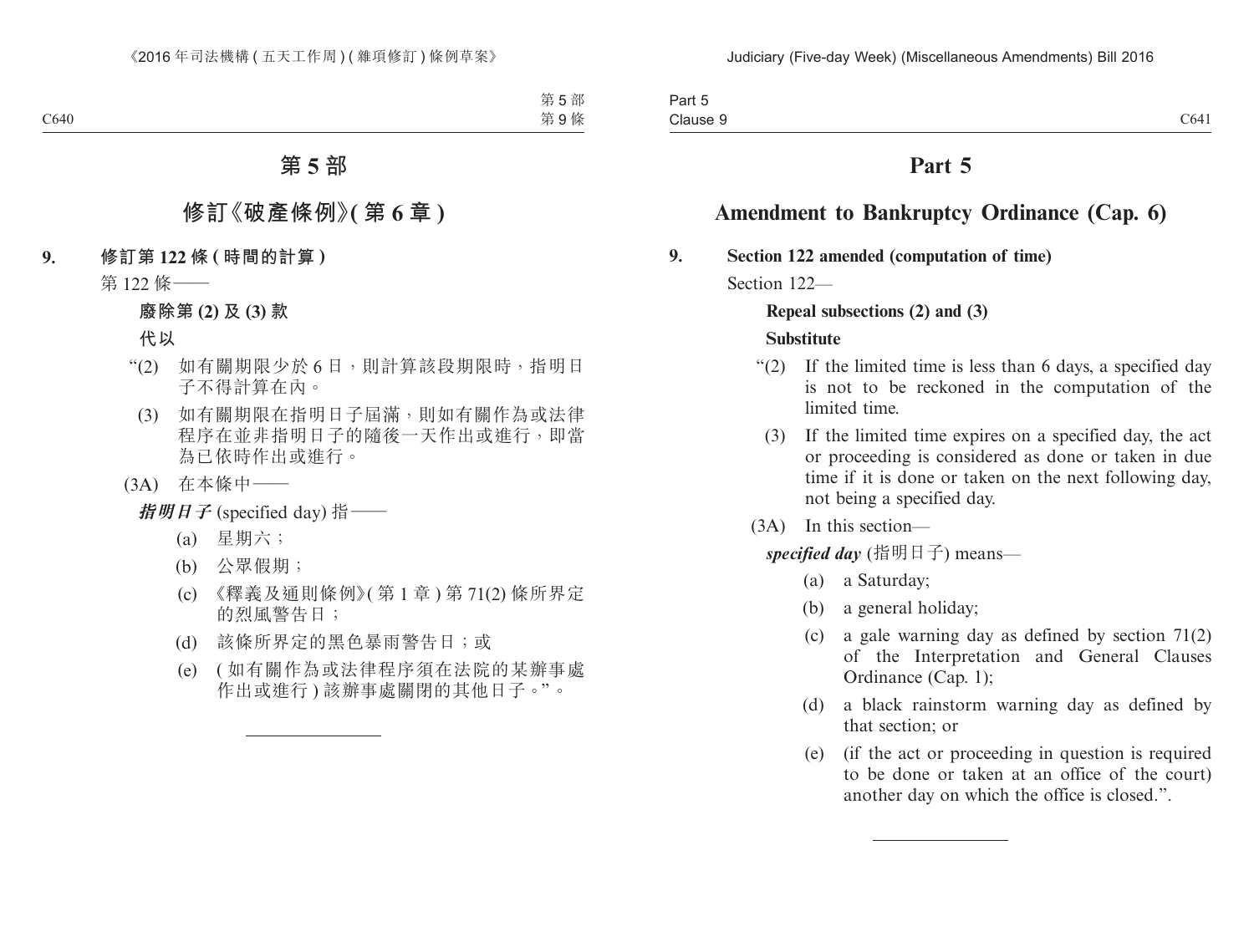Part 6 Clause 10  $C1$  Clause 10  $C643$ 

### **Part 6**

# **Amendment to Labour Tribunal (Suitors' Funds) Rules (Cap. 25 sub. leg. D)**

**10. Rule 6 amended (payment out of money lodged in the tribunal)** Rule  $6(3)$ —

**Repeal**

"not"

### **Substitute**

"neither a Saturday nor".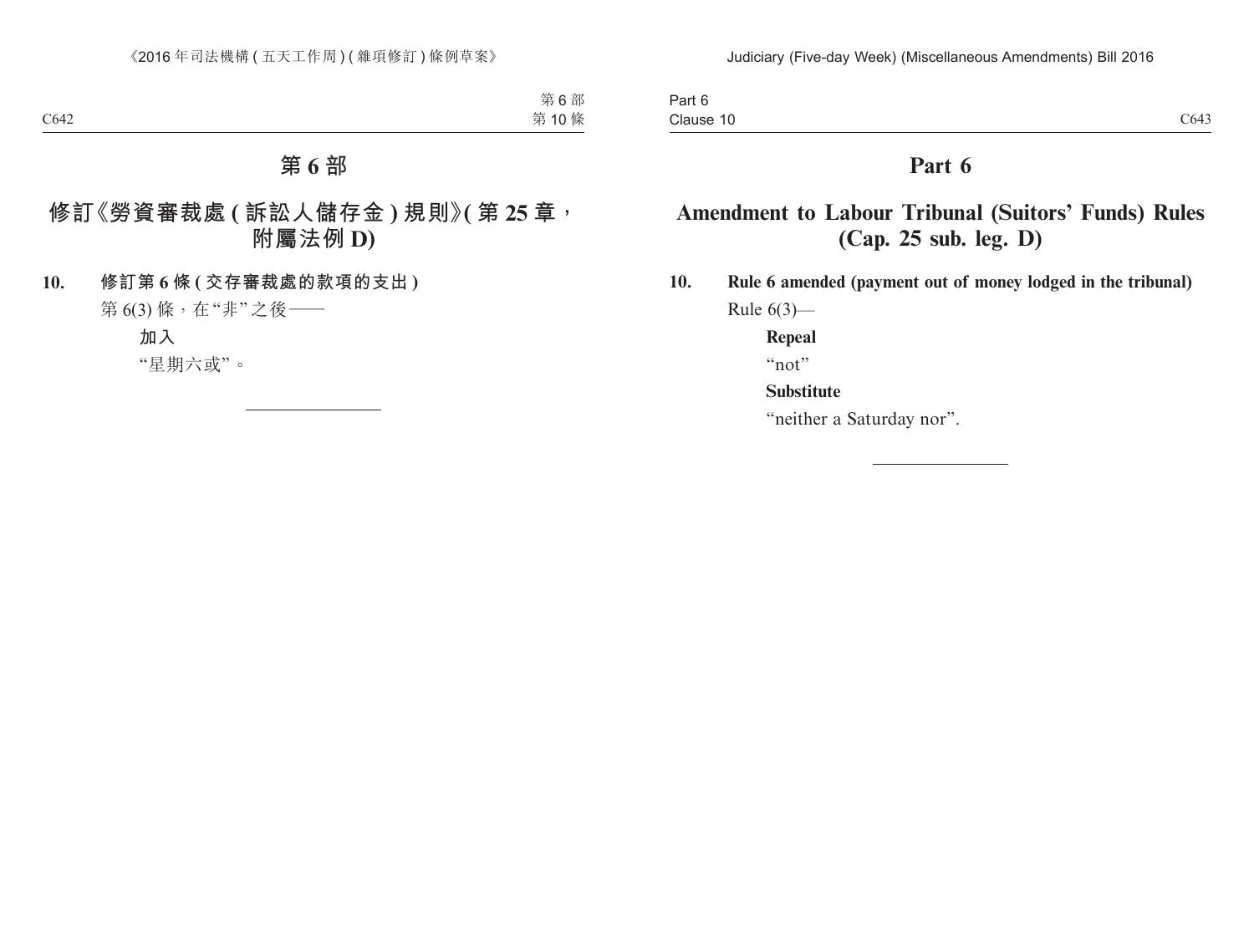| Part,                 |      |
|-----------------------|------|
| Clause 1 <sup>.</sup> | C645 |

# **Amendments to Judicial Proceedings (Adjournment During Gale Warnings) Ordinance (Cap. 62)**

**11. Section 2 amended (interpretation)**

- (1) Section 2, English text, definition of *tropical cyclone* **Repeal the full stop Substitute a semicolon.**
- (2) Section 2—

**Add in alphabetical order**

"*working day* (工作日) means a day that is neither a Saturday nor a public holiday.".

**12. Section 4 amended (resumption of adjourned judicial proceedings)** Section 4—

**Repeal**

"day, which is not a public holiday,"

### **Substitute**

"working day".

### **13. Section 8 amended (persons arrested or detained by police)**

Section 8(1)—

### **Repeal**

"day, which is not a public holiday,"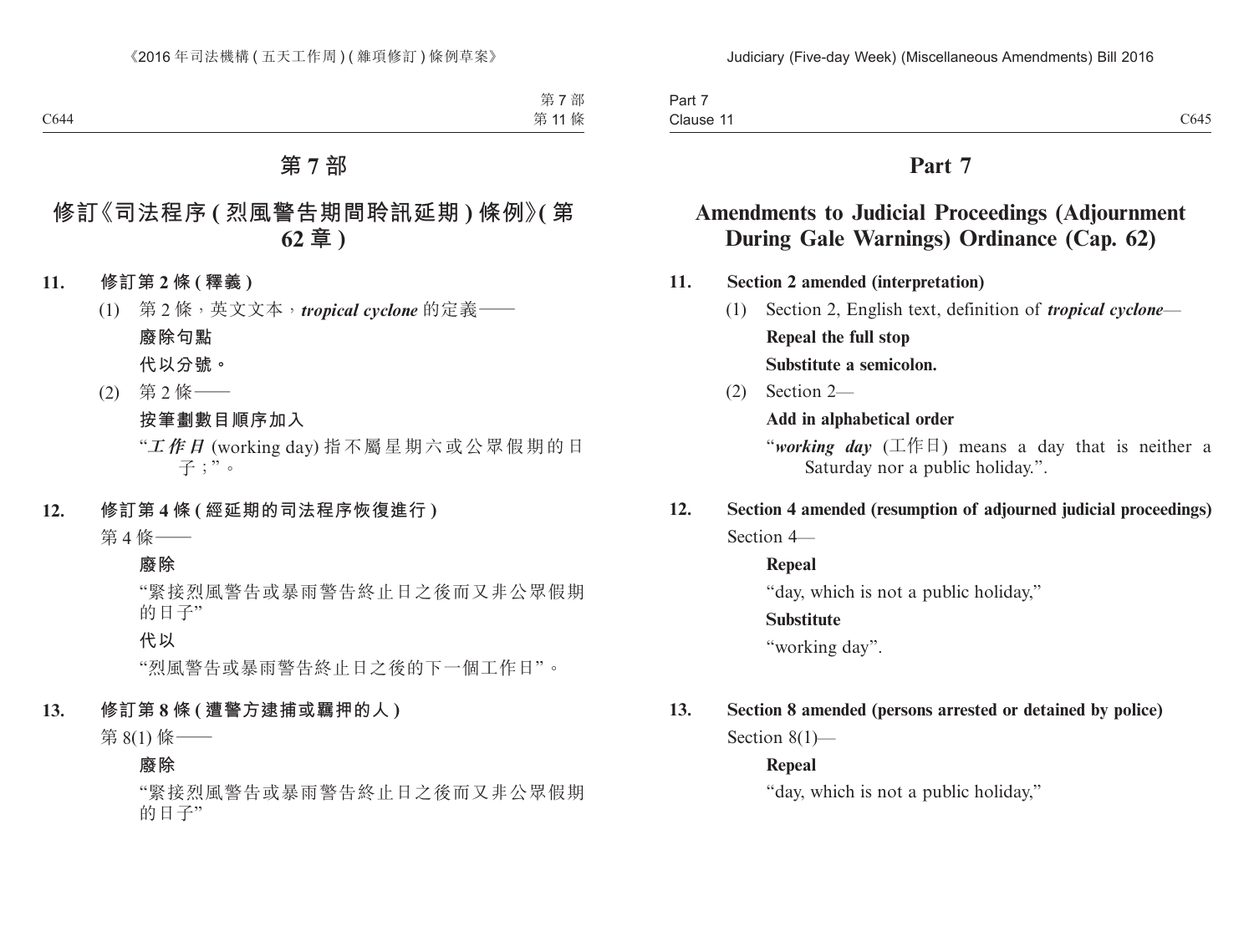Part 7 Clause 13 Clause 13  $C647$ 

### **Substitute**

"working day".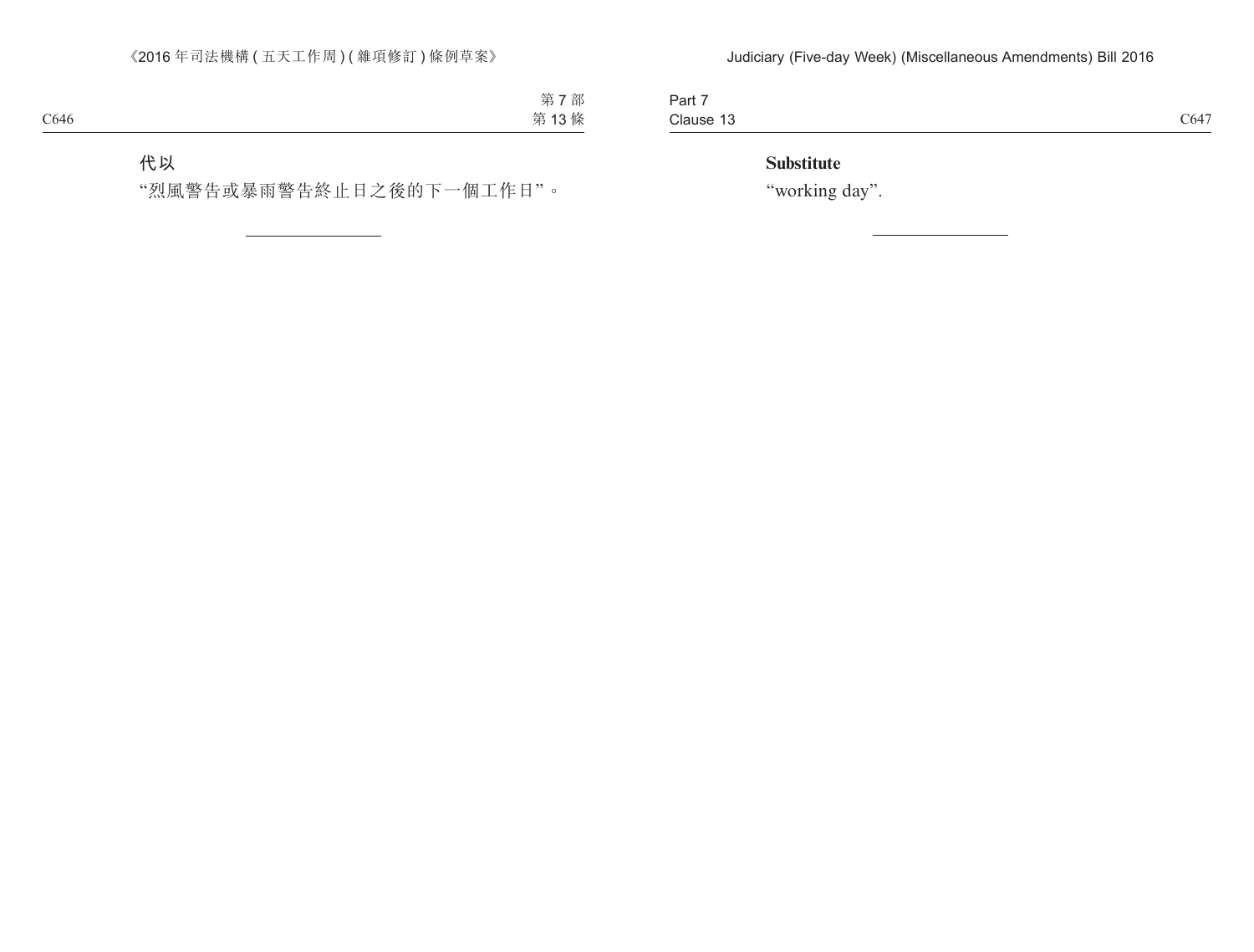# **Amendment to Buildings Ordinance (Cap. 123)**

**14. Schedule 7 amended (penalty notice)**

Schedule 7, section 17, after "excluding any"—

**Add**

"Saturday and".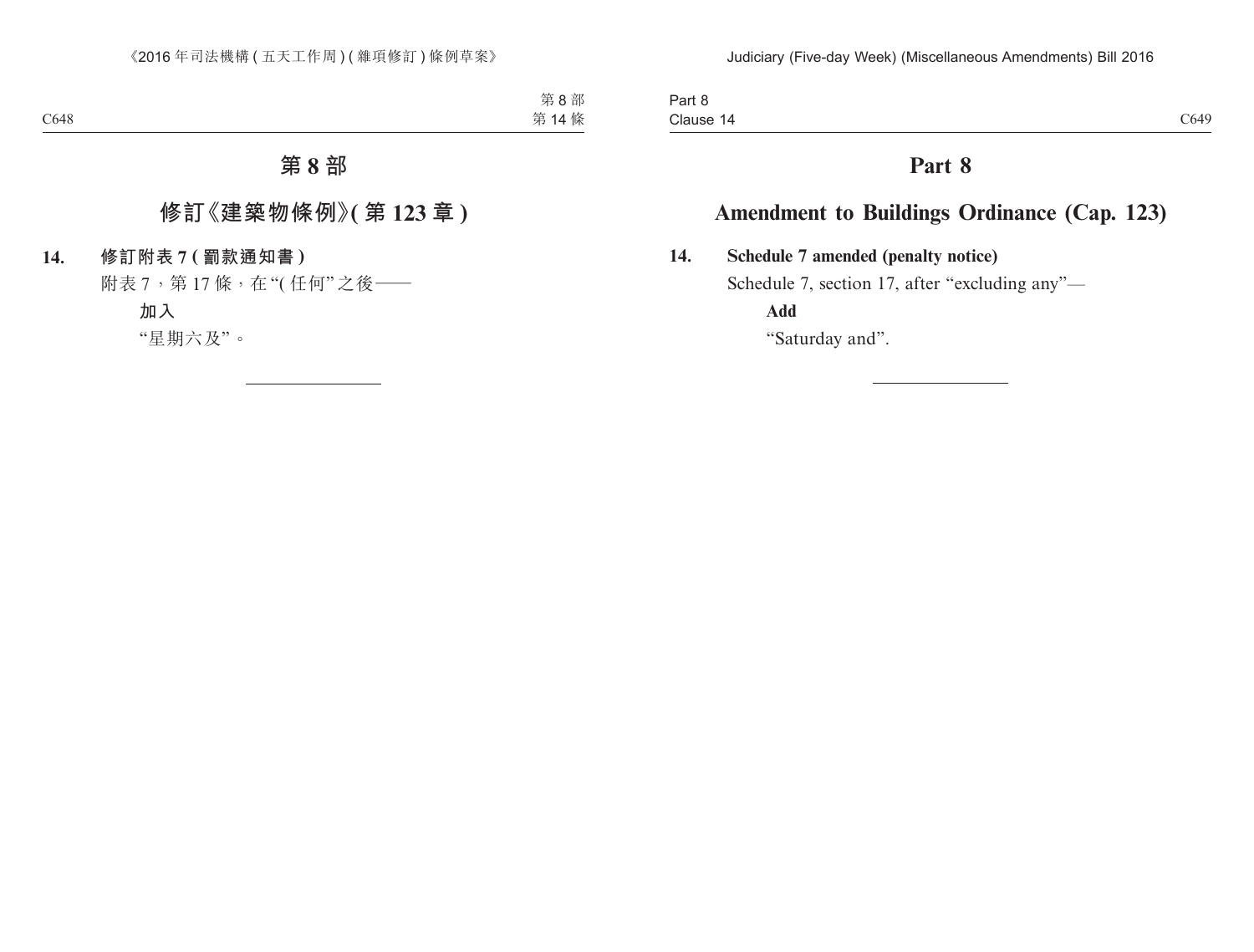Part 9 Clause 15 Clause  $15$  C651

### **Part 9**

# **Amendment to Fixed Penalty (Traffic Contraventions) Ordinance (Cap. 237)**

**15. Section 20B amended (payment of fixed penalty after issue of summons)**

Section 20B(2A), after "intervening"—

**Add**

"Saturdays and".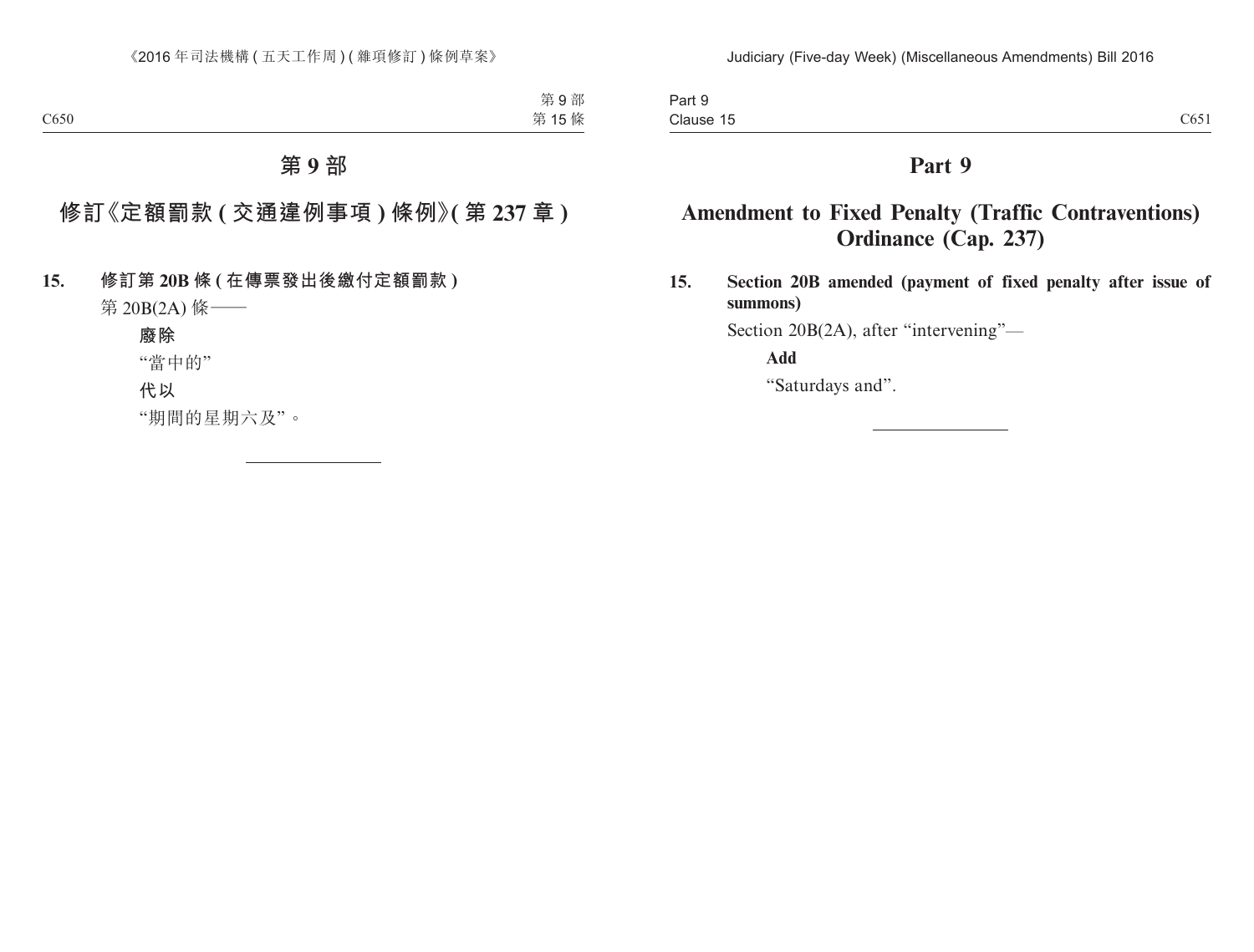| Part 10          |      |
|------------------|------|
| - -<br>Clause 16 | C653 |

# **Amendments to Fixed Penalty (Traffic Contraventions) Regulations (Cap. 237 sub. leg. A)**

### **16. Schedule amended**

(1) The Schedule, Form 1, payment instructions, paragraph 1(e), Chinese version—

### **Repeal**

"上述裁判法院於下列時間收款——

| 星期一 | : 上午9時至下午1時;  |
|-----|---------------|
| 全   | ₩             |
| 星期五 | 下午2時至5時       |
| 星期六 | : 上午9時至中午12時" |

#### **Substitute**

"如欲查詢裁判法院的辦公時間,請致電 2677 8373 或瀏 覽香港司法機構網站 (URL 位址: http://www.judiciary.gov.hk/tc/others/contactus.htm)。".

(2) The Schedule, Form 1, payment instructions, paragraph 1(e), English version—

### **Repeal**

"The above magistracies receive payments during the hours of—

| Monday   | : 9 a.m. to 1 p.m.;  |
|----------|----------------------|
| tο       | and                  |
| Friday   | 2 p.m. to 5 p.m.     |
| Saturday | : 9 a.m. to 12 noon" |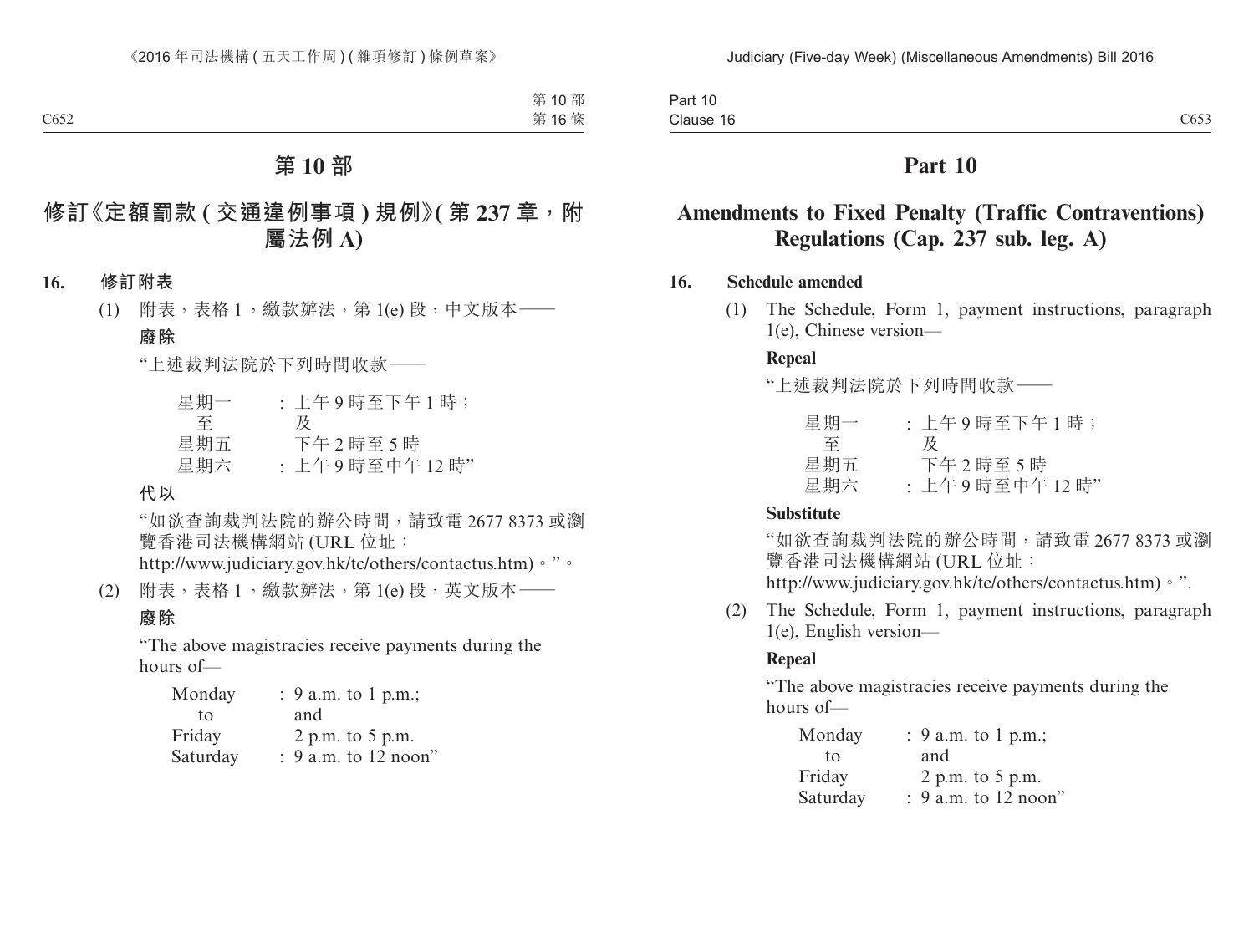| _<br>Part<br>-11<br>- I U |                                               |
|---------------------------|-----------------------------------------------|
| Clause<br>- 10            | $\sim$ $\sim$ $\sim$<br>$h^{\star}$<br>$\sim$ |

#### **Substitute**

"For the opening hours of the magistrates' courts, please dial 2677 8373 or visit the web site of the Judiciary of Hong Kong (URL address:

http://www.judiciary.gov.hk/en/others/contactus.htm).".

(3) The Schedule, Form 2, payment instructions, paragraph 1(e), Chinese version—

### **Repeal**

"上述裁判法院於下列時間收款——

| 星期一 | : 上午9時至下午1時;  |
|-----|---------------|
| 至   | 及             |
| 星期五 | 下午2時至5時       |
| 星期六 | : 上午9時至中午12時" |

#### **Substitute**

"如欲查詢裁判法院的辦公時間,請致電 2677 8373 或瀏 覽香港司法機構網站 (URL 位址: http://www.judiciary.gov.hk/tc/others/contactus.htm)。".

- 
- (4) The Schedule, Form 2, payment instructions, paragraph 1(e), English version—

#### **Repeal**

"The above magistracies receive payments during the hours of—

| Monday   | : 9 a.m. to 1 p.m.;    |
|----------|------------------------|
| tο       | and                    |
| Friday   | 2 p.m. to 5 p.m.       |
| Saturday | $: 9$ a.m. to 12 noon" |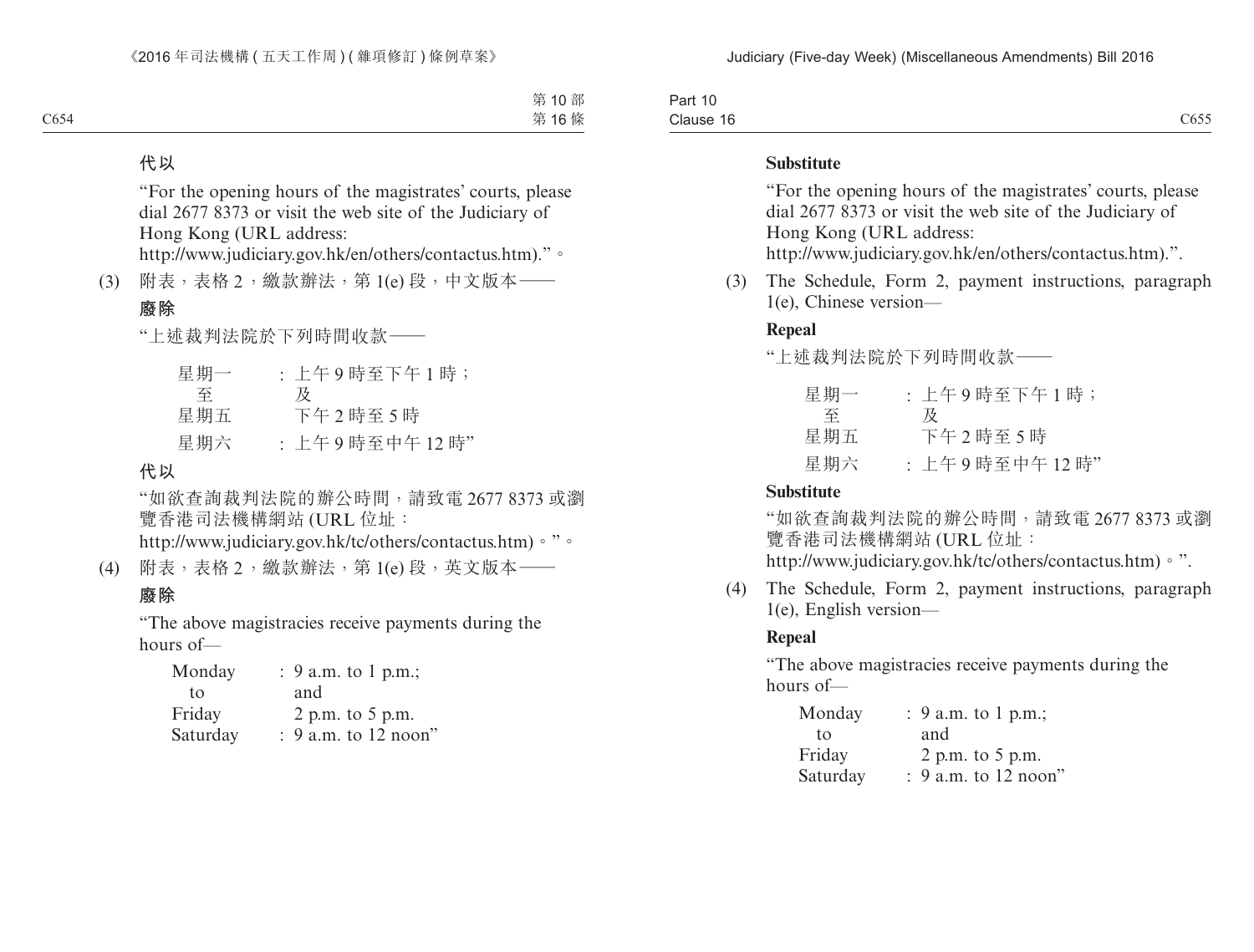| Part 10   |      |
|-----------|------|
| Clause 16 | C657 |

#### **Substitute**

"For the opening hours of the magistrates' courts, please dial 2677 8373 or visit the web site of the Judiciary of Hong Kong (URL address:

http://www.judiciary.gov.hk/en/others/contactus.htm).".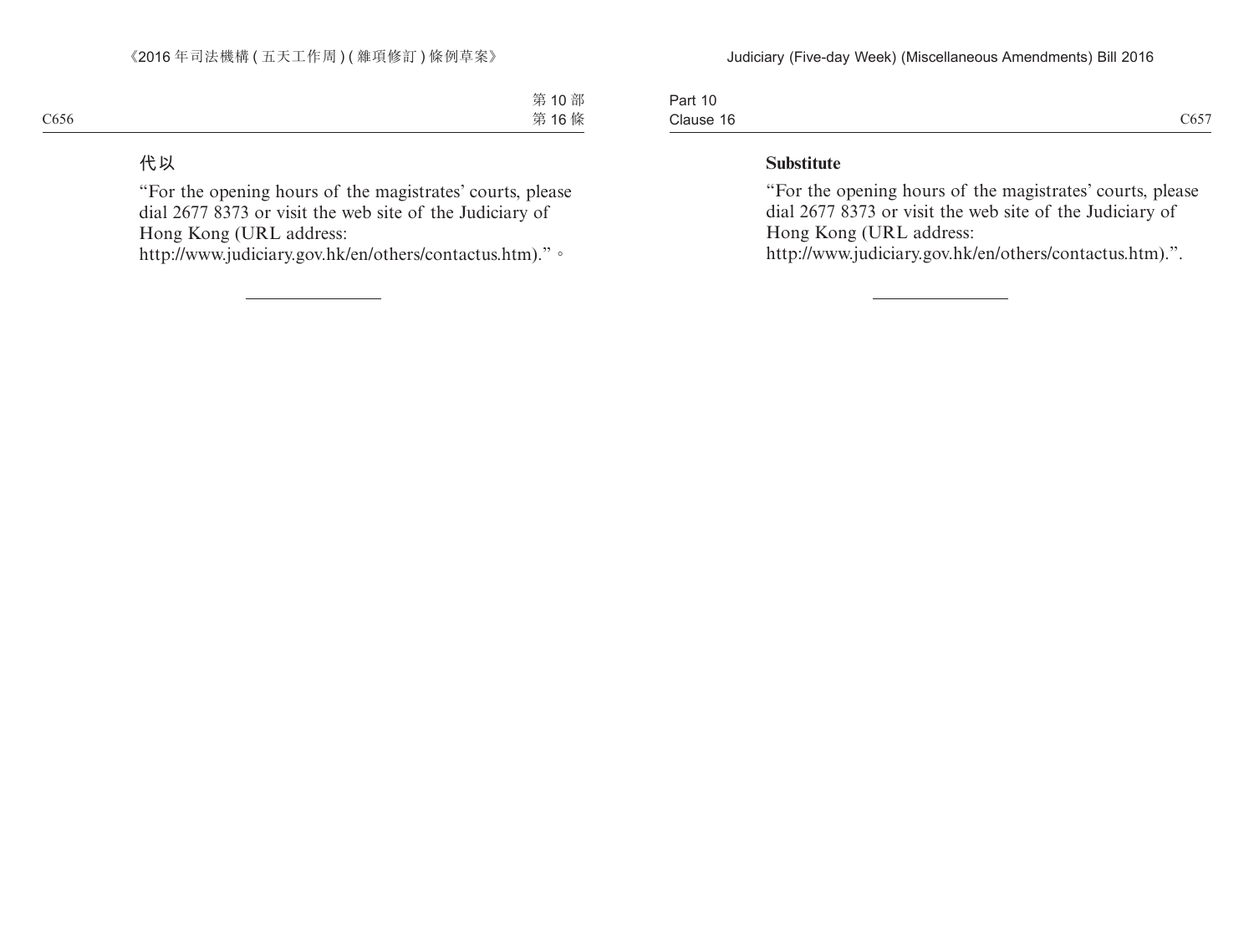Part 11 Clause 17 Clause 17  $C659$ 

# **Part 11**

# **Amendment to Fixed Penalty (Criminal Proceedings) Ordinance (Cap. 240)**

**17. Section 9 amended (payment of fixed penalty after issue of summons)**

Section 9(2A), after "intervening"—

**Add**

"Saturdays and".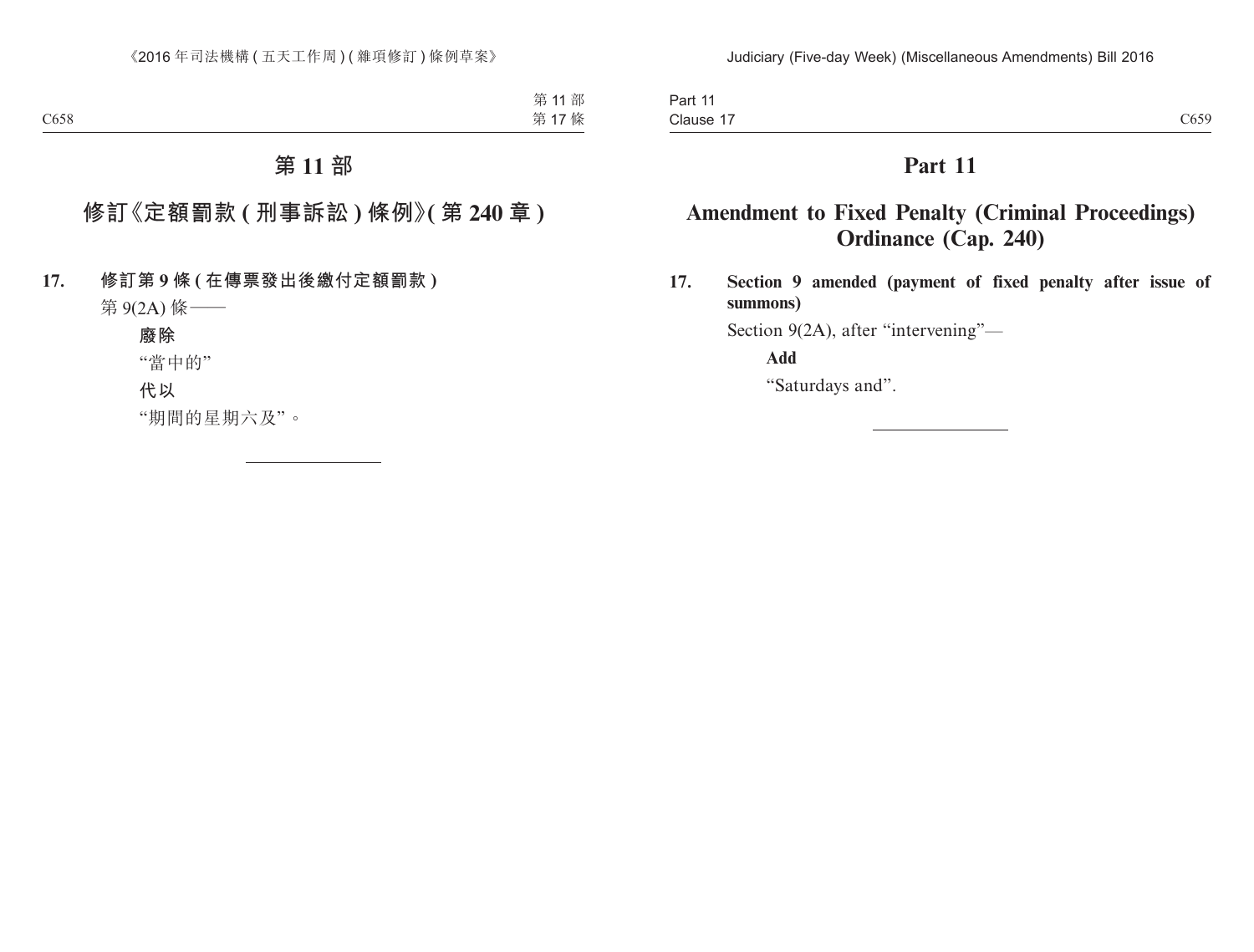Part 12 Clause 18 Clause  $18$  C661

### **Part 12**

# **Amendments to Fixed Penalty (Criminal Proceedings) Regulations (Cap. 240 sub. leg. A)**

### **18. Schedule amended**

(1) The Schedule, Form 1, payment instructions, paragraph 1(e), Chinese version—

#### **Repeal**

|     | "上述裁判法院於下列時間收款–– |
|-----|------------------|
| 星期一 | : 上午9時至下午1時;     |
| 至   | 及                |
| 星期五 | 下午2時至5時          |
| 星期六 | : 上午9時至中午12時"    |

### **Substitute**

"如欲查詢裁判法院的辦公時間,請致電 2677 8373 或瀏 覽香港司法機構網站 (URL 位址:

http://www.judiciary.gov.hk/tc/others/contactus.htm)。".

(2) The Schedule, Form 1, payment instructions, paragraph 1(e), English version—

#### **Repeal**

"The above magistracies receive payments during the hours of—

| Monday   | : 9 a.m. to 1 p.m.;    |
|----------|------------------------|
| tο       | and                    |
| Friday   | 2 p.m. to $5$ p.m.     |
| Saturday | $: 9$ a.m. to 12 noon" |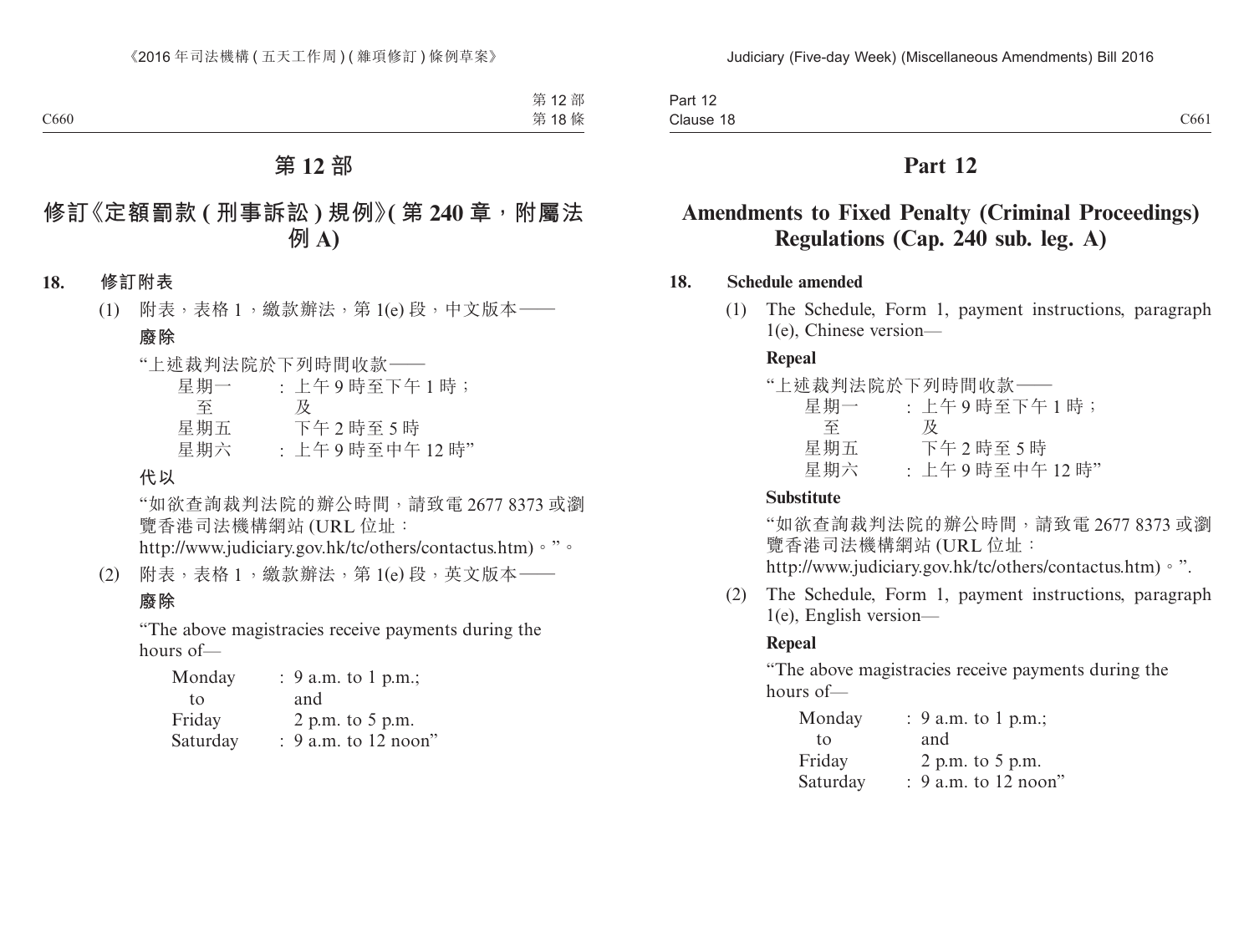| Part<br>.                               |                                   |
|-----------------------------------------|-----------------------------------|
| Clause<br>$\overline{\phantom{a}}$<br>. | $\sim$ $\sim$ $\sim$<br>$C_{003}$ |

#### **Substitute**

"For the opening hours of the magistrates' courts, please dial 2677 8373 or visit the web site of the Judiciary of Hong Kong (URL address:

http://www.judiciary.gov.hk/en/others/contactus.htm).".

(3) The Schedule, Form 2, payment instructions, paragraph 1(e), Chinese version—

### **Repeal**

|     | "上述裁判法院於下列時間收款—— |
|-----|------------------|
| 星期一 | : 上午9時至下午1時;     |
| 至   | 及                |
| 星期五 | 下午2時至5時          |
| 星期六 | : 上午9時至中午12時"    |

#### **Substitute**

"如欲查詢裁判法院的辦公時間,請致電 2677 8373 或瀏 覽香港司法機構網站 (URL 位址: http://www.judiciary.gov.hk/tc/others/contactus.htm)。".

- (4) The Schedule, Form 2, payment instructions, paragraph
	- 1(e), English version—

#### **Repeal**

"The above magistracies receive payments during the hours of—

| Monday   | : 9 a.m. to 1 p.m.;  |
|----------|----------------------|
| tο       | and                  |
| Friday   | 2 p.m. to 5 p.m.     |
| Saturday | : 9 a.m. to 12 noon" |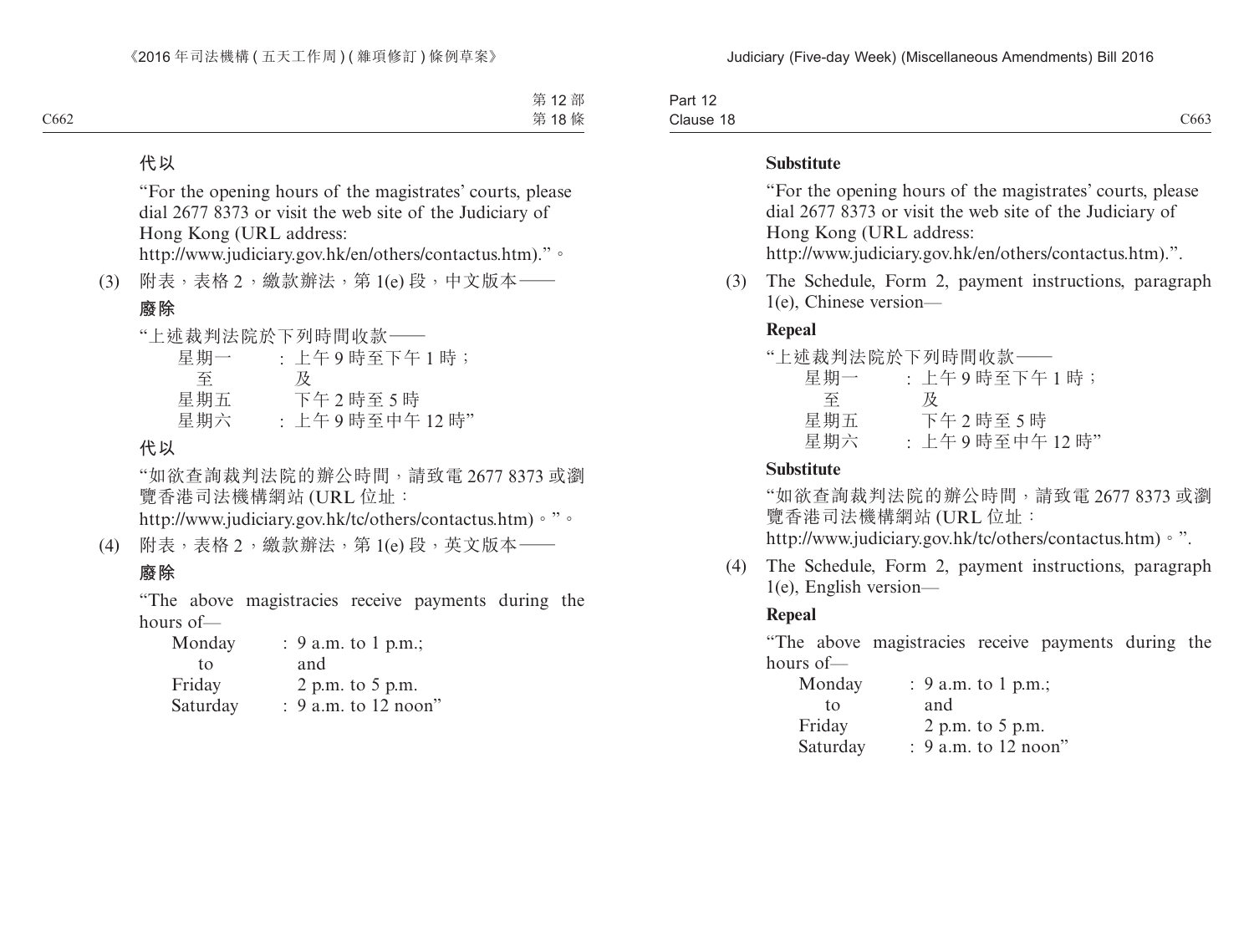| $\sqrt{2}$<br>Part 12 |      |
|-----------------------|------|
| Clause 18<br>-------- | C665 |

### **Substitute**

"For the opening hours of the magistrates' courts, please dial 2677 8373 or visit the web site of the Judiciary of Hong Kong (URL address:

http://www.judiciary.gov.hk/en/others/contactus.htm).".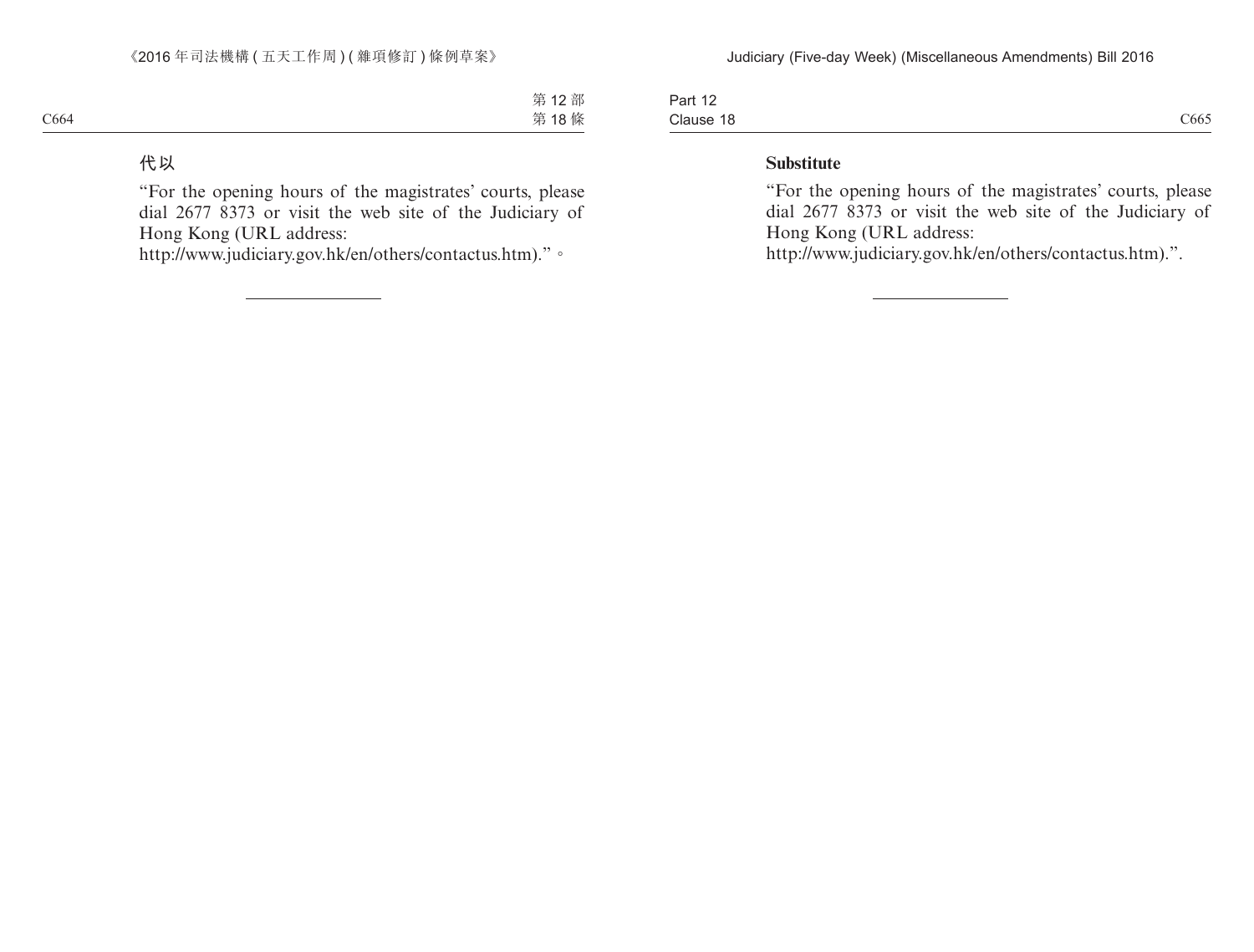| Part 13   |      |
|-----------|------|
| Clause 19 | C667 |

# **Amendments to Housing (Traffic Contraventions) (Fixed Penalty) Bylaw (Cap. 283 sub. leg. C)**

**19. Section 18 amended (payment of fixed penalty after issue of summons)**

Section 18(2A), after "intervening"—

**Add**

"Saturdays and".

#### **20. Schedule 3 amended (forms)**

(1) Schedule 3, Form 1, payment instructions, paragraph 1(e), Chinese version—

#### **Repeal**

"上述裁判法院於下列時間收款——

星期一 : 上午 9 時至下午 1 時; 至 星期五 下午 2 時至 5 時 及 星期六 : 上午 9 時至中午 12 時"

### **Substitute**

"如欲查詢裁判法院的辦公時間,請致電 2677 8373 或瀏 覽香港司法機構網站 (URL 位址: http://www.judiciary.gov.hk/tc/others/contactus.htm)。".

(2) Schedule 3, Form 1, payment instructions, paragraph 1(e), English version—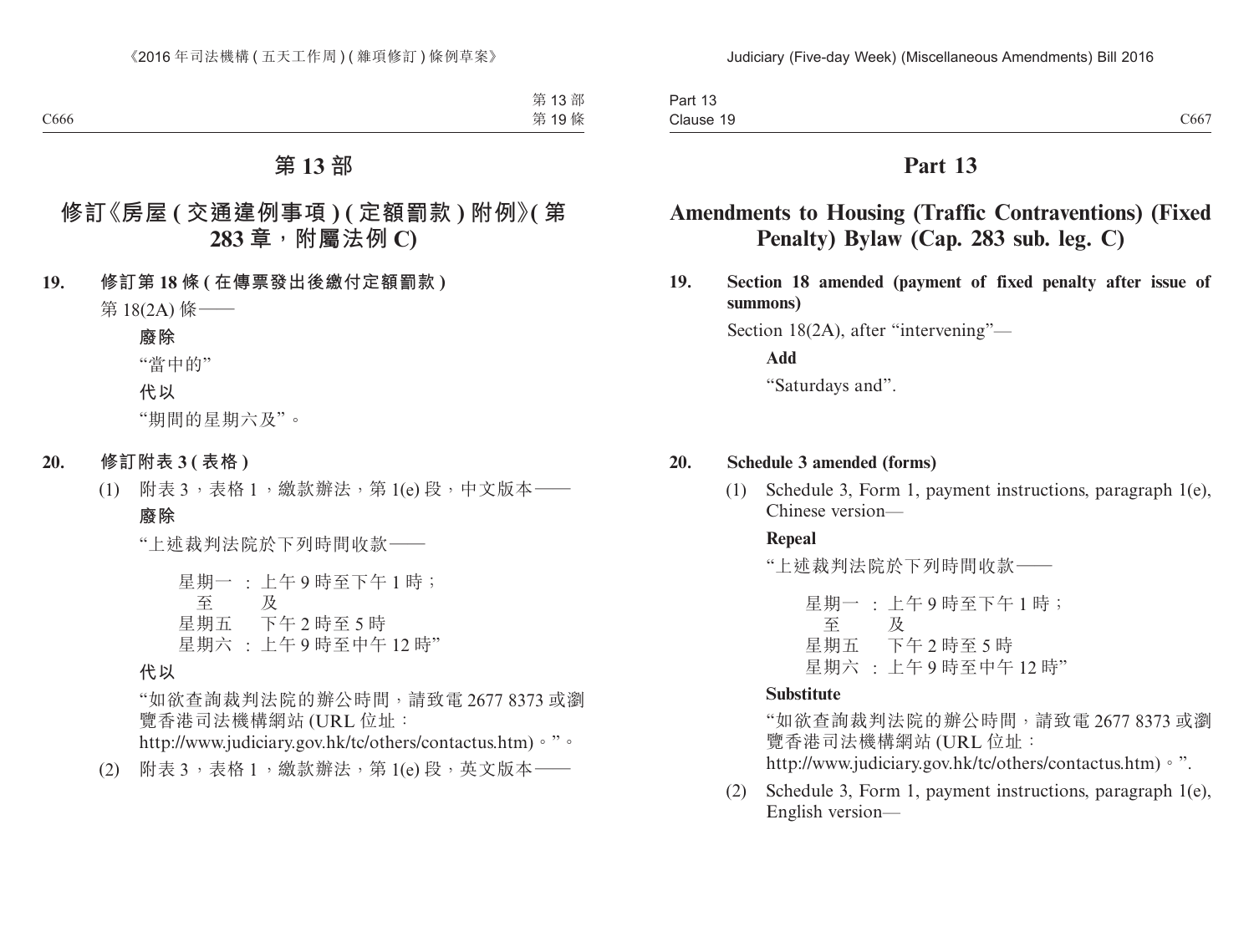| -<br>Part<br>$\overline{\phantom{a}}$ |                  |
|---------------------------------------|------------------|
| Clause 20                             | $\alpha$<br>C669 |

#### **Repeal**

"The above magistracies receive payments during the hours of——

```
Monday
: 9 a.m. to 1 p.m.;
   to
Friday
2 p.m. to 5 p.m.
      and
Saturday : 9 a.m. to 12 noon"
```
#### **Substitute**

"For the opening hours of the magistrates' courts, please dial 2677 8373 or visit the web site of the Judiciary of Hong Kong (URL address:

http://www.judiciary.gov.hk/en/others/contactus.htm).".

(3) Schedule 3, Form 2, payment instructions, paragraph 1(e), Chinese version—

### **Repeal**

"上述裁判法院於下列時間收款 — 星期一至星期五 : 上午 9 時至下午 1 時;及 下午 2 時至 5 時 星期六 : 上午 9 時至中午 12 時"

### **Substitute**

"如欲查詢裁判法院的辦公時間,請致電 2677 8373 或瀏 覽香港司法機構網站 (URL 位址: http://www.judiciary.gov.hk/tc/others/contactus.htm)。".

(4) Schedule 3, Form 2, payment instructions, paragraph 1(e), English version—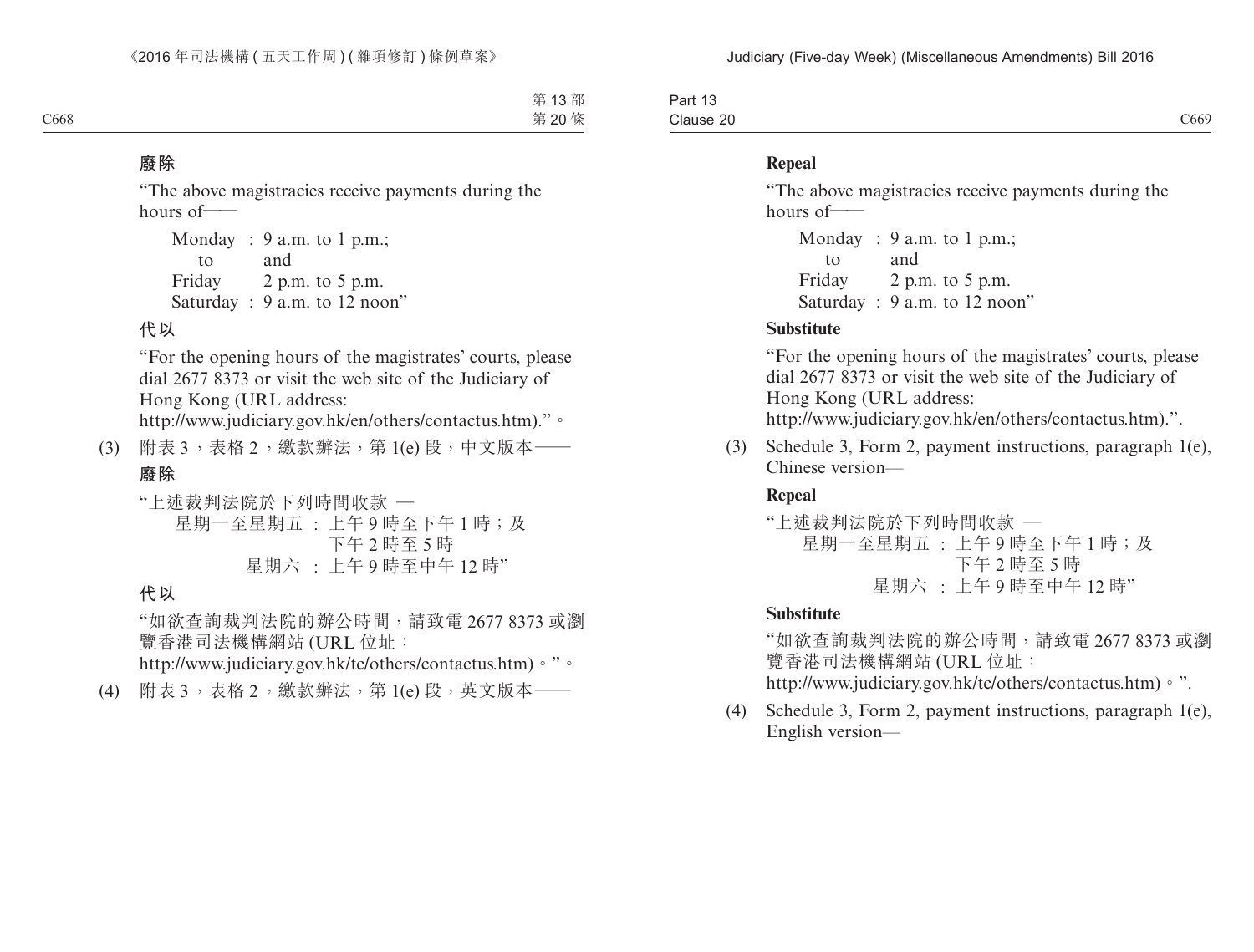| $\overline{\phantom{0}}$<br>$\overline{A}$<br>⊔ດ⊓†<br>Part 15 |                                     |
|---------------------------------------------------------------|-------------------------------------|
| Clause 20                                                     | $\sim$ $\sim$ $\sim$ $\sim$<br>CO/I |

### **Repeal**

"The above magistracies receive payments during the hours of-

Monday to Friday : 9 a.m. to 1 p.m.; and 2 p.m. to 5 p.m. Saturday : 9 a.m. to 12 noon"

#### **Substitute**

"For the opening hours of the magistrates' courts, please dial 2677 8373 or visit the web site of the Judiciary of Hong Kong (URL address:

http://www.judiciary.gov.hk/en/others/contactus.htm).".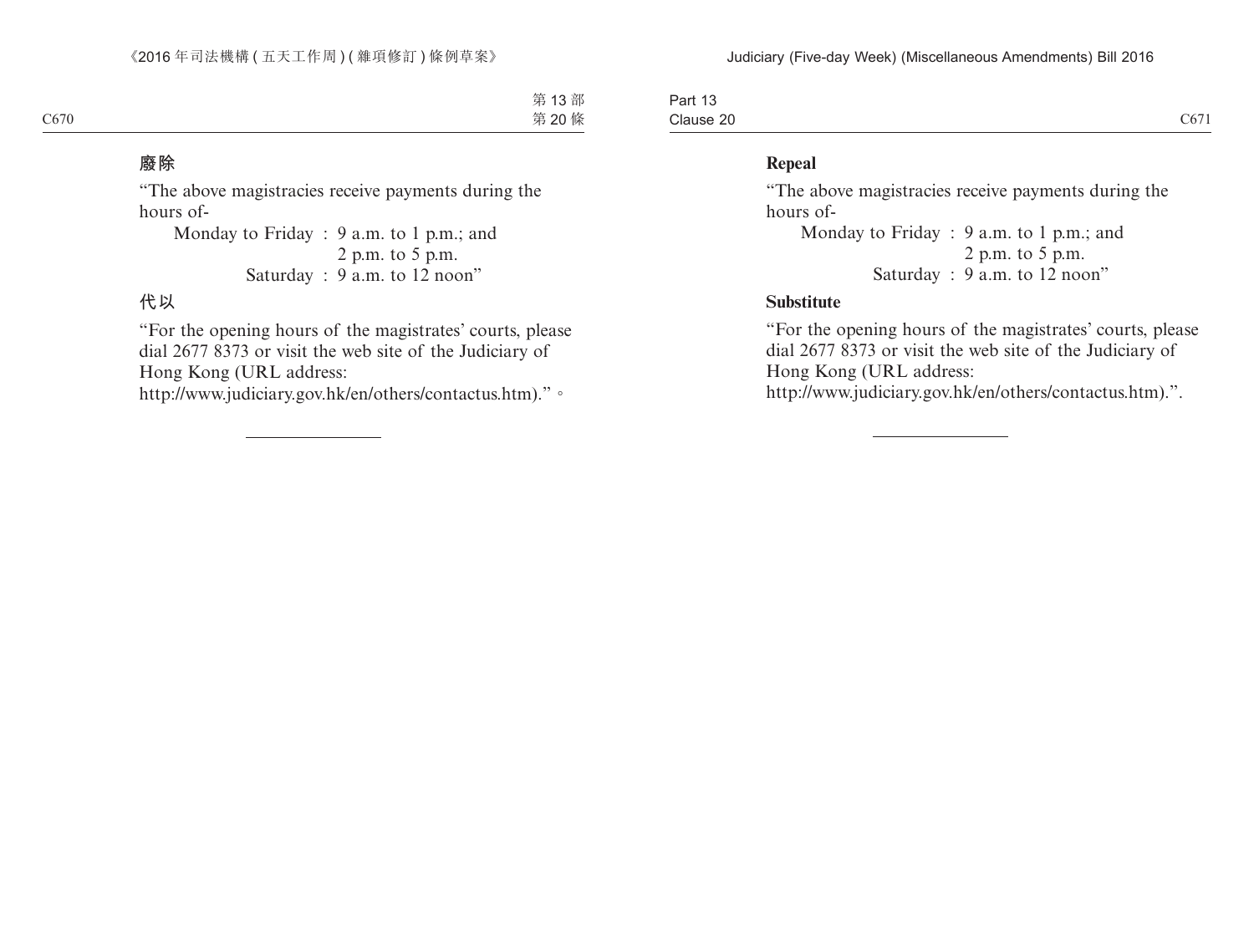### **Amendments to Rules of the District Court (Cap. 336 sub. leg. H)**

**21. Order 3, rule 2 amended (reckoning periods of time)**

(1) Order 3, rule 2(5)—

#### **Repeal**

"Sunday or a general holiday"

#### **Substitute**

"specified day".

(2) Order 3, rule 2(5)—

### **Repeal**

everything after "excluded.".

(3) Order 3, after rule 2(5)—

### **Add**

"(6) In this rule—

*specified day* (指明日子) means—

- (a) a Saturday;
- (b) a general holiday;
- (c) a gale warning day as defined by section 71(2) of the Interpretation and General Clauses Ordinance (Cap. 1);
- (d) a black rainstorm warning day as defined by that section; or
- (e) (if the act in question is required to be done at an office of the Court) another day on which the office is closed.".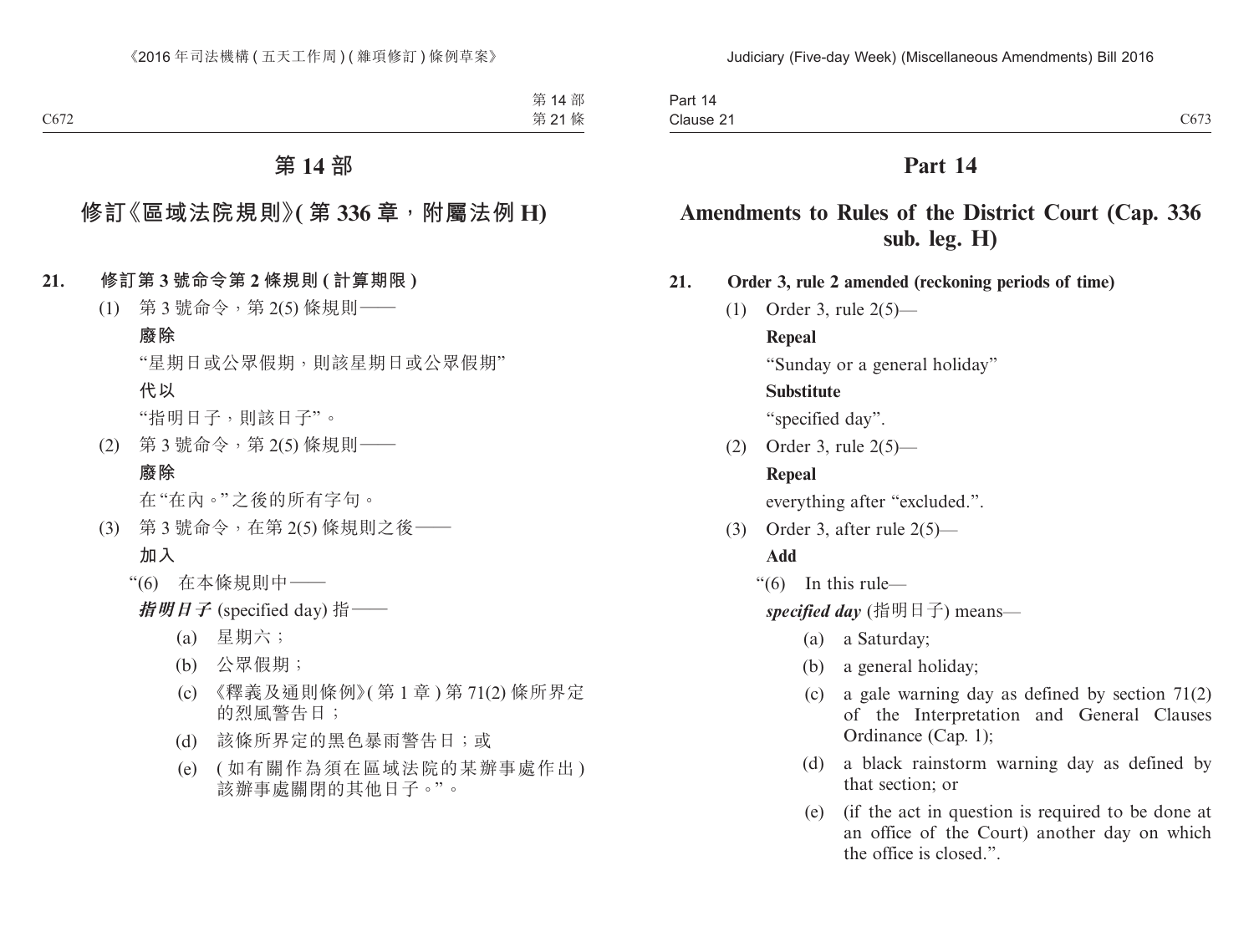| Order 3, rule 4 amended (time expires on Sunday, etc.)                                        |
|-----------------------------------------------------------------------------------------------|
|                                                                                               |
|                                                                                               |
|                                                                                               |
|                                                                                               |
|                                                                                               |
|                                                                                               |
|                                                                                               |
|                                                                                               |
|                                                                                               |
| "Sunday or other day on which that office is closed"                                          |
|                                                                                               |
|                                                                                               |
|                                                                                               |
|                                                                                               |
|                                                                                               |
| specified day (指明日子), in relation to an office of the                                         |
|                                                                                               |
|                                                                                               |
| a gale warning day as defined by section $71(2)$<br>of the Interpretation and General Clauses |

- (d) a black rainstorm warning day as defined by that section; or
- (e) another day on which the office is closed.".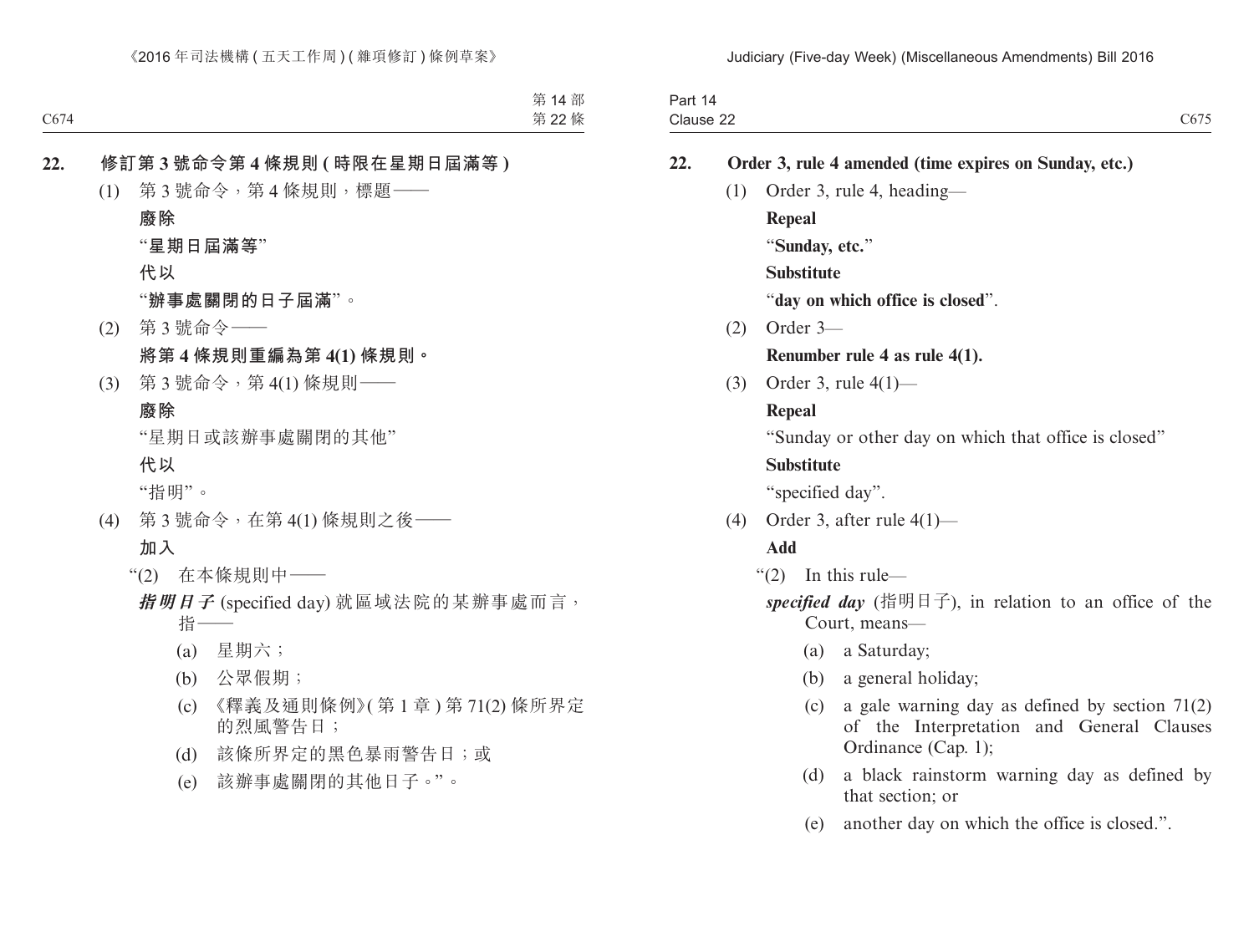| Part<br>14 |                                |
|------------|--------------------------------|
| Clause 23  | $\sim$ $\sim$ $\sim$<br>$C_0/$ |

### **23. Order 64, rule 1 amended (days on which Court offices open)**

(1) Order 64, rule 1(1)—

### **Repeal**

everything after "except"

### **Substitute**

"Saturdays and general holidays.".

(2) Order 64, after rule  $1(1)$ —

#### **Add**

"(2) However, the Registrar or the Chief Justice may from time to time direct an office of the Court to be open or closed on any day.".

#### **24. Order 64, rule 2 amended (hours when Court offices open)**

Order 64, rule 2, after "as"—

**Add**

"the Registrar or".

### **25. Order 65, rule 7 substituted**

Order 65—

**Repeal rule 7 Substitute**

### "**7. Effect of service at certain time (O. 65, r. 7)**

- (1) This rule applies if a document (other than a writ of summons or other originating process) is served under rule 2 or  $5(1)(a)$ —
	- (a) on a specified day; or
	- (b) after 4 p.m. on another day.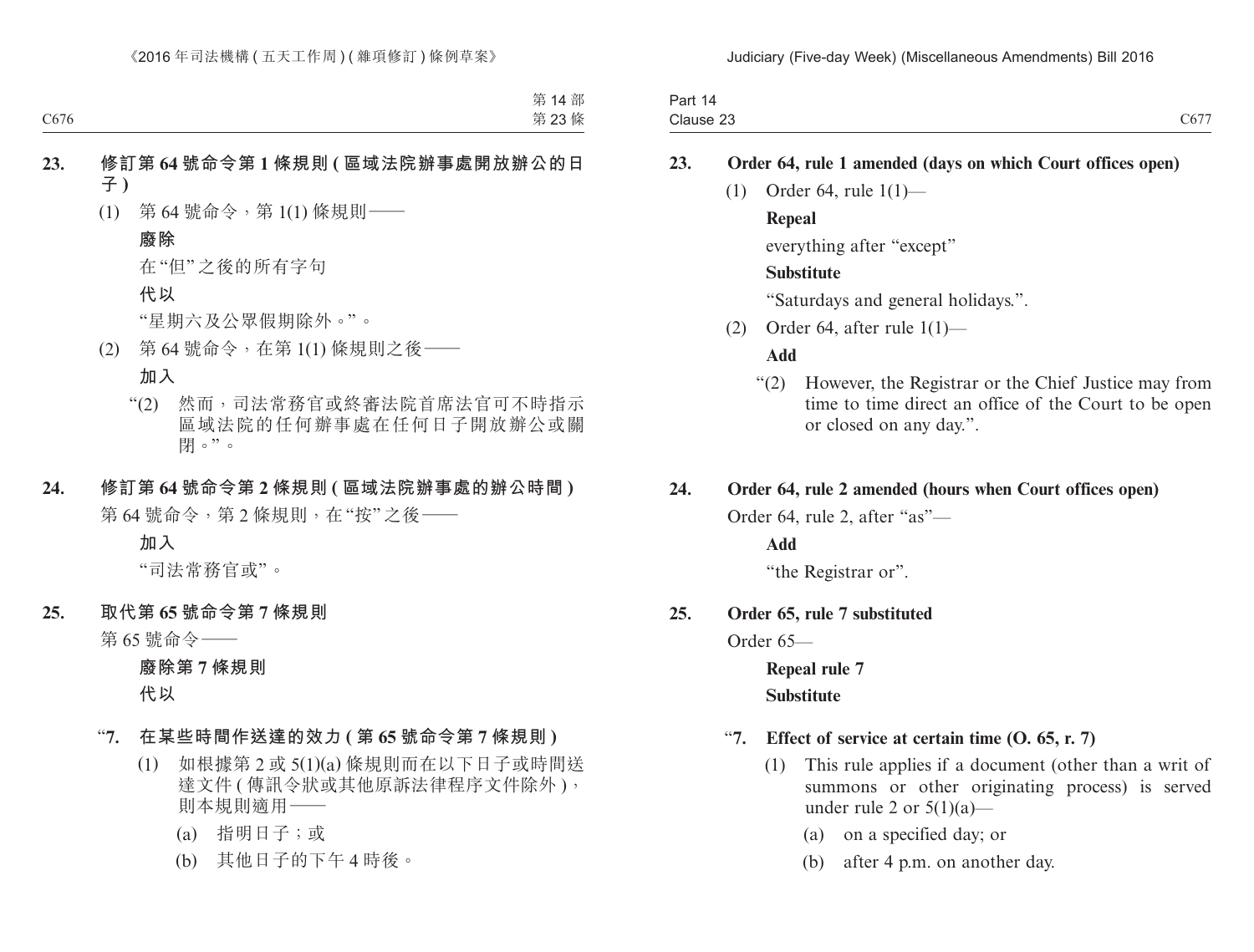| Part 1 <sub>5</sub> |      |
|---------------------|------|
| Clause 25           | C679 |

- (2) For computing a period of time after service of the document, the document is deemed to be served on the next following day, not being a specified day.
- (3) In this rule—

*specified day* (指明日子) means—

- (a) a Saturday;
- (b) a general holiday;
- (c) a gale warning day as defined by section 71(2) of the Interpretation and General Clauses Ordinance (Cap. 1); or
- (d) a black rainstorm warning day as defined by that section.".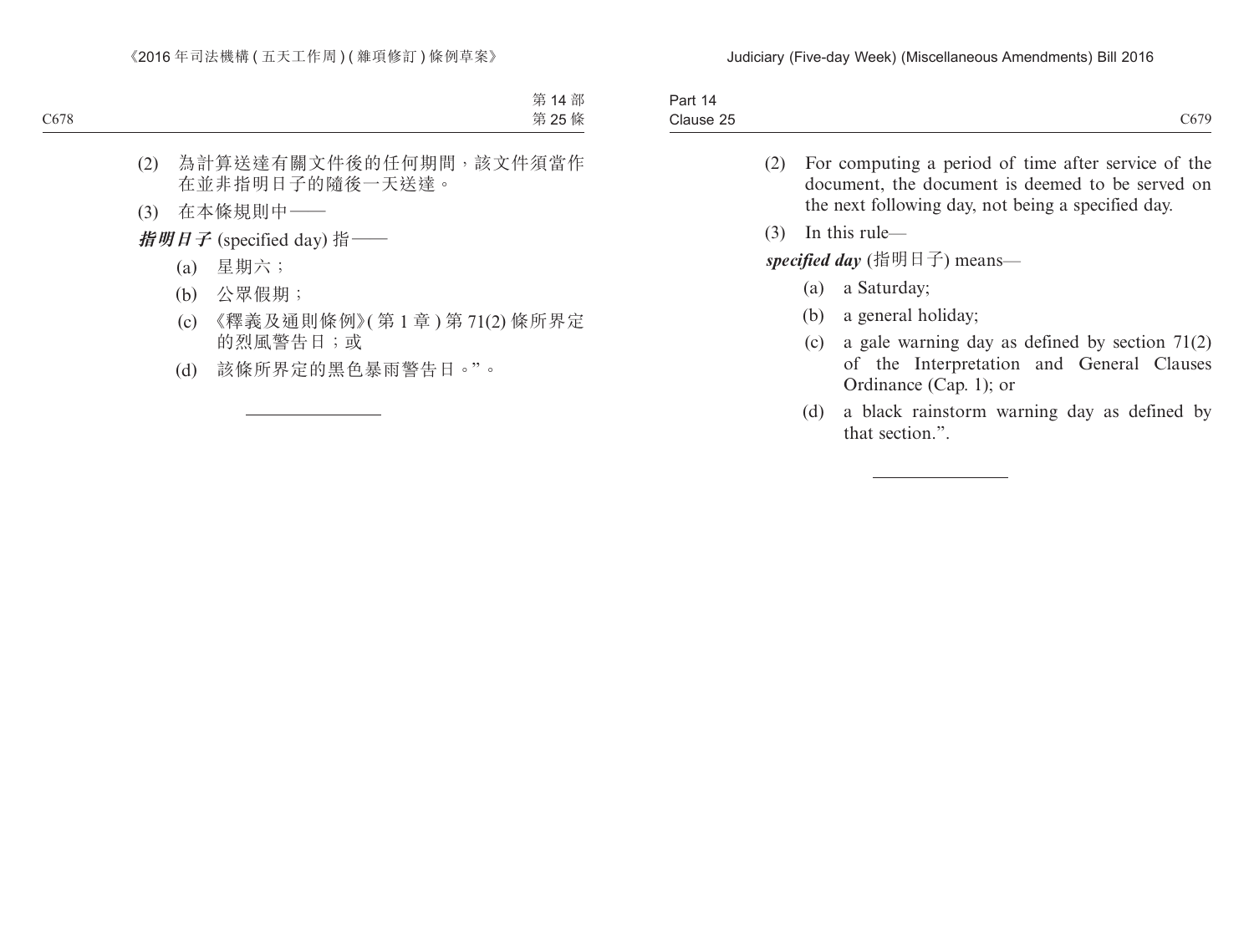# **Amendment to Small Claims Tribunal (Suitors' Funds) Rules (Cap. 338 sub. leg. D)**

**26. Rule 6 amended (payment out of funds in the tribunal)**

Rule 6(2)—

**Repeal**

"not"

### **Substitute**

"neither a Saturday nor".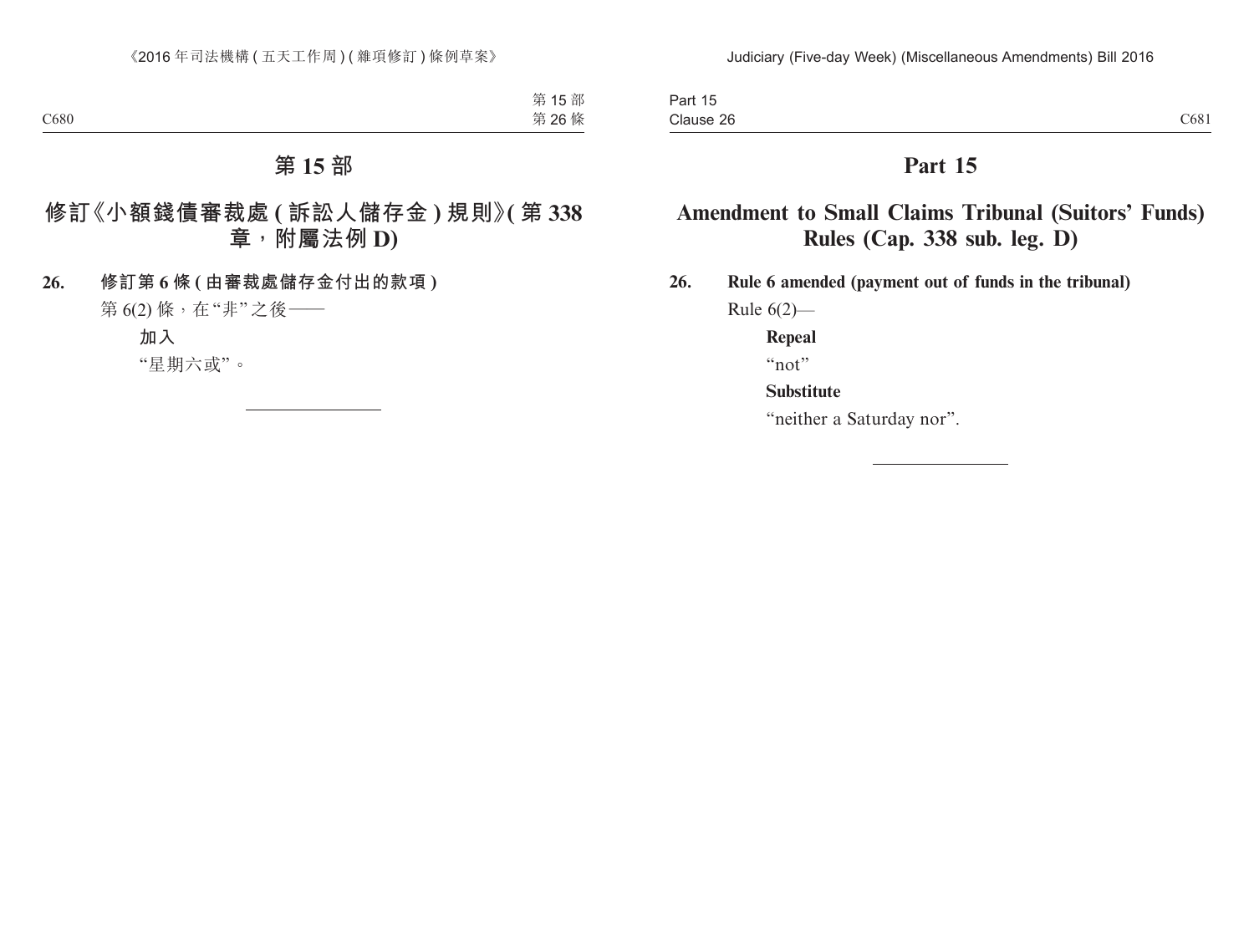# **Amendments to Hong Kong Court of Final Appeal Rules (Cap. 484 sub. leg. A)**

- **27. Rule 63 amended (Court Offices: days on which open and office hours)**
	- (1) Rule 63(1)—

### **Repeal**

everything after "except"

### **Substitute**

"Saturdays and general holidays.".

(2) After rule 63(1)—

### **Add**

- "(1A) However, the Chief Justice or the Registrar may from time to time direct an office of the Court to be open or closed on any day.".
- (3) Rule 63(2), after "Justice"—

### **Add**

"or the Registrar".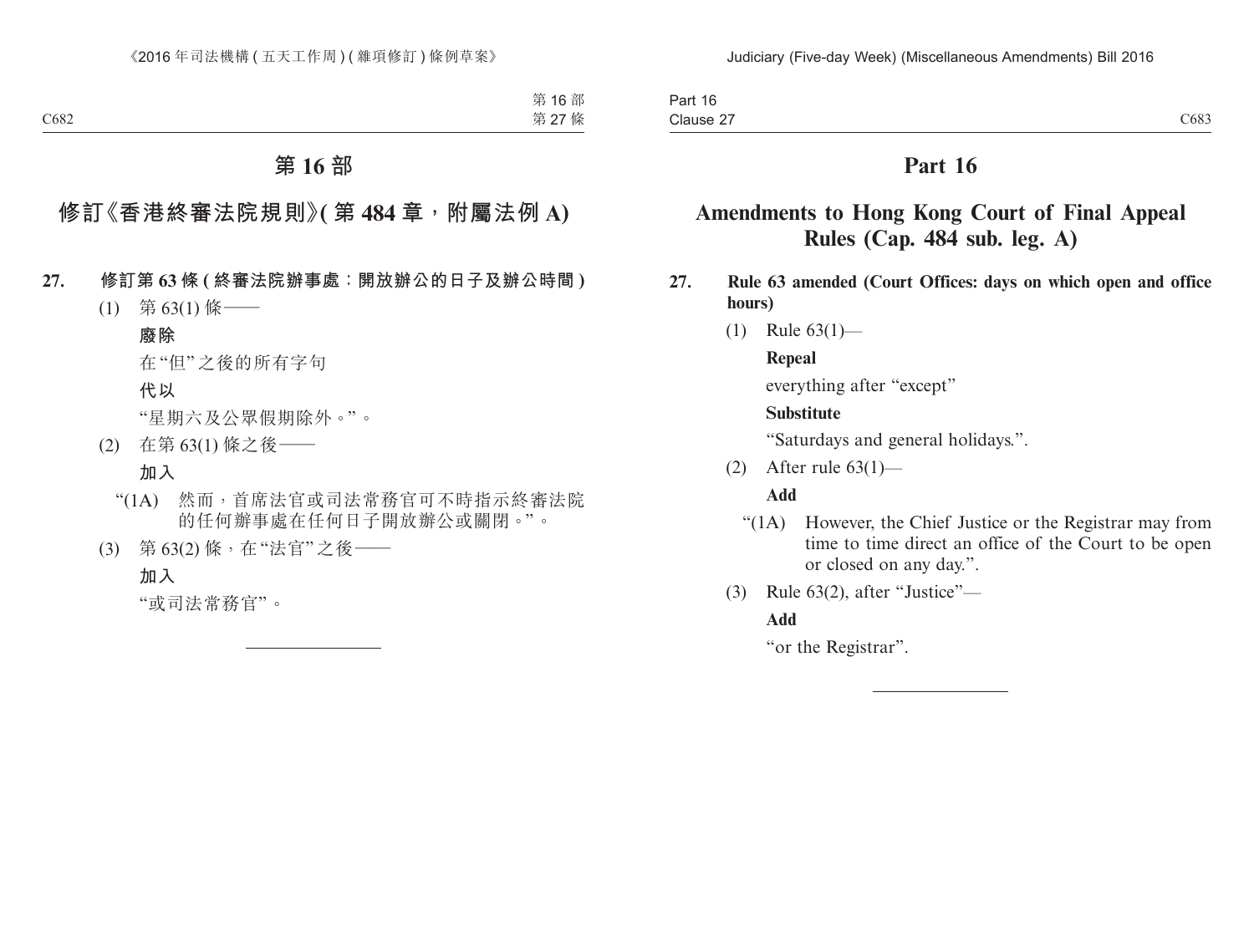# **Amendments to Coroners Ordinance (Cap. 504)**

**28. Section 2 amended (interpretation)**

Section 2<sub>—</sub>

**Repeal the definition of** *clear day***.**

### **29. Section 22 amended (summoning of jurors)**

After section 22(4)—

### **Add**

- " $(5)$  For the purposes of subsection  $(2)$ , the following days must not be reckoned in computing the number of clear days—
	- (a) a Saturday;
	- (b) a public holiday;
	- (c) a gale warning day as defined by section 71(2) of the Interpretation and General Clauses Ordinance (Cap. 1);
	- (d) a black rainstorm warning day as defined by that section.".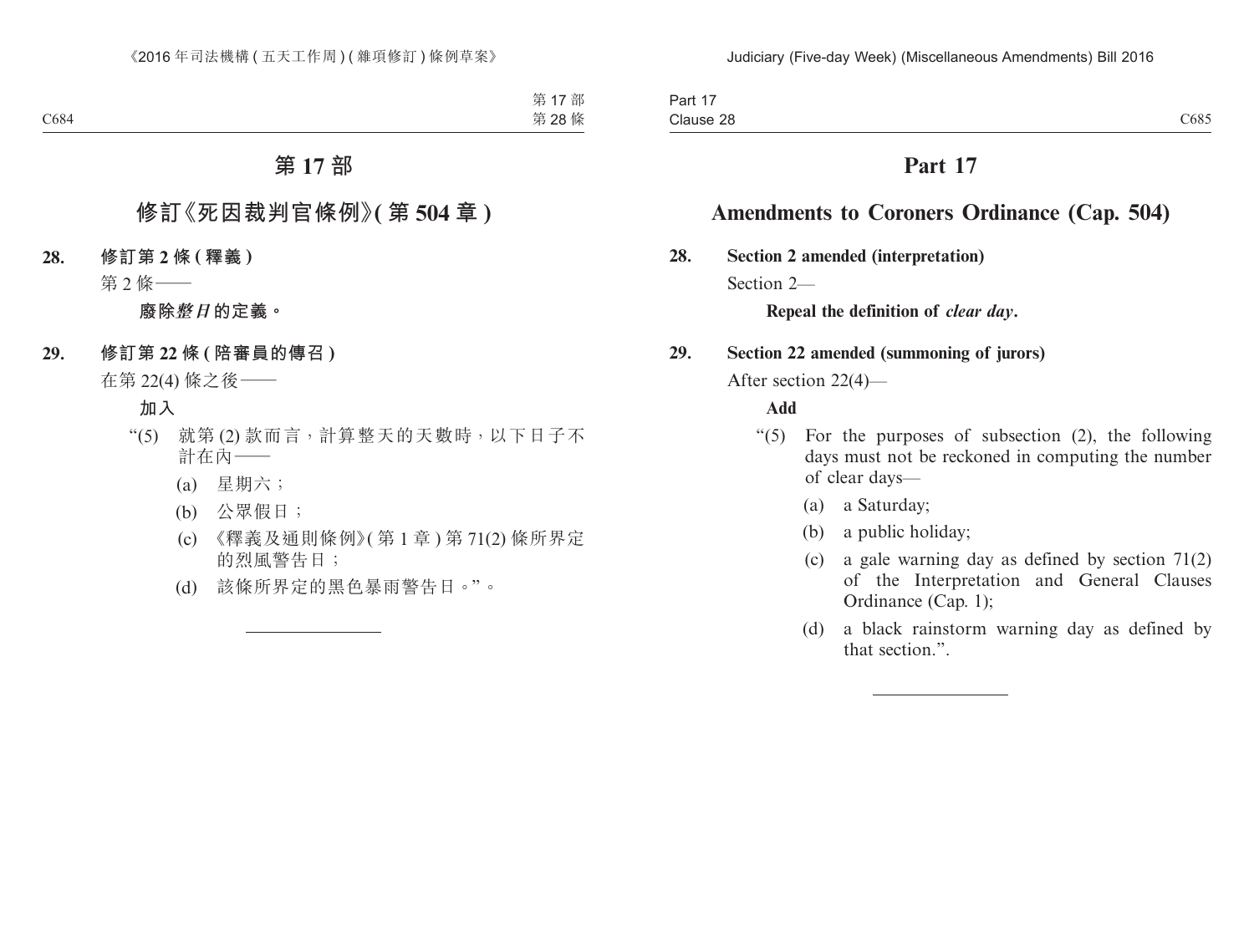# **Amendments to Coroners Rules (Cap. 504 sub. leg. B)**

- **30. Rule 9 amended (inquests not to be held on general holidays or Sundays)**
	- (1) Rule 9, heading—

**Repeal**

"**general holidays or Sundays**"

**Substitute**

"**Saturdays or general holidays**".

(2) Rule 9(1)—

### **Repeal**

"general holiday within the meaning of section 2 of the General Holidays Ordinance (Cap. 149)"

### **Substitute**

"Saturday or a general holiday (other than a Sunday)".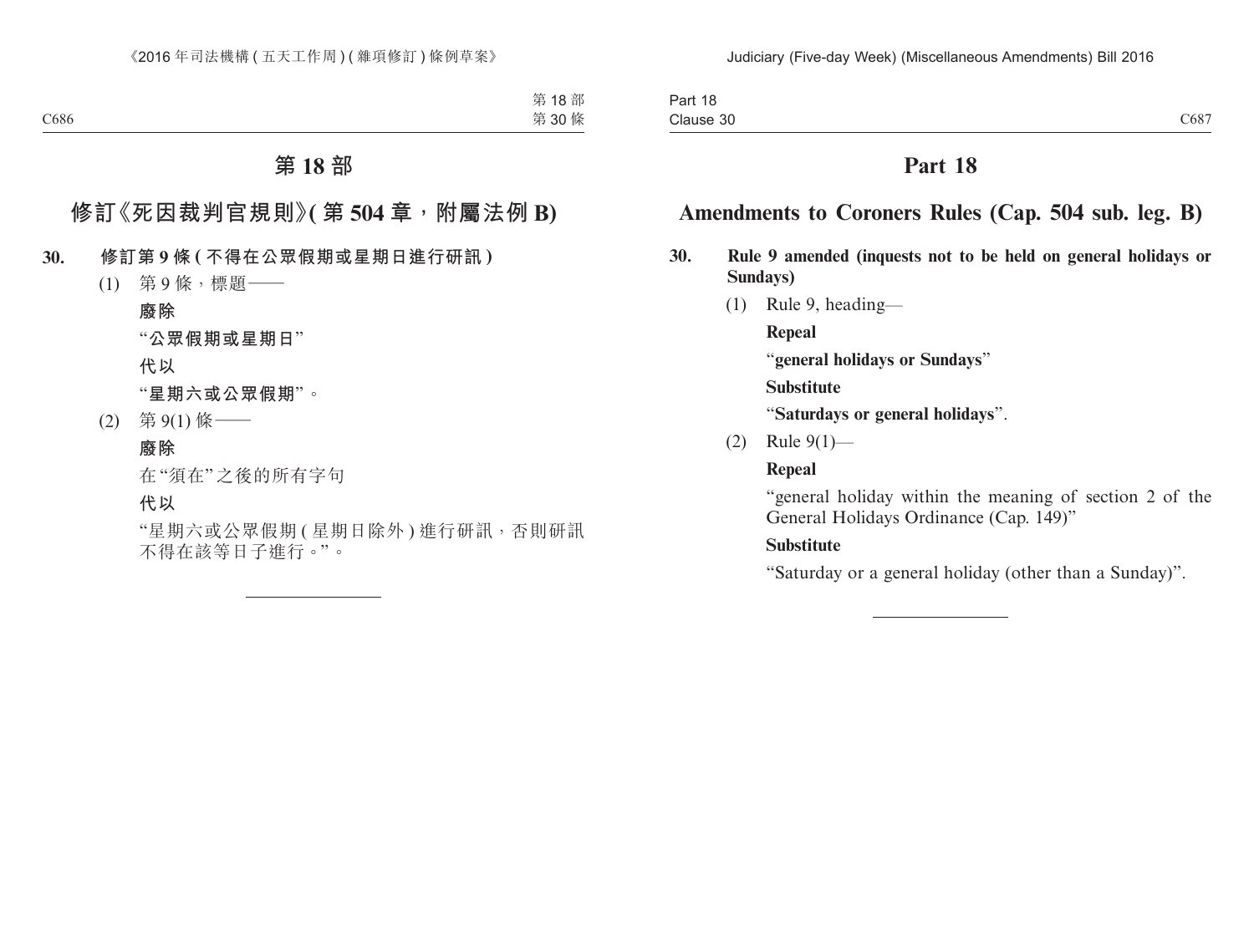# **Amendments to Mass Transit Railway (Transport Interchange) Bylaw (Cap. 556 sub. leg. D)**

**31. Section 49 amended (payment of fixed penalty after issue of summons)**

Section 49(3), after "intervening"—

**Add**

"Saturdays and".

### **32. Schedule 3 amended (forms)**

(1) Schedule 3, Form 1, payment instructions, paragraph  $1(b)$ —

### **Repeal**

"These offices receive payments during the hours of—

Monday—Friday 9 a.m. to 4 p.m. (District Offices and Magistracies close 1–2 p.m.)

Saturday 9 a.m. to 12 noon (District Offices close 11:30 a.m.)"

### **Substitute**

"For the opening hours of the magistrates' courts, please dial 2677 8373 or visit the web site of the Judiciary of Hong Kong (URL address:

http://www.judiciary.gov.hk/en/others/contactus.htm).".

(2) Schedule 3, Form 2, payment instructions, paragraph  $1(b)$ —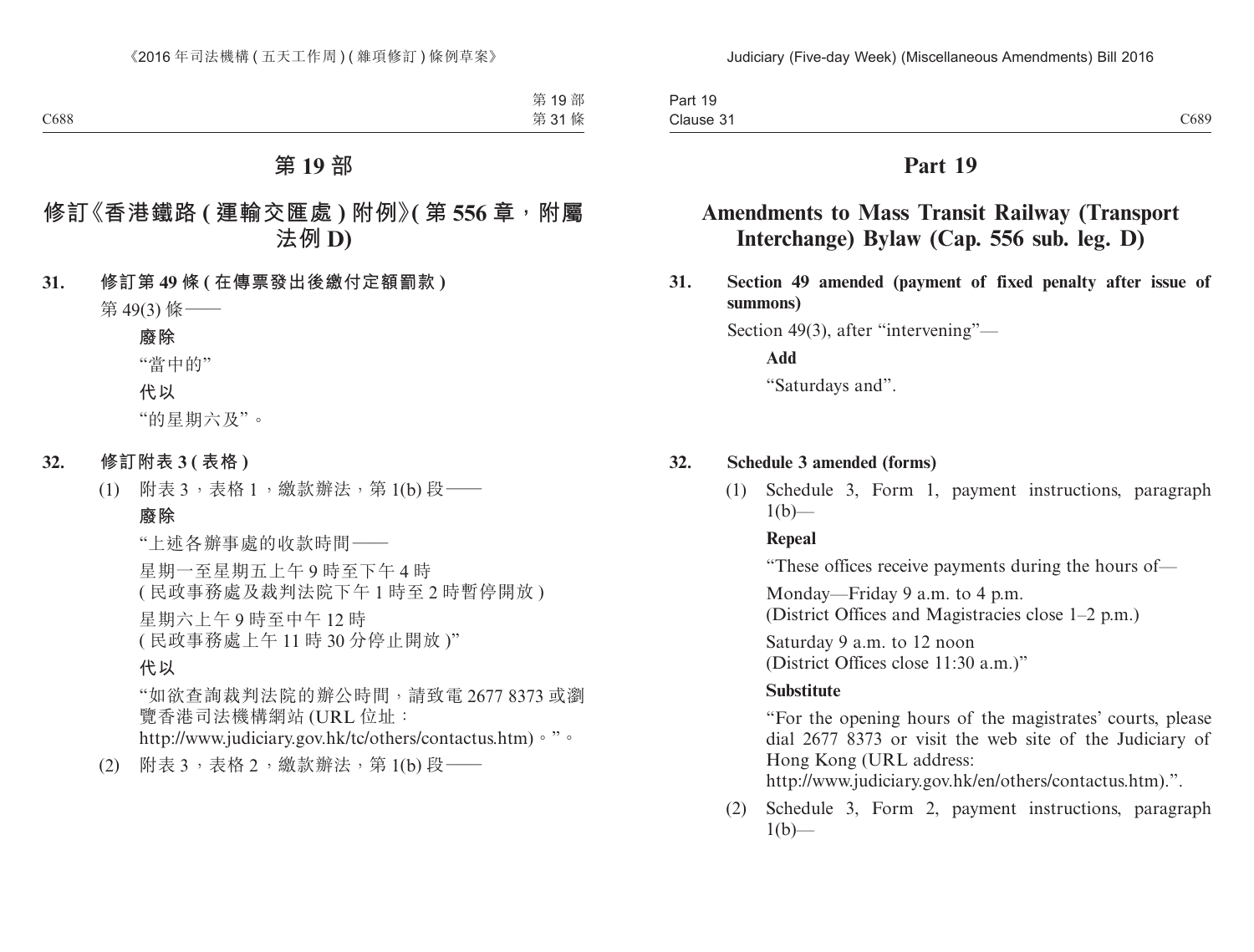Part 19 Clause 32  $C1$  Clause 32 C691

#### **Repeal**

"These offices receive payments during the hours of—

Monday–Friday 9 a.m. to 4 p.m.

(District Offices and Magistracies close 1–2 p.m.)

Saturday 9 a.m. to 12 noon (District Offices close 11:30 a.m.)"

### **Substitute**

"For the opening hours of the magistrates' courts, please dial 2677 8373 or visit the web site of the Judiciary of Hong Kong (URL address:

http://www.judiciary.gov.hk/en/others/contactus.htm).".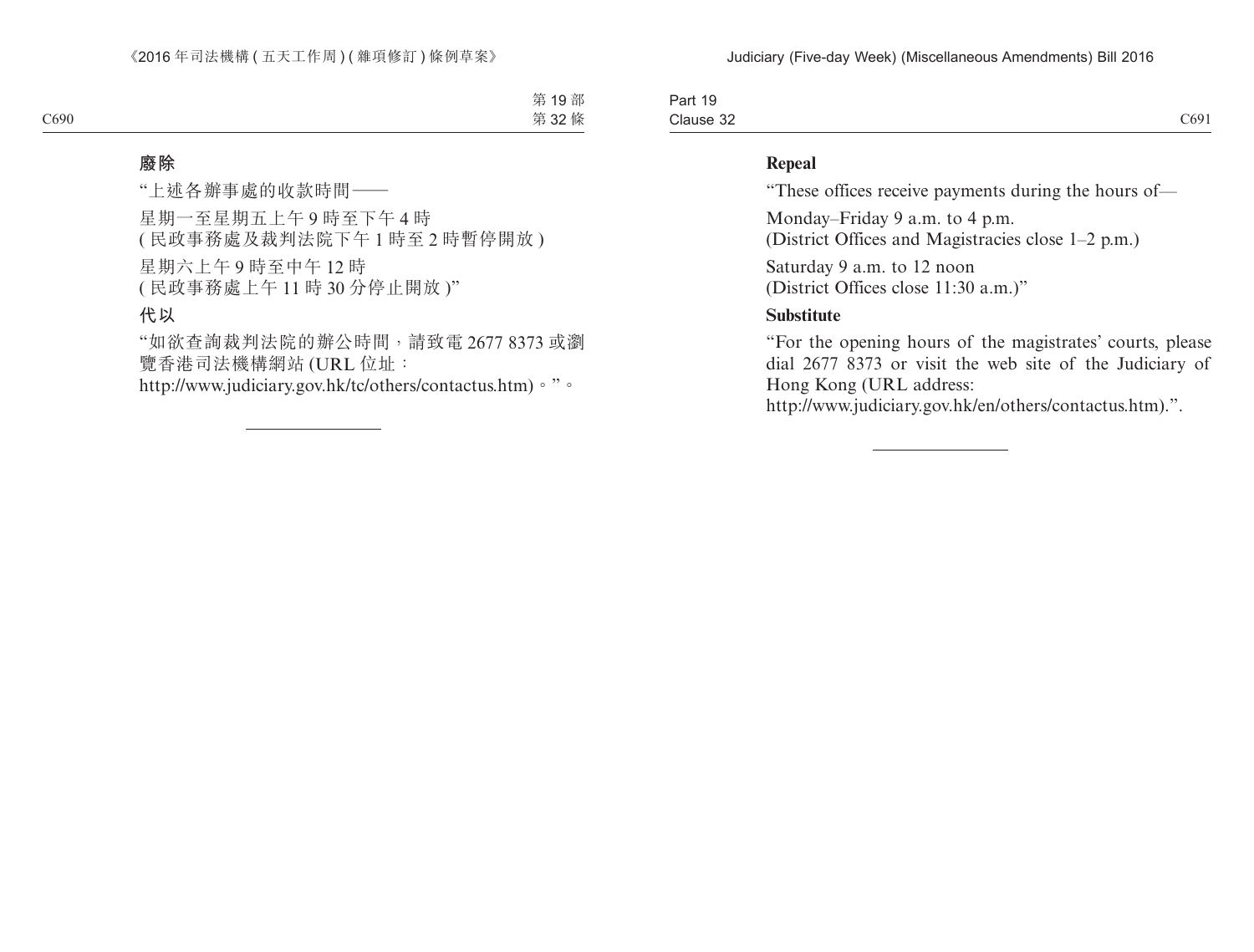# **Amendment to Fixed Penalty (Public Cleanliness Offences) Ordinance (Cap. 570)**

**33. Section 13 amended (payment of fixed penalty after issue of summons)**

Section 13(3)—

**Repeal**

"No"

**Substitute**

"Neither a Saturday nor a".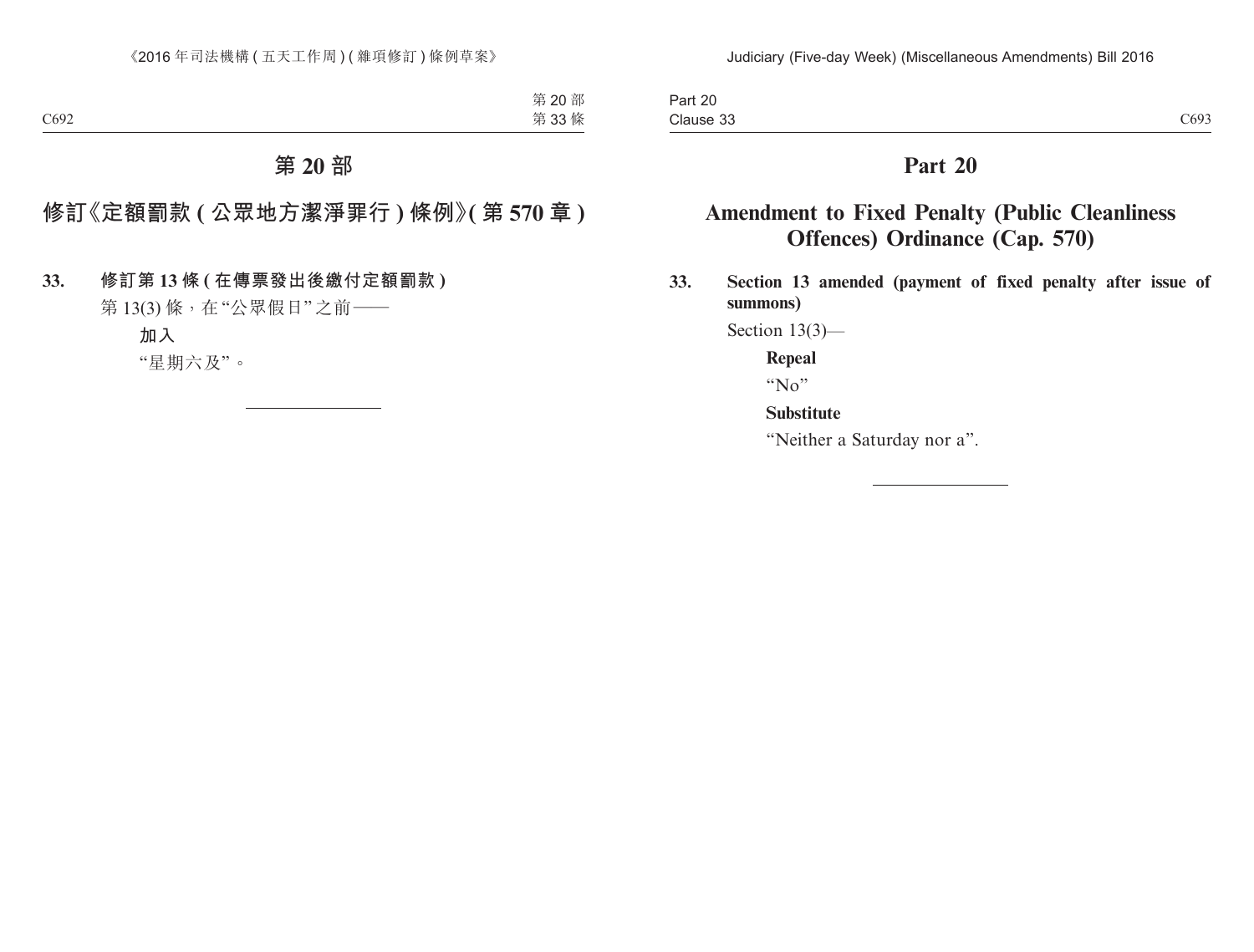# **Amendment to Fixed Penalty (Smoking Offences) Ordinance (Cap. 600)**

**34. Section 13 amended (payment of fixed penalty after issue of summons)**

Section 13(3)—

**Repeal**

"No"

**Substitute**

"Neither a Saturday nor a".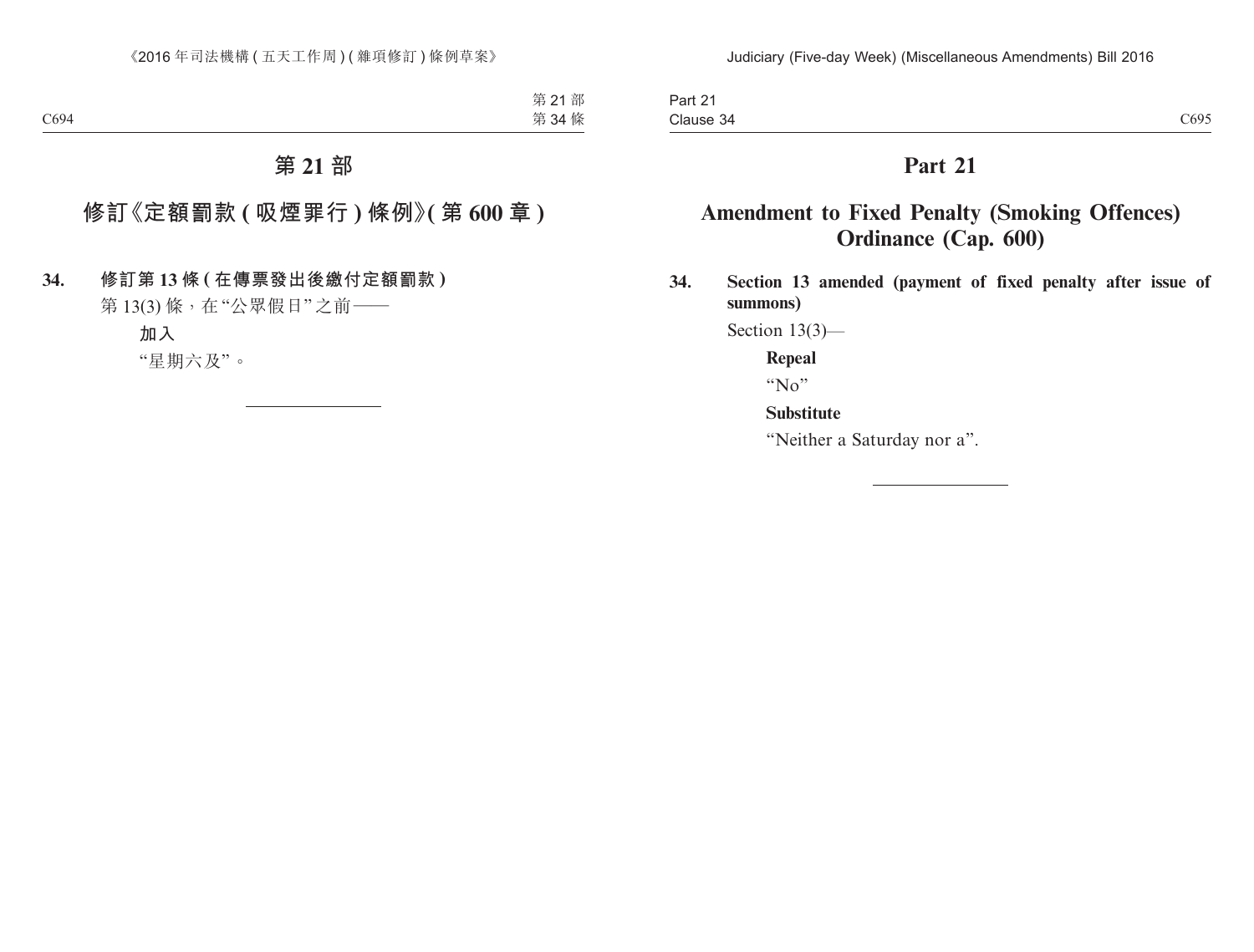### **Amendment to Product Eco-responsibility Ordinance (Cap. 603)**

**35. Section 28L amended (dispute of liability for offence)** Section 28L(6)-

**Repeal**

" $N_0$ "

### **Substitute**

"Neither a Saturday nor a".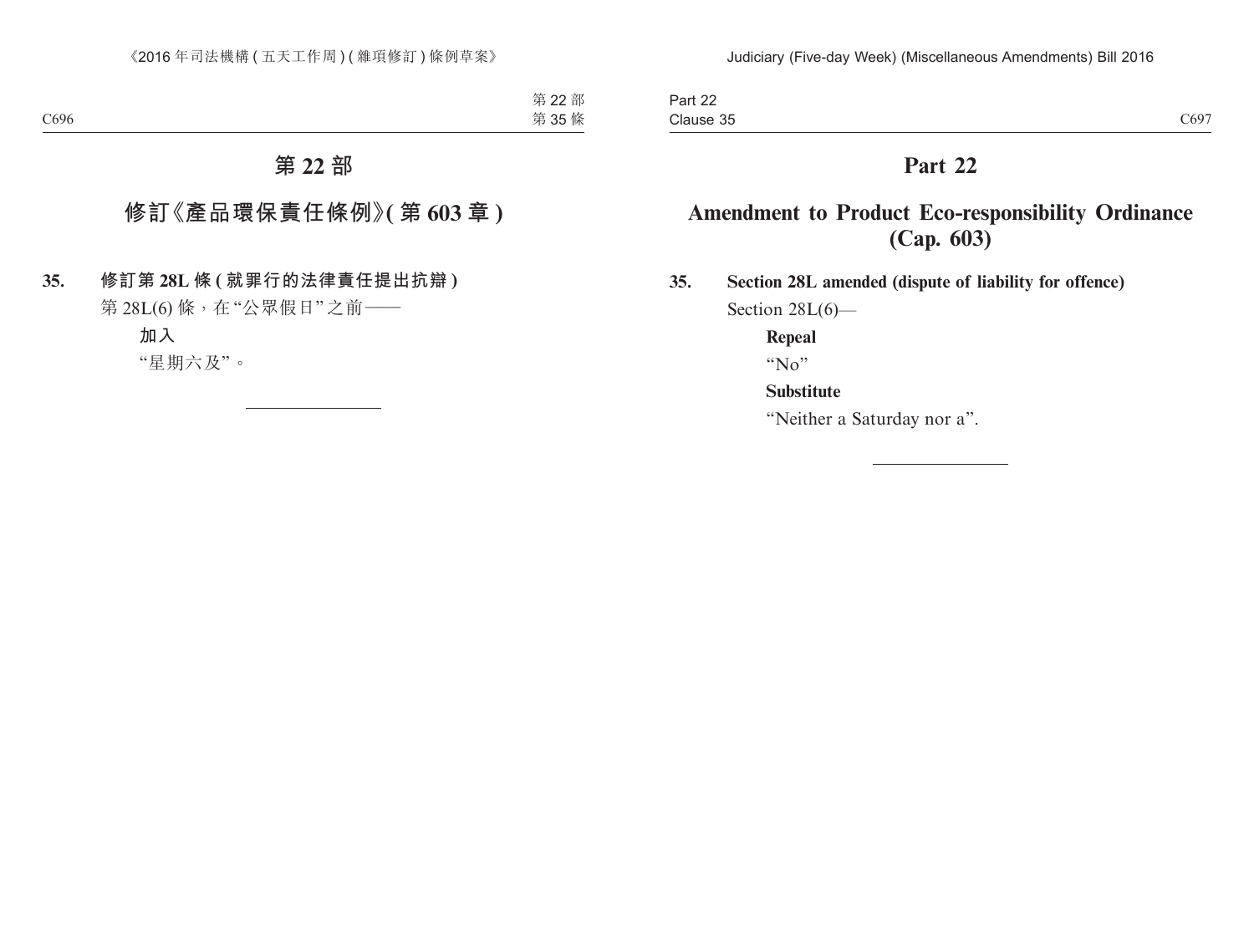# **Amendment to Motor Vehicle Idling (Fixed Penalty) Ordinance (Cap. 611)**

### **36. Section 23 amended (payment of fixed penalty after summons)** Section 23(5), definition of *clear working days*, after "intervening"-

### **Add**

"Saturdays and".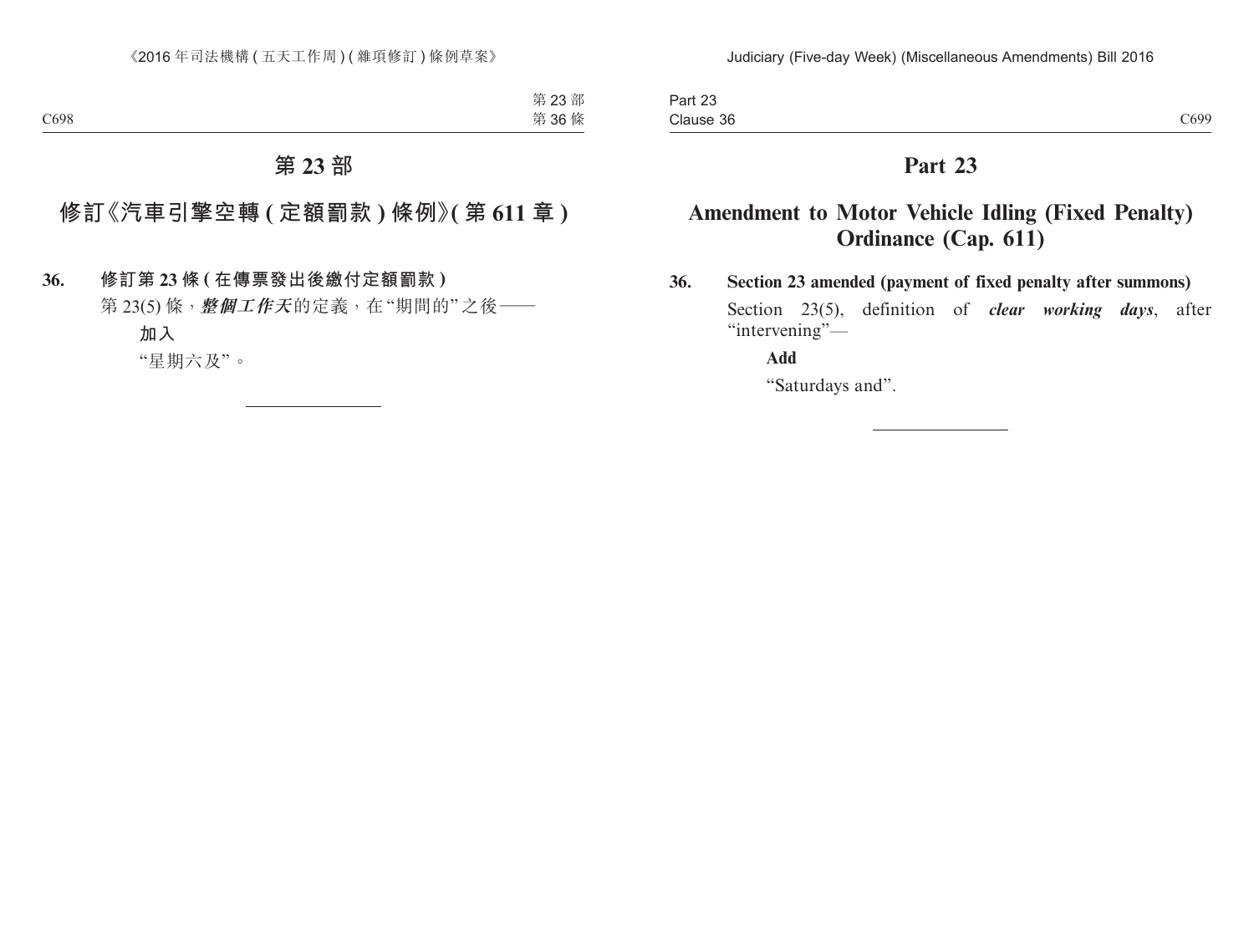Paragraph 1 and 200 control of the control of the control of the control of the control of the control of the control of the control of the control of the control of the control of the control of the control of the control Explanatory Memorandum Paragraph 1

### **Explanatory Memorandum**

The Judiciary of Hong Kong is implementing a five-day week in a phased manner. The last phase will cover certain services that have a public interface. The switch to a five-day week for those services requires miscellaneous amendments to various pieces of legislation. This Bill seeks to make those required amendments.

- 2. The Bill also revises certain provisions about the computation of time in relation to judicial proceedings or about the opening time of courts or court offices.
- 3. The Bill is divided into 23 Parts.

### **Part 1**

4. Clause 1 sets out the short title and provides for commencement.

### **Part 2**

- 5. Part 2 (clause 3) amends section 71 of the Interpretation and General Clauses Ordinance (Cap. 1), which contains the general provisions about the computation of time for statutory periods.
- 6. Under the newly added subsection (1A), if the computation of time is in relation to the doing of an act or the taking of a proceeding at a court office, a closure day for the office, which will include a Saturday under a five-day week, will affect the computation.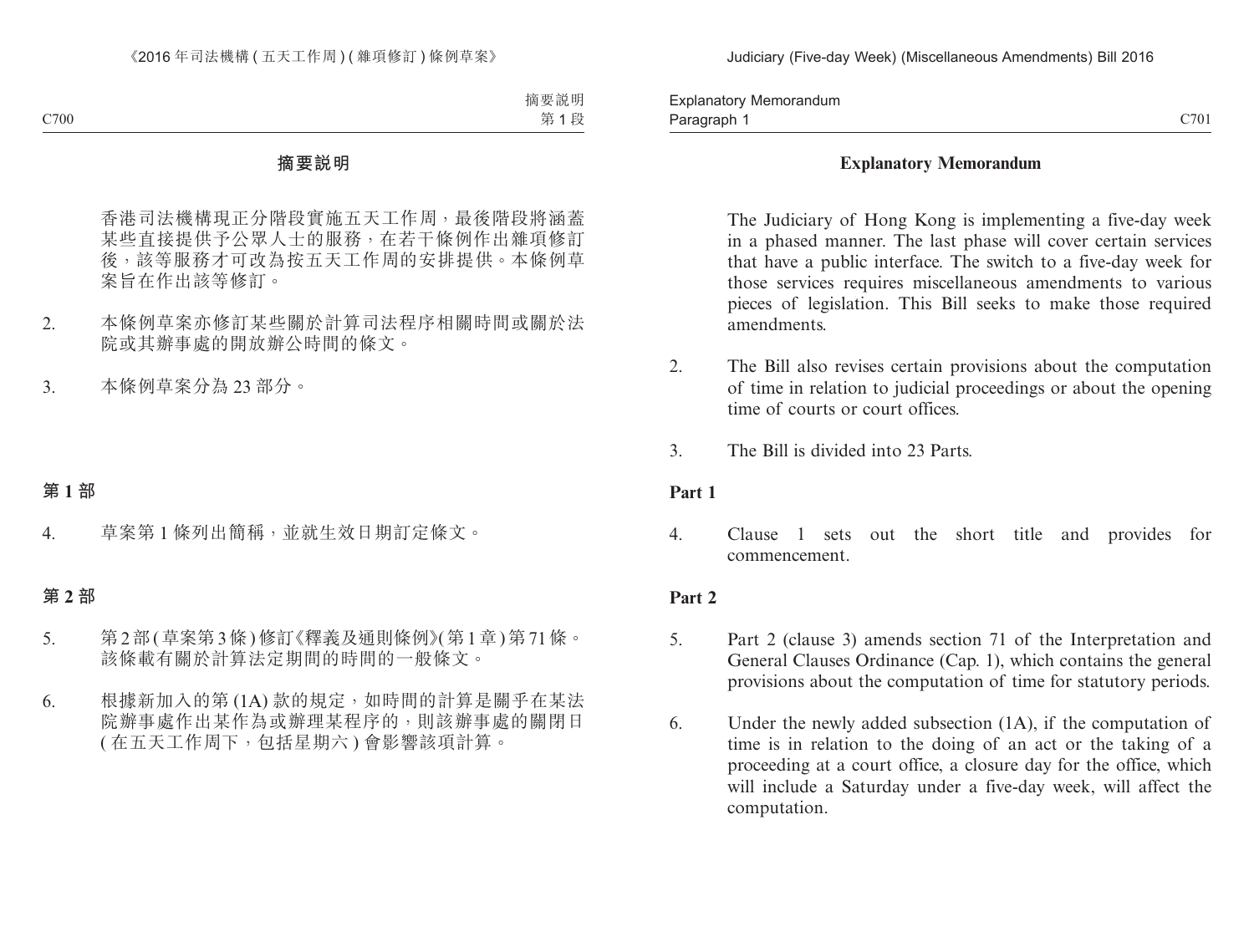Judiciary (Five-day Week) (Miscellaneous Amendments) Bill 2016

Paragraph 7 and 2002 C703 Explanatory Memorandum Paragraph 7

> 7. Subsection (2) is amended to define *closure day* and *court office*  for the new subsection (1A).

### **Part 3**

8. Section 30 of the High Court Ordinance (Cap. 4) provides that, during vacations, the High Court and its registries must still be open for certain special purposes, except on general holidays. Part 3 (clause 4) amends that section to also except Saturdays (and other days as directed by the Registrar or the Chief Justice).

### **Part 4**

9. Part 4 (clauses 5 to 8) amends certain rules of the Rules of the High Court (Cap. 4 sub. leg. A) concerning the computation of time in relation to High Court proceedings, the time during which the High Court offices are open, or the time of service of certain documents.

### **Part 5**

10. Part 5 (clause 9) amends the provision in the Bankruptcy Ordinance (Cap. 6) that provides for the computation of time for the purposes of that Ordinance (section 122).

### **Part 6**

11. Rule 6 of the Labour Tribunal (Suitors' Funds) Rules (Cap. 25 sub. leg. D) provides for the time at which payment out of money lodged in the Labour Tribunal is to be made at the tribunal under that rule. Part 6 (clause 10) amends that rule because of the revised opening days of the tribunal under a five-day week.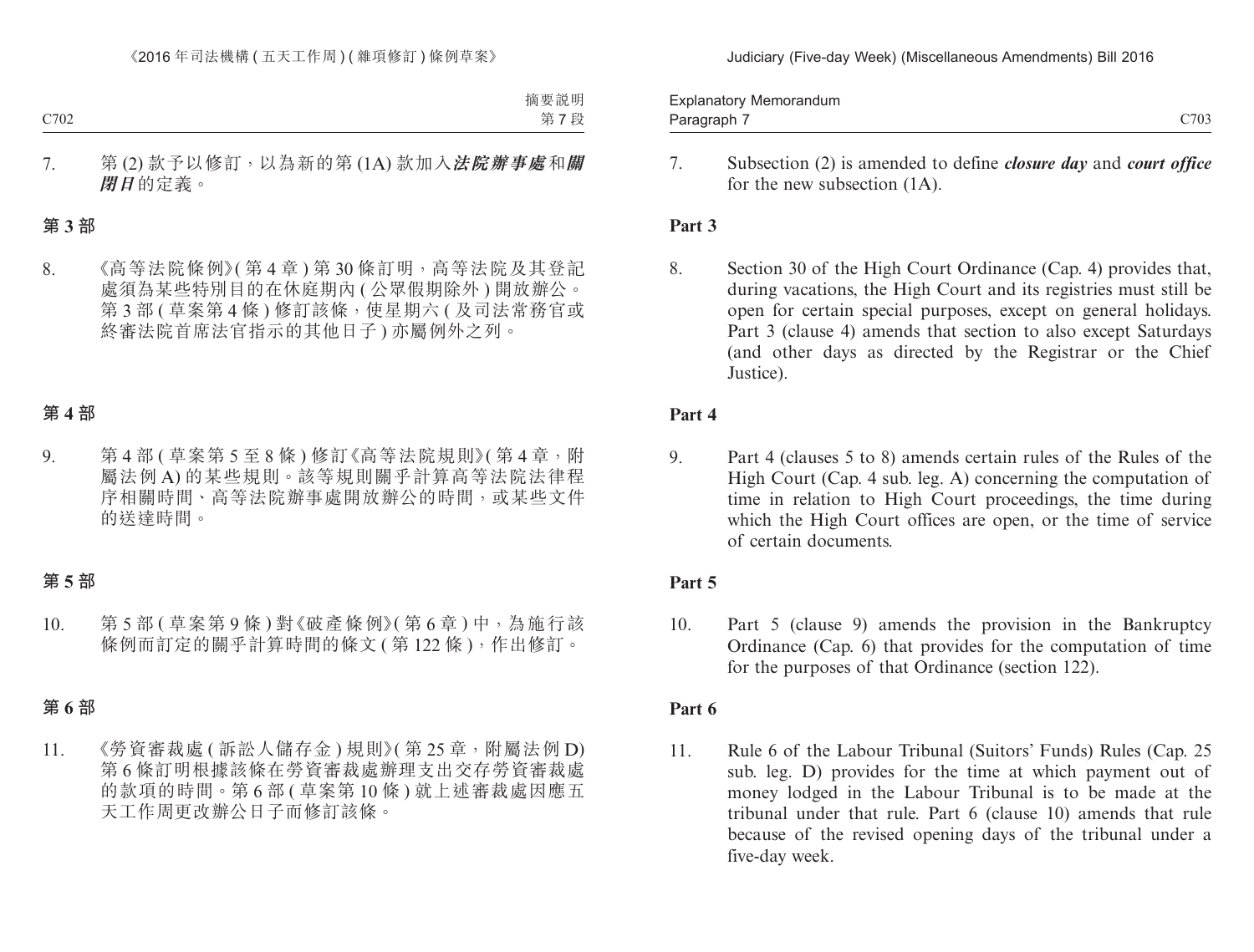Paragraph 12 and 2012 and 2014 and 2014 and 2014 and 2014 and 2014 and 2014 and 2014 and 2014 and 2014 and 201 Explanatory Memorandum Paragraph 12

### **Part 7**

12. The Judicial Proceedings (Adjournment During Gale Warnings) Ordinance (Cap. 62) provides for the adjournment of judicial proceedings during a gale warning or a rainstorm warning. Part 7 (clauses 11, 12 and 13) amends certain provisions of that Ordinance because of the general closure of courts (including certain tribunals) on Saturdays under a five-day week.

### **Part 8**

13. Section 17 of Schedule 7 to the Buildings Ordinance (Cap. 123) provides that a fixed penalty may be paid to a magistrate's court to terminate certain proceedings under that Ordinance, and public holidays must not be reckoned in computing the deadline for paying the penalty. Part 8 (clause 14) amends that section so that Saturdays are not to be reckoned in computing the deadline either.

### **Part 9**

14. Section 20B of the Fixed Penalty (Traffic Contraventions) Ordinance (Cap. 237) provides that a fixed penalty may be paid to a magistrate's court to terminate certain proceedings under that Ordinance, and public holidays must not be reckoned in computing the deadline for paying the penalty. Part 9 (clause 15) amends that section so that Saturdays are not to be reckoned in computing the deadline either.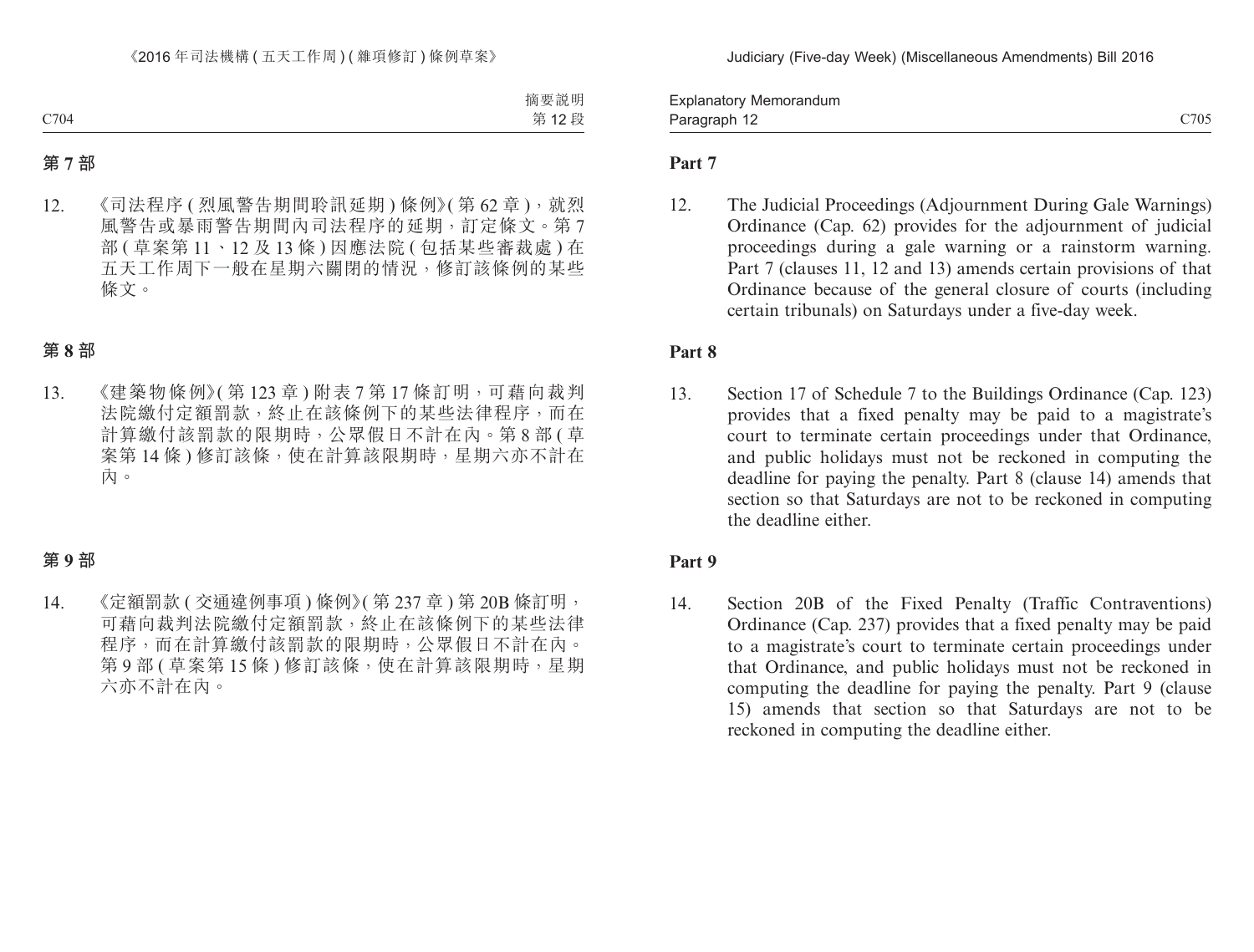C706 C707 Explanatory Memorandum Paragraph 15

### **Part 10**

15. Part 10 (clause 16) amends certain forms in the Schedule to the Fixed Penalty (Traffic Contraventions) Regulations (Cap. 237 sub. leg. A) because of the change in opening hours of the offices of the magistrates' courts under a five-day week.

### **Part 11**

16. Section 9 of the Fixed Penalty (Criminal Proceedings) Ordinance (Cap. 240) provides that a fixed penalty may be paid to a magistrate's court to terminate certain proceedings under that Ordinance, and public holidays must not be reckoned in computing the deadline for paying the penalty. Part 11 (clause 17) amends that section so that Saturdays are not to be reckoned in computing the deadline either.

### **Part 12**

17. Part 12 (clause 18) amends certain forms in the Schedule to the Fixed Penalty (Criminal Proceedings) Regulations (Cap. 240 sub. leg. A) because of the change in opening hours of the offices of the magistrates' courts under a five-day week.

### **Part 13**

- 18. Part 13 (clauses 19 and 20) amends the Housing (Traffic Contraventions) (Fixed Penalty) Bylaw (Cap. 283 sub. leg. C).
- 19. Section 18 of that Bylaw provides that a fixed penalty may be paid to a magistrate's court to terminate certain proceedings under that Bylaw, and public holidays must not be reckoned in computing the deadline for paying the penalty. Clause 19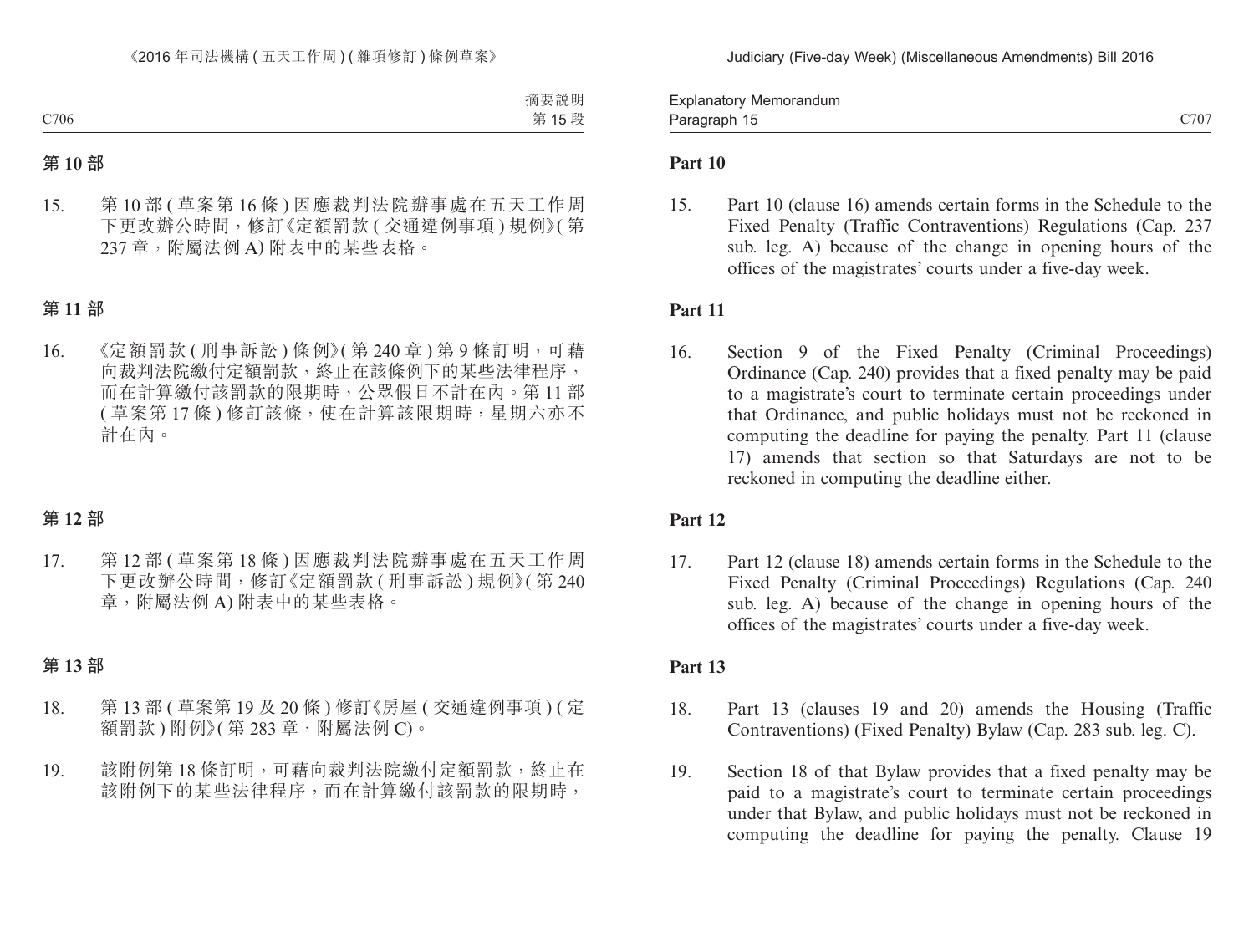Paragraph 20 and 20 and 20 and 20 and 20 and 20 and 20 and 20 and 20 and 20 and 20 and 20 and 20 and 20 and 20 Explanatory Memorandum Paragraph 20

amends that section so that Saturdays are not to be reckoned in computing the deadline either.

20. Clause 20 amends certain forms in Schedule 3 to that Bylaw because of the change in opening hours of the offices of the magistrates' courts under a five-day week.

### **Part 14**

21. Part 14 (clauses 21 to 25) amends certain rules of the Rules of the District Court (Cap. 336 sub. leg. H) concerning the computation of time in relation to District Court proceedings, the time during which the District Court offices are open, or the time of service of certain documents.

### **Part 15**

22. Rule 6 of the Small Claims Tribunal (Suitors' Funds) Rules (Cap. 338 sub. leg. D) provides for the time at which payment out of funds in the Small Claims Tribunal is to be made at the tribunal under that rule. Part 15 (clause 26) amends that rule because of the revised opening days of the tribunal under a five-day week.

### **Part 16**

23. Rule 63 of the Hong Kong Court of Final Appeal Rules (Cap. 484 sub. leg. A) provides for the days on which the offices of the Hong Kong Court of Final Appeal are open. Part 16 (clause 27) amends that rule. After the amendments, the opening days of the offices will generally exclude Saturdays (and other days as directed by the Chief Justice or the Registrar).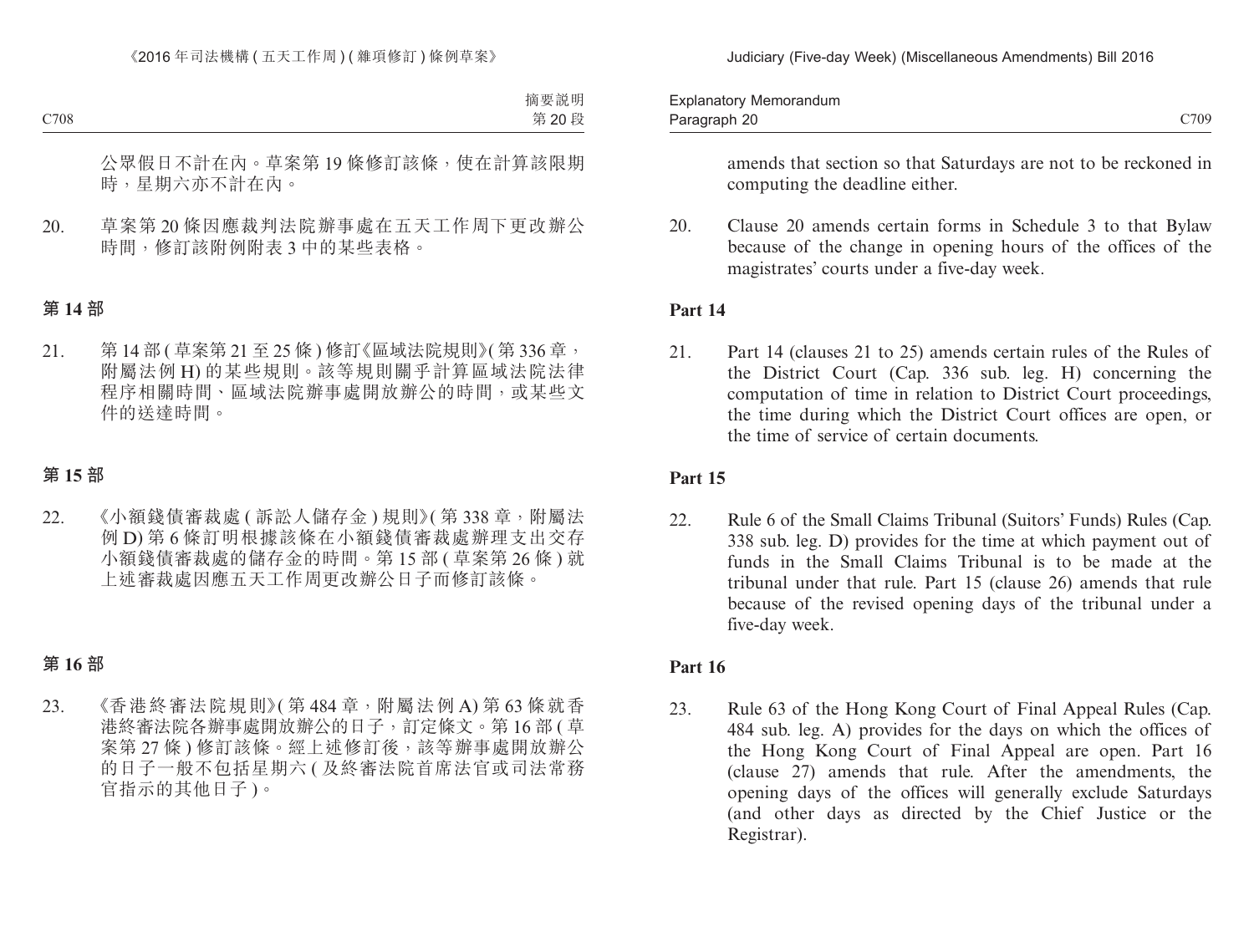Paragraph 24 and 2011 and 2012 and 2012 and 2014 and 2012 and 2014 and 2012 and 2014 and 2014 and 2014 and 201 Explanatory Memorandum Paragraph 24

### **Part 17**

24. Section 22 of the Coroners Ordinance (Cap. 504), read with section 2 of that Ordinance (interpretation), provides for the time at which a summons is to be served on a juror under section 22. Part 17 (clauses 28 and 29) amends those sections. After the amendments, Saturdays will no longer be reckoned in computing that time.

### **Part 18**

25. Rule 9 of the Coroners Rules (Cap. 504 sub. leg. B) provides that, generally, an inquest into the death of a person under the Coroners Ordinance may not be held on a general holiday. Part 18 (clause 30) amends that rule so that, generally, the inquest is not to be held on a Saturday either.

### **Part 19**

- 26. Part 19 (clauses 31 and 32) amends the Mass Transit Railway (Transport Interchange) Bylaw (Cap. 556 sub. leg. D).
- 27. Section 49 of that Bylaw provides that a fixed penalty may be paid to a magistrate's court to terminate certain proceedings under that Bylaw, and public holidays must not be reckoned in computing the deadline for paying the penalty. Clause 31 amends that section so that Saturdays are not to be reckoned in computing the deadline either.
- 28. Clause 32 amends certain forms in Schedule 3 to that Bylaw because of the change in opening hours of the offices of the magistrates' courts under a five-day week.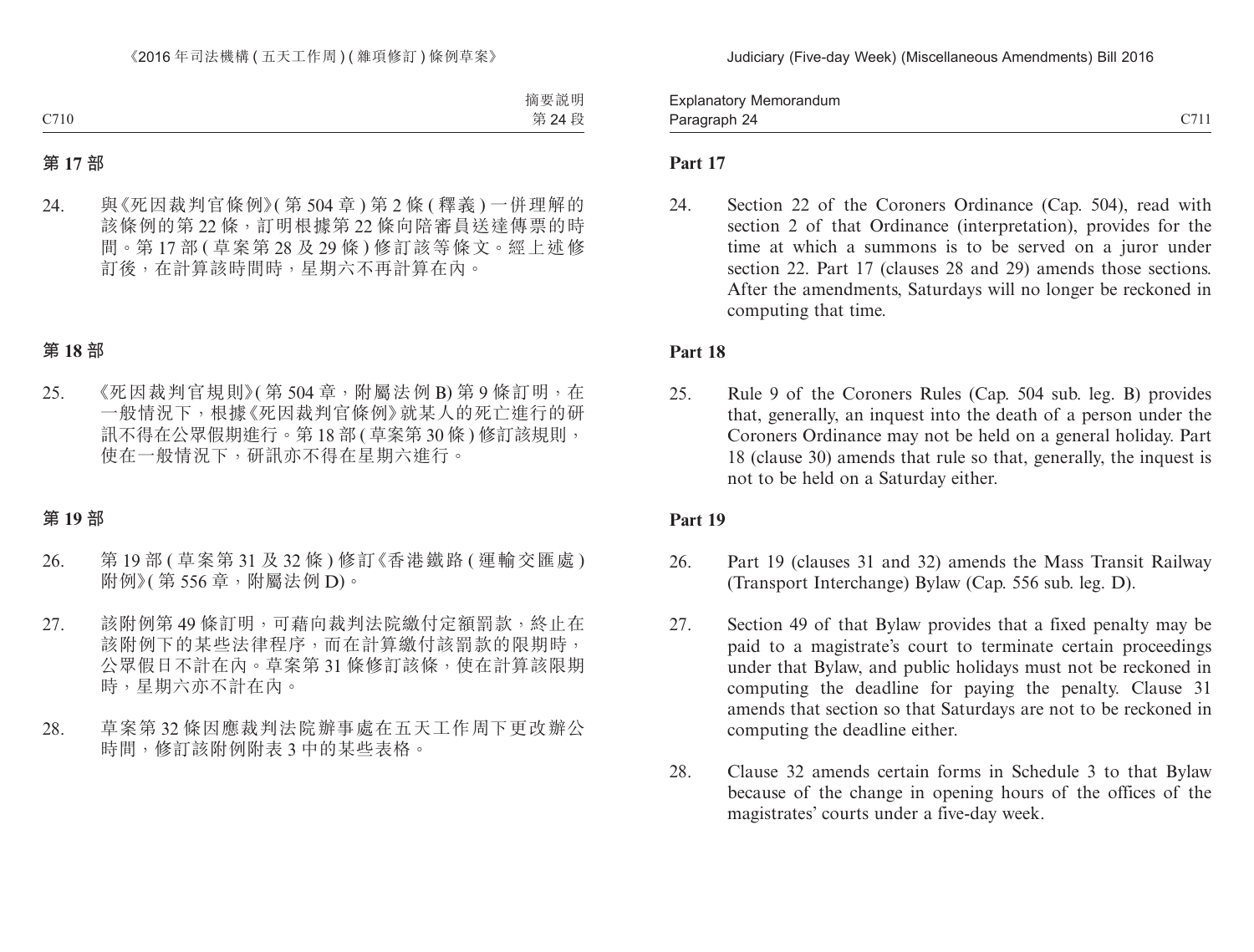Paragraph 29 and 2012 C713 Explanatory Memorandum Paragraph 29

### **Part 20**

29. Section 13 of the Fixed Penalty (Public Cleanliness Offences) Ordinance (Cap. 570) provides that a fixed penalty may be paid to a magistrate's court to terminate certain proceedings under that Ordinance, and public holidays must not be reckoned in computing the deadline for paying the penalty. Part 20 (clause 33) amends that section so that Saturdays are not to be reckoned in computing the deadline either.

### **Part 21**

30. Section 13 of the Fixed Penalty (Smoking Offences) Ordinance (Cap. 600) provides that a fixed penalty may be paid to a magistrate's court to terminate certain proceedings under that Ordinance, and public holidays must not be reckoned in computing the deadline for paying the penalty. Part 21 (clause 34) amends that section so that Saturdays are not to be reckoned in computing the deadline either.

### **Part 22**

31. Section 28L of the Product Eco-responsibility Ordinance (Cap. 603) provides that a fixed penalty may be paid to a magistrate's court to terminate certain proceedings under that Ordinance, and public holidays must not be reckoned in computing the deadline for paying the penalty. Part 22 (clause 35) amends that section so that Saturdays are not to be reckoned in computing the deadline either.